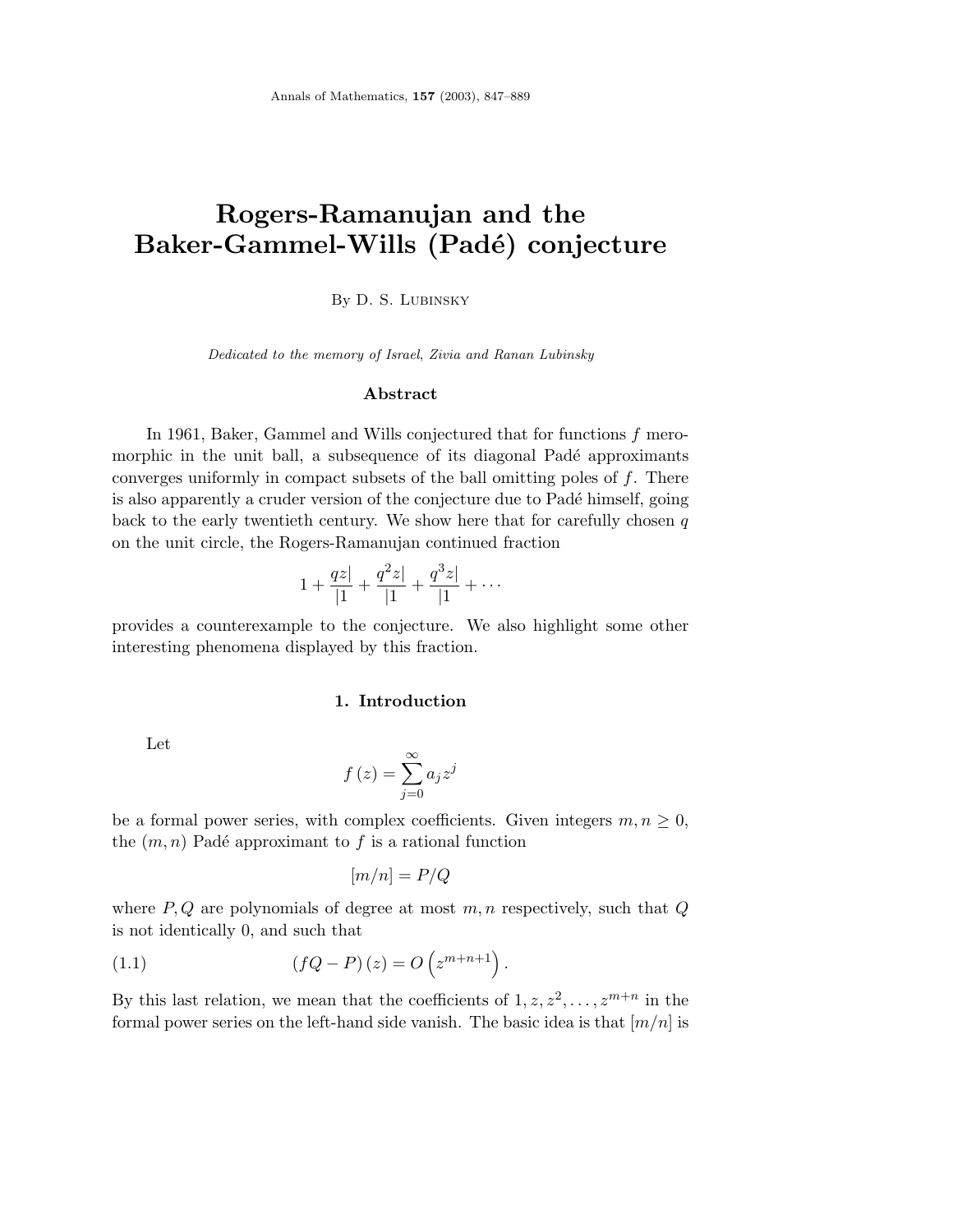a rational function with given upper bounds on its numerator and denominator degrees, chosen in such a way that its Maclaurin series reproduces as many terms as possible in the power series *f*.

It is easy to see that  $[m/n]$  exists: we can reformulate  $(1.1)$  as a system of  $m + n + 1$  homogeneous linear equations in the  $(m + 1) + (n + 1)$  coefficients of the polynomials *P* and *Q*. As there are more unknowns than equations, there is a nontrivial solution, and it is easily seen from (1.1) that *Q* cannot be identically 0 in any nontrivial solution. While *P* and *Q* are not separately unique, the ratio  $[m/n]$  is, and this is again an easy consequence of  $(1.1)$ .

It was C. Hermite, who gave his student Henri Eugene Padé the approximant to study in the 1890's. Although the approximant was known earlier, by amongst others, Jacobi and Frobenius, it was perhaps Padé's thorough investigation of the structure of the Padé table, namely the array

|               |    | $[0/0]$ $[0/1]$ $[0/2]$ $[0/3]$                                                                               |            |          |
|---------------|----|---------------------------------------------------------------------------------------------------------------|------------|----------|
|               |    | $\begin{bmatrix} 1/0 & \begin{bmatrix} 1/1 & \begin{bmatrix} 1/2 & \end{bmatrix} \end{bmatrix} \end{bmatrix}$ |            | $\cdots$ |
|               |    | $[2/0]$ $[2/1]$ $[2/2]$ $[2/3]$                                                                               |            | $\cdots$ |
|               |    | $[3/0]$ $[3/1]$ $[3/2]$ $[3/3]$                                                                               |            | $\cdots$ |
| $\frac{1}{2}$ | ÷. | $\mathbb{R}^n$                                                                                                | $\sim 400$ | ta ji    |

that has ensured the approximant being named after him.

Padé approximants have been applied in proofs of irrationality and transcendence in number theory, in practical computation of special functions, and in analysis of difference schemes for numerical solution of partial differential equations. However, the application which really brought them to prominence in the 1960's and 1970's, was in location of singularities of functions: in various physical problems, for example inverse scattering theory, one would have a means for computing the coefficients of a power series *f*. One could use these coefficients to compute, for example, the  $\left[3/3\right]$  Padé approximant to f, and use the poles of the approximant as predictors of the location of poles or other singularities of *f*. Moreover, under certain conditions on *f*, which were often satisfied in physical examples, this process could be theoretically justified.

In addition to their wide variety of applications, they are also closely associated with continued fraction expansions, orthogonal polynomials, moment problems, the theory of quadrature, amongst others. See [3] and [5] for a detailed development of the theory, and [6] for their history.

One of the fascinating features of Padé approximants is the complexity of their convergence theory. There are power series *f* with zero radius of convergence, for which  $\left[ n/n \right] (z)$  converges as  $n \to \infty$  to a function single valued and analytic in the cut-plane  $\mathbb{C}\setminus[0,\infty)$ . On the other hand, there are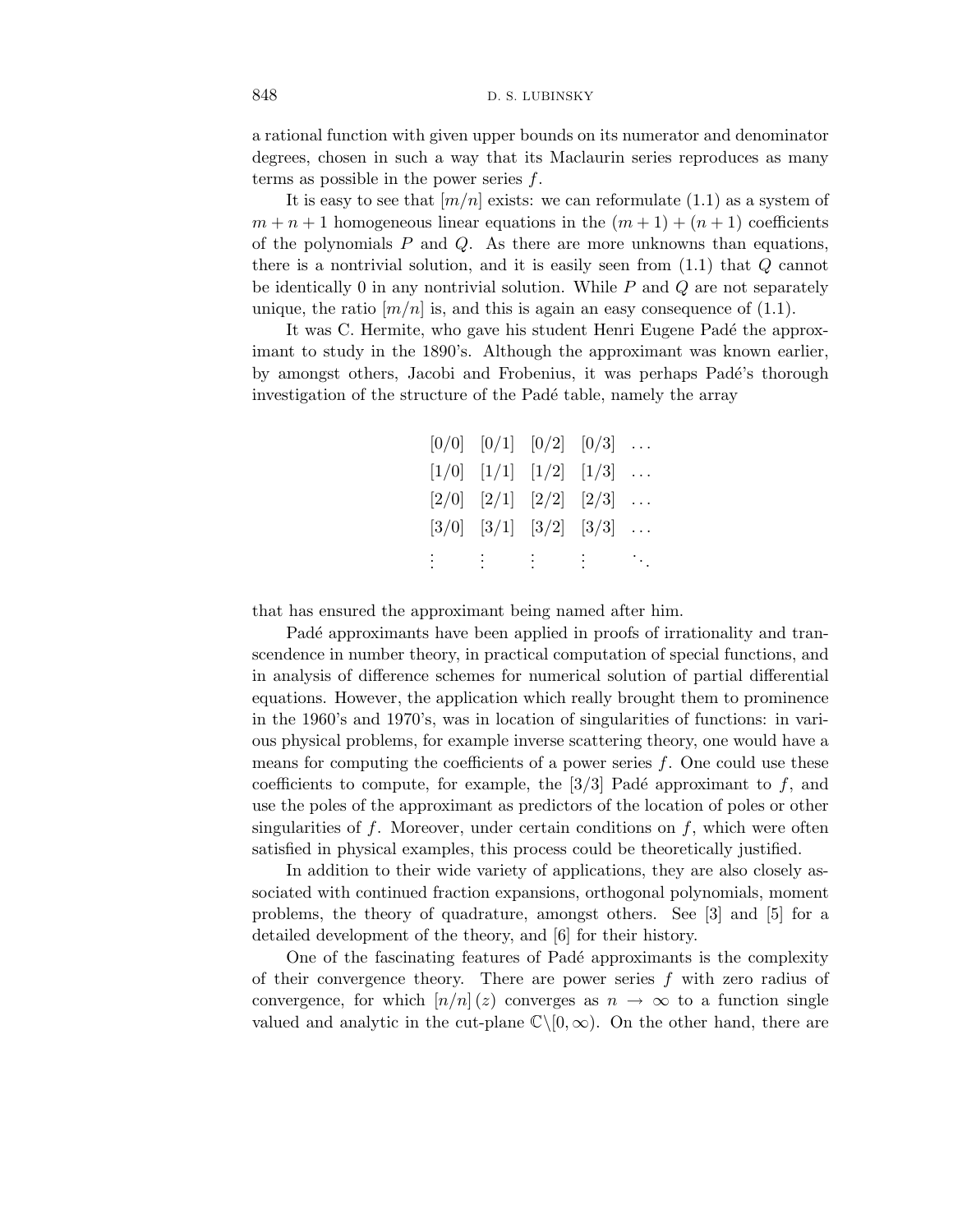entire functions *f* for which

$$
\limsup_{n\to\infty} |[n/n](z)| = \infty
$$

for all  $z \in \mathbb{C} \backslash \{0\}.$ 

Probably the most important general theorem that applies to functions meromorphic in the plane is that of Nuttall-Pommerenke. It asserts that if *f* is meromorphic throughout  $\mathbb{C}$ , and analytic at 0, then  $\{[n/n]\}_{n=1}^{\infty}$  converges in planar measure. More generally, this holds if *f* has singularities of (logarithmic) capacity 0, and planar measure may be replaced by capacity. There are much deeper analogues of this theorem for functions with branchpoints, due to H. Stahl. Uniform convergence of sequences of Padé approximants has been established for Pólya frequency series, series of Stieltjes/Markov/Hamburger, and other special classes. For surveys and various perspectives on the convergence theory, see [3], [5], [18], [31], [34], [44], [45], [46], [49].

Long before the Nuttall-Pommerenke theorem was established, George Baker and his collaborators observed the phenomenon of spurious poles: several of the approximants could have poles which in no way were related to those of the underlying function. However, those poles affected convergence only in a small neighbourhood, and there were usually very few of these "bad" approximants. Thus, one might compute  $[n/n]$ ,  $n = 1, 2, 3, \ldots, 50$ , and find a definite convergence trend in 45 of the approximants, with five of the 50 approximants displaying pathological behaviour. The curious thing (contrary to expectation) is that the five bad approximants could be distributed anywhere in the 50, and need not be the first few. Nevertheless, after omitting the "bad" approximants, one obtained a clear convergence trend. This seemed to be a characteristic of the Padé method, and Baker et al. formulated a now famous conjecture [4]. There are now many forms of the conjecture; we shall concentrate on the following form:

Baker-Gammel-Wills Conjecture (1961). Let *f* be meromorphic in the unit ball, and analytic at 0. There is an infinite subsequence  $\{[n/n]\}_{n\in\mathcal{S}}$ of the diagonal sequence  $\{[n/n]\}_{n=1}^{\infty}$  that converges uniformly in all compact subsets of the unit ball omitting poles of *f*.

Thus, there is an infinite sequence of "good" approximants. In the first form of the conjecture, *f* was required to have a nonpolar singularity on the unit circle, but this was subsequently relaxed (cf. [3, p. 188 ff.]). There is also apparently a cruder form of the conjecture due to Padé himself, dating back to the 1900's; the author must thank J. Gilewicz for this historical information.

The main result of this paper is that the above form of the conjecture is false, and that a counterexample is provided by a continued fraction of Rogers-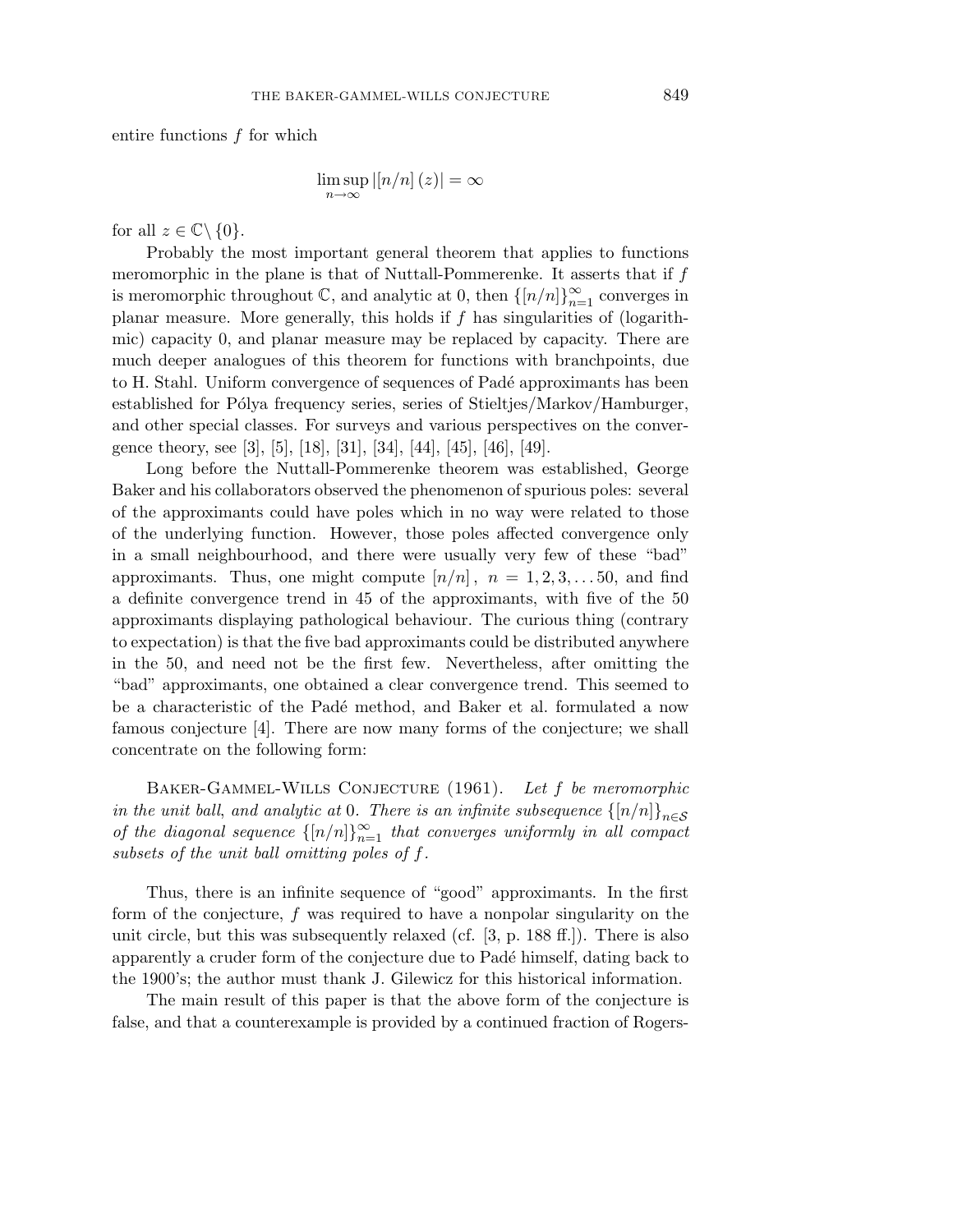Ramanujan. For *q* not a root of unity, let

(1.2) 
$$
G_q(z) := \sum_{j=0}^{\infty} \frac{q^{j^2}}{(1-q)(1-q^2)\cdots(1-q^j)} z^j
$$

denote the Rogers-Ramanujan function. Of course, it is at this stage merely a formal power series. Moreover, let

(1.3) 
$$
H_q(z) := G_q(z) / G_q(qz).
$$

When  $H_q$  has an analytic (or meromorphic) continuation to a region beyond the domain of definition of  $G_q$ , we denote that continuation by  $H_q$  also. There is the well-known functional relation, which we shall establish in Section 3:

(1.4) 
$$
H_q(z) = 1 + \frac{qz}{H_q(qz)}.
$$

Iterating this leads to

(1.5) 
$$
H_q(z) = 1 + \frac{qz}{1 + \frac{q^2z}{1 + \ddots + \frac{q^n z}{H_q(q^n z)}}}
$$

and hence to the formal infinite continued fraction

(1.6) 
$$
H_q(z) = 1 + \frac{qz}{|1} + \frac{q^2z}{|1} + \frac{q^3z}{|1} + \cdots
$$

(The continued fraction notation used should be self explanatory.) For  $|q|$  < 1, the continued fraction was considered independently by L. J. Rogers and S. Ramanujan in the early part of the twentieth century.

The truncations of a continued fraction are called its convergents. We shall use the notation

(1.7) 
$$
\frac{\mu_n}{\nu_n}(z) = 1 + \frac{qz}{|1|} + \frac{q^2z}{|1|} + \dots + \frac{q^nz}{|1|}, \qquad n \ge 1
$$

for the  $n<sup>th</sup>$  convergent, to emphasize that it is a rational function with numerator polynomial  $\mu_n$  and denominator polynomial  $\nu_n$ . We also set

$$
\mu_0/\nu_0:=1.
$$

The continued fraction is said to converge if

$$
\lim_{n\to\infty}\mu_n(z)/\nu_n(z)
$$

exists.

At least when  $G_q$  has a positive radius of convergence, it does not really matter whether we define  $H_q$  by (1.3) or (1.6), for both have the same Maclaurin series, so both analytically continue that Maclaurin series inside their domain of convergence. When  $G_q$  has zero radius of convergence, we shall define  $H_q$  by (1.6).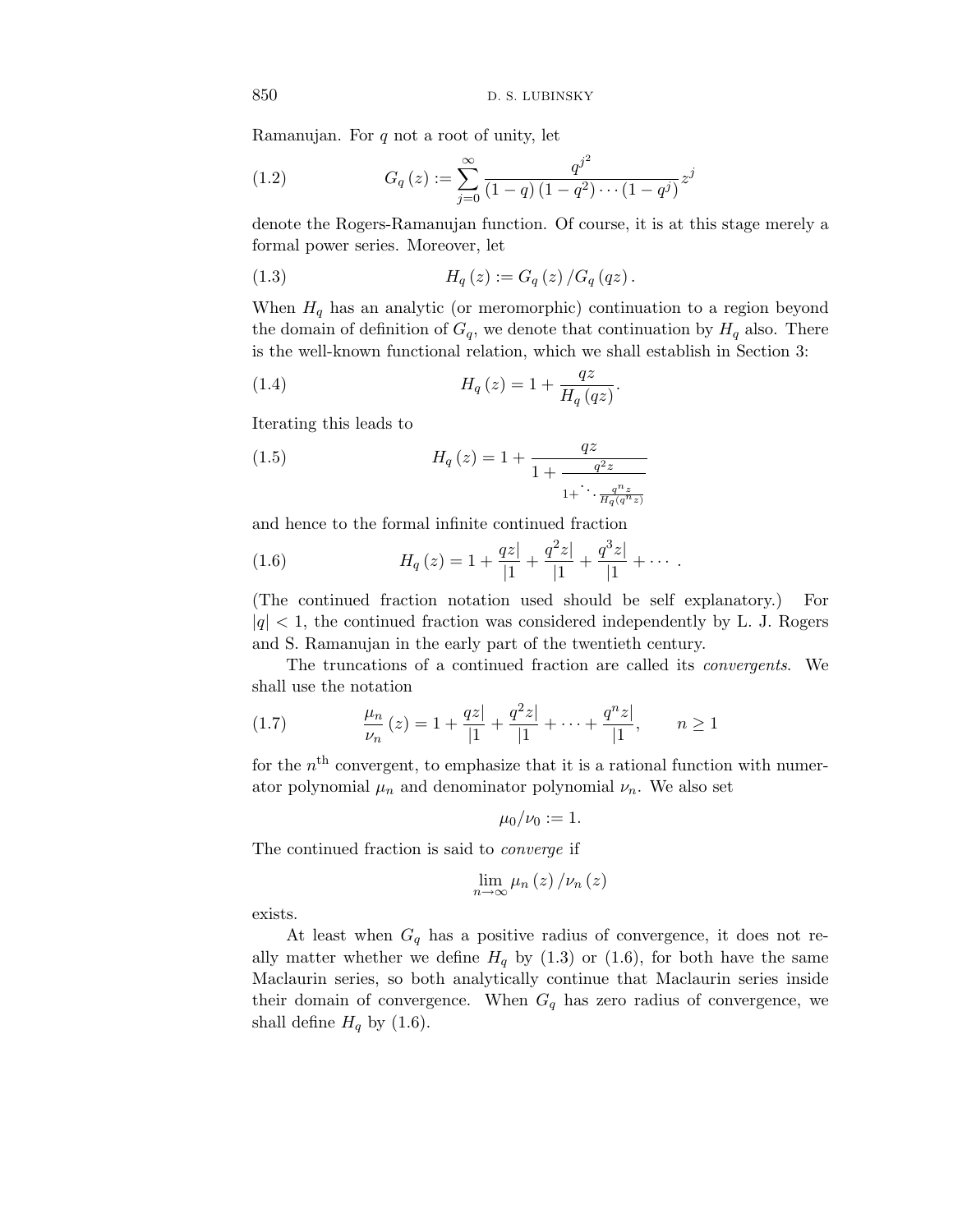We shall make substantial use of the fact that the sequence  $\{\mu_n/\nu_n\}_{n=1}^{\infty}$ of convergents includes both the diagonal sequence  $\{[n/n]\}_{n=1}^{\infty}$  and the subdiagonal sequence  $\{[n+1/n]\}_{n=1}^{\infty}$  to  $H_q$ . So as *n* increases, the convergents trace a stair step in the Padé table. For a proof of this, see  $[5]$  or  $[27]$ .

Our counterexample is contained in:

THEOREM 1.1. Let

$$
(1.8) \t\t q := \exp(2\pi i \tau)
$$

where

$$
\tau := \frac{2}{99 + \sqrt{5}}
$$

Then  $H_q$  is meromorphic in the unit ball and analytic at 0. There does not exist any subsequence of  $\{\mu_n/\nu_n\}_{n=1}^{\infty}$  that converges uniformly in all compact subsets of

*.*

$$
\mathcal{A} := \{ z : |z| < 0.46 \}
$$

omitting poles of *H*q. In particular no subsequence of

$$
\{ [n/n] \}_{n=1}^{\infty} \qquad or \qquad \{ [n+1/n] \}_{n=1}^{\infty}
$$

can converge uniformly in all compact subsets of  $A$  omitting poles of  $H_q$ .

The crux of the counterexample is that, given any subsequence  $\{\mu_n/\nu_n\}_{n\in\mathcal{S}}$ of the convergents, there is a compact subset of  $A$  not containing any poles of  $H_q$ , such that infinitely many of the convergents have a pole in the interior of the compact set. Moreover, there is a limit point of poles in the interior of that compact set, and uniform convergence is not possible.

There are several limits to our example. We are certain that with sufficient effort, one may replace 0.46 above by  $\frac{1}{4} + \varepsilon$ , for an arbitrarily small  $\varepsilon > 0$  and a corresponding q on the unit circle. However, we cannot go below  $\frac{1}{4}$ . Indeed, an old theorem of Worpitzky guarantees that the full sequence of convergents  $\{\mu_n/\nu_n\}_{n=1}^{\infty}$  converges uniformly in compact subsets of  $\{z : |z| < \frac{1}{4}\}.$  Thus one can still look for an example in which no subsequence of the convergents converges uniformly, or even pointwise, in any neighbourhood of 0.

Moreover, given any point in the unit ball at which  $H_q$  is analytic, there is a neighbourhood of it and a subsequence of the convergents that converges uniformly in that neighbourhood. So one can also look for an example without this property. We shall discuss this further in Section 8.

We shall see that for a.e. *q* on the unit circle (and in particular for the *q* above),  $H_q$  is meromorphic in the unit ball, with a natural boundary on the unit circle. Moreover, for a.e.  $q$ ,  $G_q$  is analytic in the unit ball, with a natural boundary on the unit circle.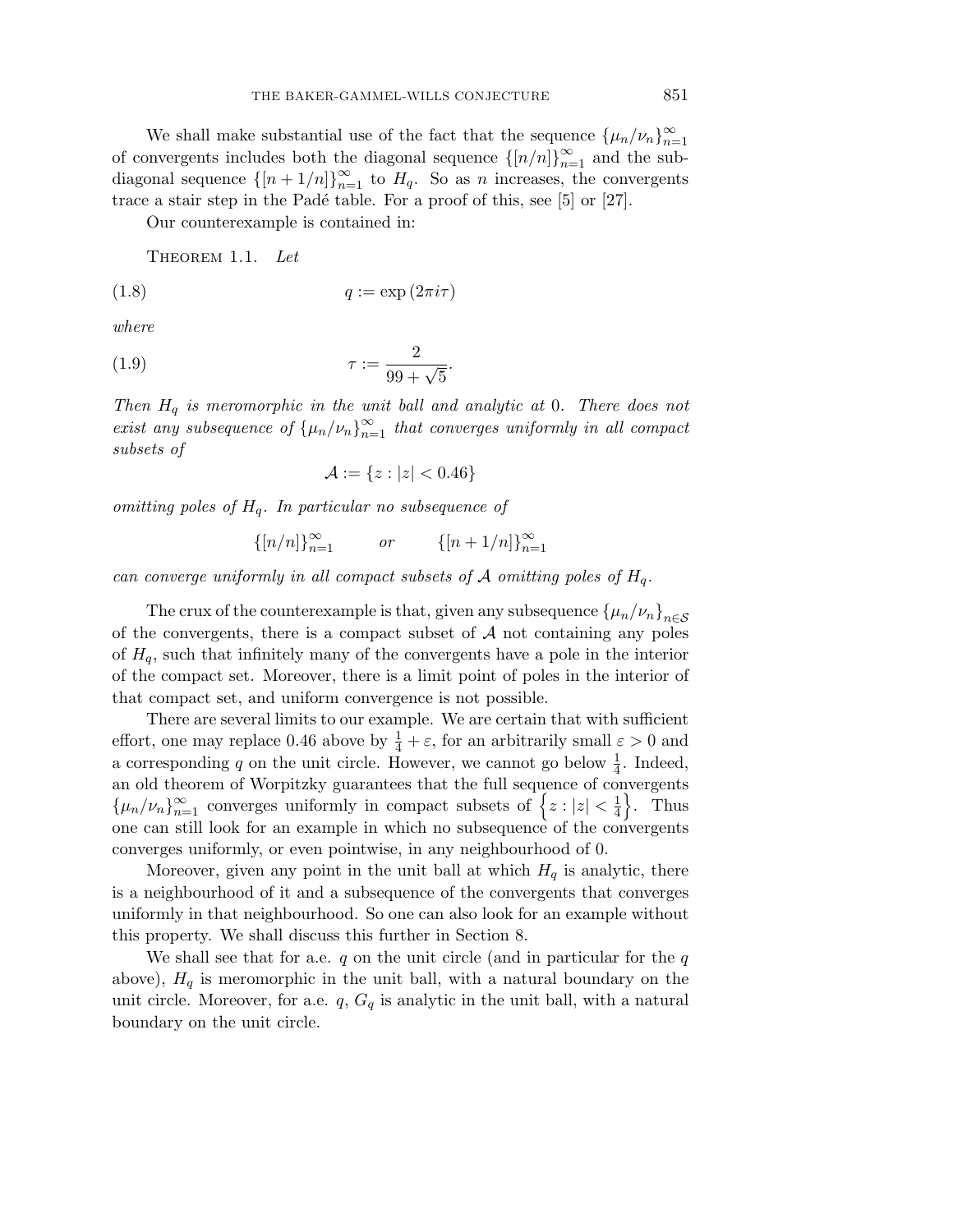However, given  $0 < s < \frac{1}{4}$ , then for some exceptional q, there is the very striking feature, that  $G_q$  is analytic in  $|z| < s$ , with a natural boundary on the circle  $\{z : |z| = s\}$ , yet  $H_q$  defined by (1.3) admits an analytic continuation to at least the ball centre 0, radius  $\frac{1}{4}$ . So somehow, in the division in (1.3), the natural boundary of  $G_q$  is cancelled out, as if it were a removable singularity.

There are other striking features for a.e.  $q$ : if on a circle centre 0,  $H_q$ has poles of total multiplicity  $\ell$ , then in any neighbourhood of that circle, all convergents  $\mu_n/\nu_n$  with *n* large enough, have at least 2 $\ell$  poles, namely double as many as  $H<sub>a</sub>$ .

This paper is organised as follows: in Section 2, we shall state in greater detail, our results on  $G_q$ ,  $H_q$  and the convergence or divergence properties of the continued fraction. In Section 3, we shall present some identities involving the approximants and their proofs. In Section 4, we shall prove our results on the continued fraction when  $q$  is a root of unity. In Sections 5 and 6, we shall prove the results of Section 2. In Section 7, we shall prove Theorem 1.1. Finally in Section 8, we shall discuss some of the implications of this paper.

#### **2.** The continued fraction for  $H_q$

We emphasise that the Rogers-Ramanujan c.f. (continued fraction) is not the first candidate we have examined as a possible counterexample to the Baker-Gammel-Wills conjecture. In the search for a counterexample, basic hypergeometric, or *q* series, have been most useful, just as they have had applications in so many branches of mathematics. What is somewhat exotic, however, is the range of the parameter q. In most studies of q-series,  $|q| < 1$ , and sometimes  $|q| > 1$ . However, many of the identities persist for  $|q| = 1$ , and it is in this range of *q*, that several interesting phenomena and counterexamples in the convergence theory of Padé approximation have been discovered. In other contexts, the case  $|q| = 1$  has also proved to be interesting [43].

In  $[35]$ , E. B. Saff and the author investigated the Padé table and continued fraction for the partial theta function

$$
\sum_{j=0}^{\infty} q^{j(j-1)/2} z^j = 1 + \frac{z|}{|1|} - \frac{qz|}{|1|} + \frac{q(1-q)z|}{|1|} - \frac{q^3 z|}{|1|} + \frac{q^2(1-q)z|}{|1|} \cdots
$$

when  $|q| = 1$ . Subsequently K. A. Driver and the author [9], [11], [10], [12] undertook a detailed study of the Padé table and continued fraction for the more general Wynn's series [50]

$$
\sum_{j=0}^{\infty} \left[ \prod_{l=0}^{j-1} (A - q^{l+\alpha}) \right] z^j;
$$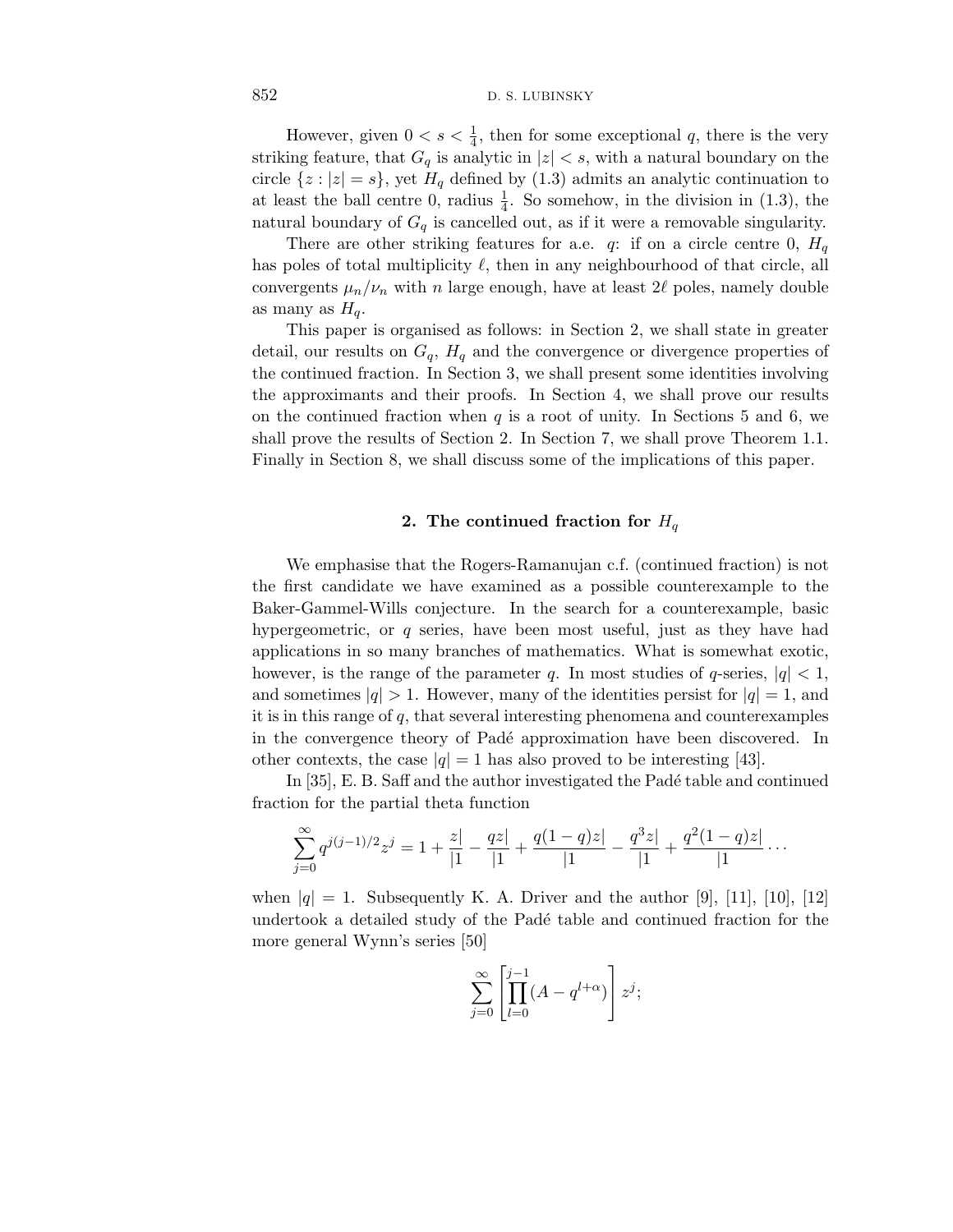$$
\sum_{j=0}^{\infty} \frac{z^j}{\prod_{l=0}^{j-1} (C - q^{l+\alpha})};
$$
  

$$
\sum_{j=0}^{\infty} \left[ \prod_{l=0}^{j-1} \frac{A - q^{l+\alpha}}{C - q^{l+\gamma}} \right] z^j.
$$

Here  $A, C, \alpha$  and  $\gamma$  are suitably restricted parameters.

Amongst the interesting features is that some subsequence of the convergents converges uniformly inside the region of analyticity, so that Baker-Gammel-Wills is true for these series, while "most" subsequences have poles that cycle around the region of analyticity.

There are at least three aspects of the Rogers-Ramanujan c.f. that distinguish it from Wynn's series in the case where  $|q| = 1$ . Firstly the functional relation for  $H_q$ , namely

$$
H_q(z) = 1 + \frac{qz}{H_q(qz)}
$$

generates its c.f. by repeated application. For Wynn's series, there is not such a simple relationship between the c.f. and the functional equation. Secondly all the coefficients in the Rogers-Ramanujan c.f. have modulus 1, whereas a subsequence of the coefficients in the c.f. for Wynn's series converges to 0. Moreover the latter subsequence is associated with a subsequence of the convergents to the c.f. that converges throughout the region of analyticity. This already suggests that there may not be a uniformly convergent subsequence of the convergents for the Rogers-Ramanujan c.f. Thirdly, in the case where *q* is a root of unity, all of the Wynn's series reduce to rational functions, while the Rogers-Ramanujan c.f. corresponds to a function with branchpoints.

It is an immediate consequence of Worpitzky's theorem that the c.f. (1.6) converges for  $|z| < \frac{1}{4}$ , for each  $|q| = 1$ . In fact, we shall show using standard methods that (1.6) converges for  $|z| < (2 + |1 + q|)^{-1}$ . However beyond that circle, standard methods give very little, because of the oscillatory nature of the continued fraction coefficients  ${q^n}_{n=1}^{\infty}$ .

One must obviously distinguish the case where *q* is a root of unity, as the power series coefficients of  $G_q$  are not even defined in this case. Then, rather than defining  $H_q$  by (1.3), we shall define it as the function corresponding to the continued fraction  $(1.6)$ . Using standard results for periodic c.f.'s, we shall prove in Section 4, the following:

THEOREM 2.1. Let  $\ell \geq 1$  and q be a primitive  $\ell^{\text{th}}$  root of unity. Let

(2.1) 
$$
\mathcal{L} := \left\{ z \in \mathbb{C} : z^{\ell} \in \left( -\infty, -\frac{1}{4} \right] \right\}.
$$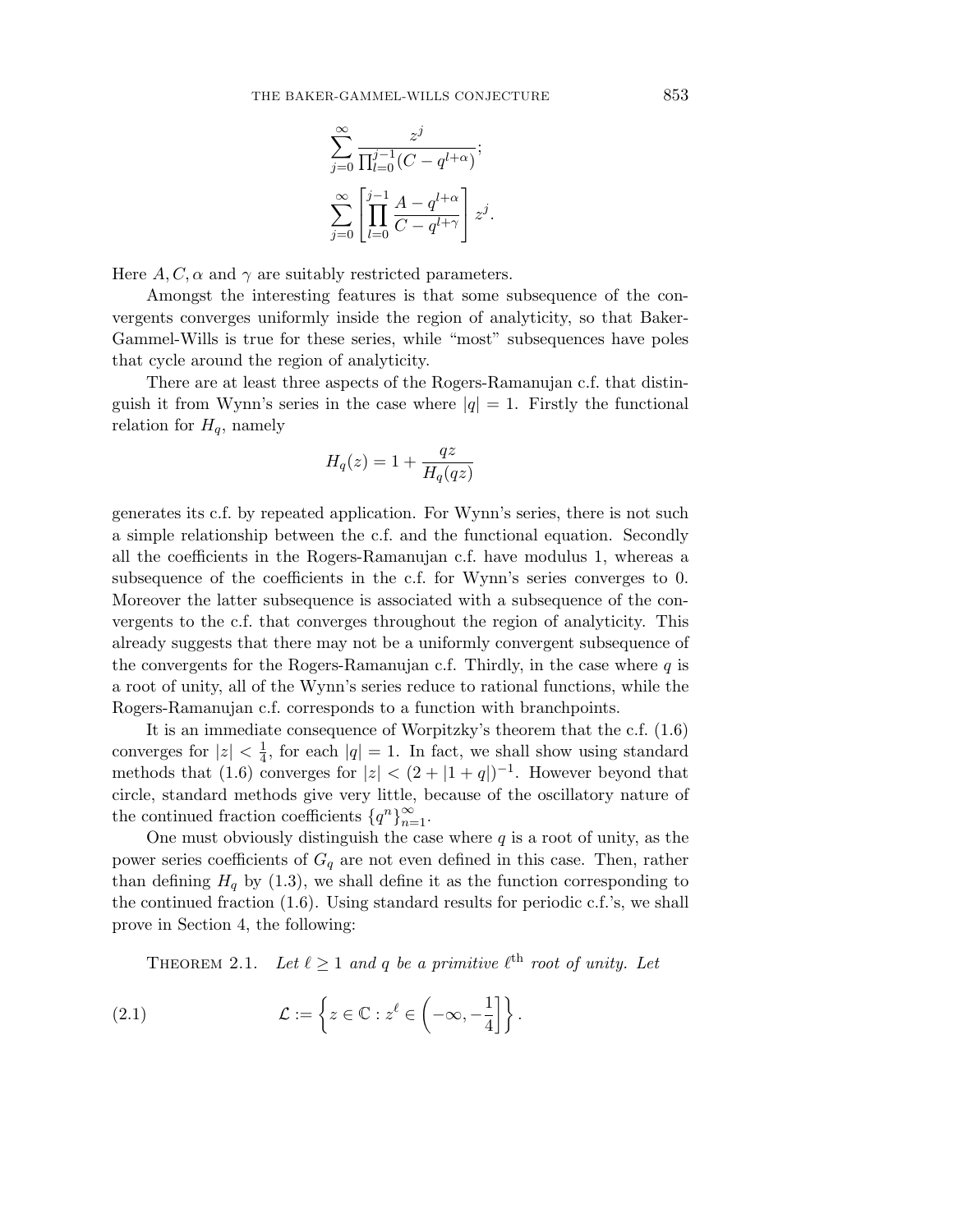There exists a set P of at most  $(\ell - 1)(2\ell - 1)/2$  points such that for  $z \in$  $\mathbb{C}\backslash (\mathcal{L}\cup \mathcal{P}),$ 

(2.2) 
$$
\lim_{n \to \infty} \frac{\mu_n(z)}{\nu_n(z)} = \frac{\mu_{\ell-1}(z) - \frac{1}{2} + \sqrt{z^{\ell} + \frac{1}{4}}}{\nu_{\ell-1}(z)} =: H_q(z).
$$

Here the branch of  $\sqrt{}$  is the principal one, analytic in  $\mathbb{C}\setminus(-\infty,0]$  and positive in  $(0, \infty)$ .

Of course,  $\mathcal L$  consists of  $\ell$  distinct rays with an angle of  $2\pi/\ell$  between successive rays, extending from the  $\ell$  values of  $\left(-\frac{1}{4}\right)^{1/\ell}$  out to  $\infty$ . So the c.f. chooses the most natural choice for the branchcuts; see [44], [45] for the ways that continued fractions and Padé approximants choose branchcuts in far more general situations.

The set P contains the poles of  $H_q$ , that is, the at most  $(\ell-1)/2$  zeros of  $\nu_{\ell-1}$ , which need not lie on the branchcuts contained in the set  $\mathcal{L}$ . For example, if  $\ell = 5$ ,  $\nu_{\ell-1}(z) = (qz-1)(z-1)$  has zeros at 1 and  $\overline{q}$ , which are not in  $\mathcal{L}$ . Also,  $\mathcal{P}$  contains additional points that arise in applying the standard theorems on periodic continued fractions. We have not been able to determine if these additional points are really points of divergence, or to determine where they lie. In all probability, our bound of  $(\ell - 1)(2\ell - 1)/2$  on the number of points in  $P$  is too large.

Next, we turn to the more difficult case where *q* is not a root of unity. Clearly the series  $G_q$  of (1.2) at least has well-defined coefficients if q is not a root of unity, and its radius of convergence is

(2.3) 
$$
R(q) := \liminf_{j \to \infty} \left| \prod_{k=0}^{j-1} (1 - q^k) \right|^{1/j}.
$$

It was essentially proved in [19] (and we shall reproduce the proof in Lemma 6.2) that

(2.4) 
$$
R(q) = \liminf_{j \to \infty} \left| 1 - q^j \right|^{1/j}.
$$

If we write  $q = e^{2\pi i \tau}$ , this is readily reformulated in terms of the diophantine approximation properties of  $\tau$ . Since  $|1-q^j| = 2|\sin[\pi(j\tau-k)]|$  for any integer *k*, we see that

(2.5) 
$$
R(q) = \liminf_{j \to \infty} ||j\tau||^{1/j},
$$

where  $||x||$  denotes the distance from  $x$  to the nearest integer.

It is known that  $R(q) = 1$  for "most" *q*. Indeed the set

(2.6) 
$$
\mathcal{G} := \{q : R(q) < 1\}
$$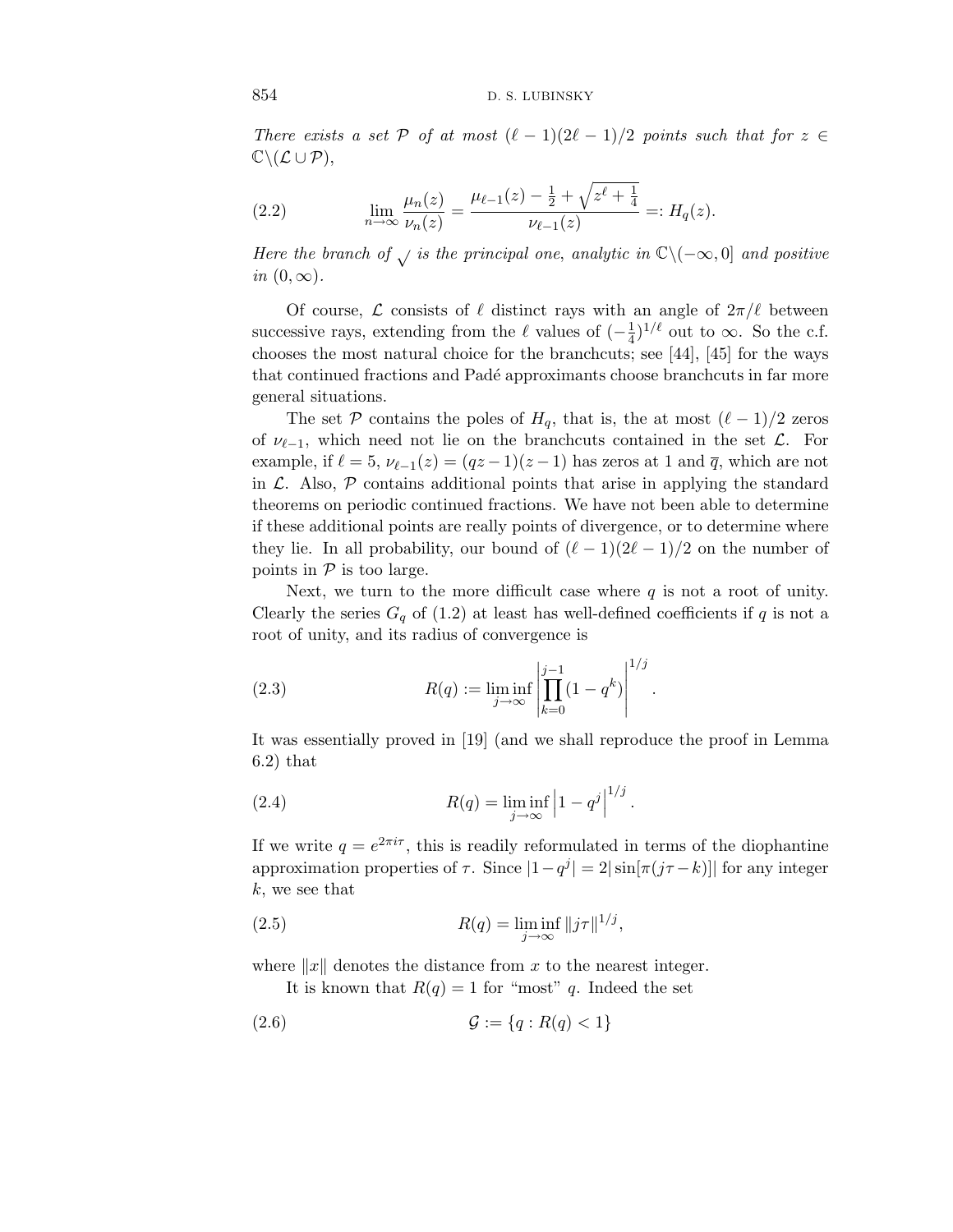has linear measure 0, Hausdorff dimension 0, and even logarithmic dimension 2 [30]. G. Petruska has shown [38] that the related quantity

$$
\limsup_{j \to \infty} \left| \prod_{k=0}^{j-1} (A - q^k) \right|^{1/j}
$$

may assume any value in [0*,* 1] as *A* and *q* range over the unit circle. Using his results, we can easily show that  $R(q)$  may assume any value in [0, 1]. Curiously enough, the radius of convergence  $R(q)$  of  $G_q$  need not coincide with the radius of meromorphy of  $H_q$ , that is, the largest circle centre 0 inside which  $H_q$  may be meromorphically continued. On the boundary of that circle, we show that  $H_q$  has a natural boundary:

THEOREM 2.2. Let  $|q| = 1$ , and assume that q is not a root of unity. Let  $\rho(q)$  denote the radius of meromorphy of  $H_q$ . Then

(a)  $H_q$  has a natural boundary on the circle  $\{z : |z| = \rho(q)\}$  and

(2.7) 
$$
1 \ge \rho(q) \ge \max\left\{R(q), \frac{1}{2 + |1 + q|}\right\} \ge \frac{1}{4}.
$$

(b)  $G_q$  has a natural boundary on the circle  $\{z : |z| = R(q)\}$ . Moreover, as *q* ranges over the unit circle,  $R(q)$  may assume any value in  $[0, 1]$ .

(c) For  $q \notin \mathcal{G}, R(q) = \rho(q) = 1$ . In particular, this is true for a.e. q.

We are not sure if  $\rho(q)$  may assume values  $\lt 1$ , but are inclined to believe that always  $\rho(q)=1$ . At least for "most" *q*, the above result asserts that  $H_q$ is given by (1.3) inside its radius of meromorphy.

We are also interested in how  $H_q$  varies as  $q$  does, especially near roots of unity, as the branchcuts of  $H_q$  should then attract poles and zeros of the "nearby" meromorphic  $H_q$ . The following result partly justifies the latter:

THEOREM 2.3. Let  $|q_k| = 1, k \ge 1$ , and assume that

$$
\lim_{k \to \infty} q_k = q.
$$

(a) Then uniformly in compact subsets of  $\{z : |z| < \frac{1}{2+|1+q|}\},\$ 

(2.9) 
$$
\lim_{k \to \infty} H_{q_k}(z) = H_q(z).
$$

(b) Let  $\ell \geq 1$  and let *q* be a primitive  $\ell^{\text{th}}$  root of unity, and

(2.10) 
$$
\rho(q_k) > 2^{-2/\ell}, \qquad k \ge 1.
$$

Let  $\Omega_1$  and  $\Omega_2$  be open connected sets with  $\Omega_1 \subseteq \Omega_2$  and  $\Omega_1$  containing a branchpoint of  $H_q$ , that is, containing one of the  $\ell$  values of  $(-\frac{1}{4})^{1/\ell}$ . Assume moreover that

$$
(2.11) \t\t z \in \Omega_1 \Rightarrow zq^{\pm 1} \in \Omega_2.
$$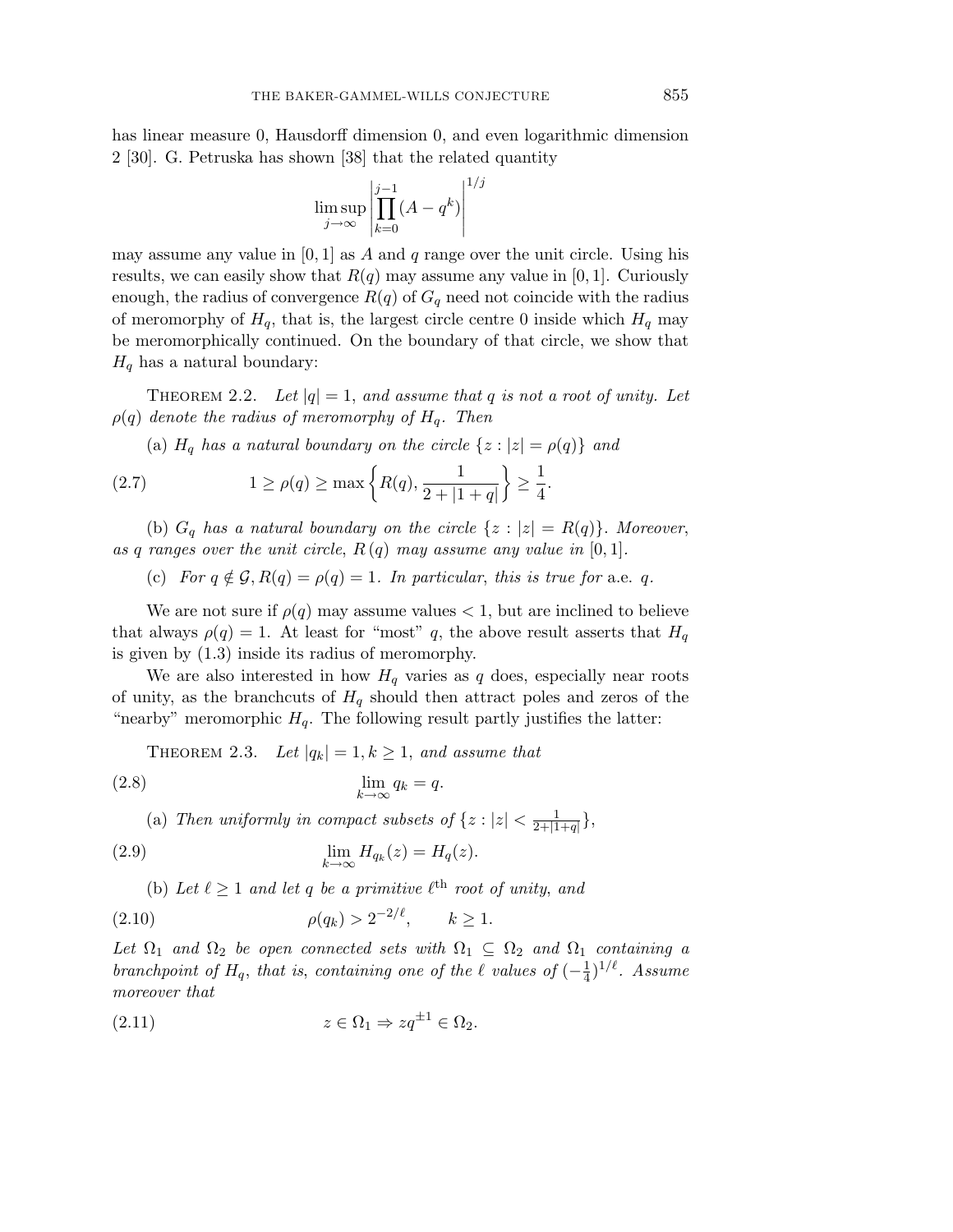Then for large enough *k*,  $H_{q_k}$  has a pole in  $\Omega_2$ . If  $\ell$  is odd, and  $1 > r > 2^{-2/\ell}$ and  $\delta > 0$ , then for large k,  $H_{q_k}$  has a pole in  $\{z : r < |z| < r + \delta\}.$ 

Thus (b) shows that every branchpoint of  $H_q$  attracts a growing number of poles of  $H_{q_k}$  as  $k \to \infty$ . Next, we turn to convergence of the c.f. Let us recall that we denoted the  $n^{\text{th}}$  convergent for (1.6) by

$$
\frac{\mu_n(z)}{\nu_n(z)} = 1 + \frac{qz}{|1|} + \frac{q^2z}{|1|} + \dots + \frac{q^nz}{|1|}.
$$

It is known [21] that

(2.12) 
$$
\mu_n(z) = \sum_{k=0}^{\left[\frac{n+1}{2}\right]} z^k q^{k^2} \begin{bmatrix} n+1-k \\ k \end{bmatrix}
$$

and

(2.13) 
$$
\nu_n(z) = \mu_{n-1}(qz) = \sum_{k=0}^{\left[\frac{n}{2}\right]} z^k q^{k(k+1)} \begin{bmatrix} n-k \\ k \end{bmatrix}
$$

where  $[x]$  is the greatest integer  $\leq x$ , and

$$
\begin{bmatrix} \alpha \\ l \end{bmatrix} = \frac{(1 - q^{\alpha})(1 - q^{\alpha - 1}) \cdots (1 - q^{\alpha - l + 1})}{(1 - q)(1 - q^2) \cdots (1 - q^l)}, \qquad l \ge 0, \alpha \in \mathbb{C},
$$

is the Gaussian binomial coefficient. We shall reproduce the elegant proof due to Adiga et al. [1] in Section 2.

When  $G_q$  has positive radius of convergence, subsequences of the numerators  $\{\mu_n\}_{n=1}^{\infty}$  and denominators  $\{\nu_n\}_{n=1}^{\infty}$  of the continued fraction converge separately, depending on the behaviour of  $q^n$ . Of course, if  $q$  is not a root of unity, then  ${q^n}_{n=1}^\infty$  is dense on the unit circle, and one may extract a subsequence converging to an arbitrary  $\beta$  on the unit circle.

THEOREM 2.4. Let  $q = e^{2\pi i \tau}$ ,  $\tau$  irrational. Let  $|\beta| = 1$  and S be any infinite sequence of positive integers with

(2.14) 
$$
\lim_{n \to \infty, n \in S} q^n = \beta.
$$

Then uniformly in compact subsets of  $\{z : |z| < R(q)\},\$ 

(2.15) 
$$
\lim_{n \to \infty, n \in S} \mu_n(z) = \overline{G_q(\overline{\beta q z})} G_q(z);
$$

(2.16) 
$$
\lim_{n \to \infty, n \in \mathcal{S}} \nu_n(z) = \overline{G_q(\overline{\beta qz})} G_q(qz).
$$

Moreover, uniformly in compact subsets of  $\{z : |z| < R(q)\}$  omitting zeros of  $G_q(\overline{gqz})$  and  $G_q(qz)$ ,

(2.17) 
$$
\lim_{n \to \infty, n \in \mathcal{S}} \frac{H_q(z) - \frac{\mu_n(z)}{\nu_n(z)}}{(-1)^n z^{n+1} q^{(n+1)(n+2)/2}} = \frac{G_q(\beta q^2 z)}{G_q(qz)^2 \overline{G_q(\beta q z)}}
$$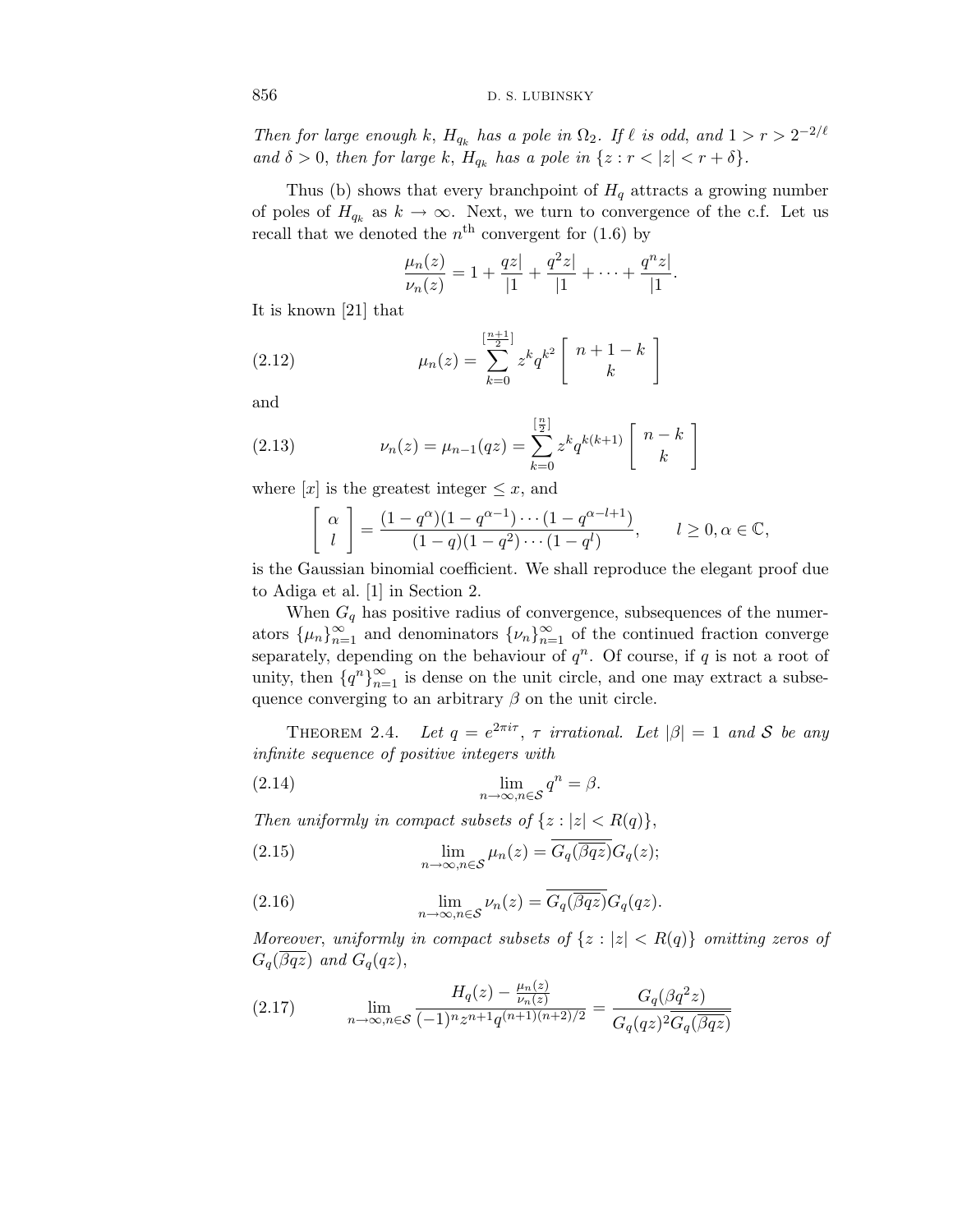and so in such sets omitting these zeros,

(2.18) 
$$
\lim_{n \to \infty, n \in \mathcal{S}} \frac{\mu_n(z)}{\nu_n(z)} = H_q(z).
$$

The crucial point in the last line is that the convergence takes place away from the zeros of both  $G_q(z)$  and  $G_q(\beta qz)$ . The zeros of  $G_q(\beta qz)$  need not be poles of  $H_q$ , and yet (2.16) shows that they attract poles of the convergents. Moreover as the zeros of  $H<sub>q</sub>$  are simply rotations and reflections of the zeros of  $G_q(z)$  it follows that if  $H_q$  has poles of total multiplicity  $\ell$  on a given circle, then for all large enough  $n, \frac{\mu_n}{\nu_n}$  has 2 $\ell$  poles close to this circle, that is, twice as many poles as the approximated function! We formalize this as:

COROLLARY 2.5. Let  $q = e^{2\pi i \tau}, \tau$  be irrational. Assume that  $r < R(q)$ and  $H_q$  has poles of total multiplicity  $\ell$  on  $\{z : |z| = r\}$ . Let U be an open set containing this circle. Then there exists  $n_0$  such that for  $n \geq n_0$ ,  $\mu_n/\nu_n$  has poles of total multiplicity  $\geq 2\ell$  in U.

This is the first such example in the literature, in which all approximants of large order have more poles than the approximated function in a region of meromorphy. If we could show that there does not exist  $\beta$  for which the zero sets of  $G_q(qz)$  and  $G_q(\beta qx)$  are the same, this would establish a counterexample to the Baker-Gammel-Wills conjecture. For then, given any subsequence of the convergents, we can extract a further subsequence for which (2.14) holds for some  $\beta$ ; that subsequence cannot converge uniformly in a compact set containing zeros of  $G_q(\overline{\beta qz})$  that are not zeros of  $G_q(z)$ . For special q, we shall do this in Section 7.

Another feature of Theorem 2.4 is that it describes what happens only in  $|z| < R(q)$ , yet the function  $H_q$  may have meaning in a much larger circle. If for example  $R(q) < \frac{1}{4}$ , then  $G_q$  is not defined in  $R(q) < |z| < \frac{1}{4}$ , but by Worpitzky,  $H_q$  is analytic in  $|z| < \frac{1}{4}$ . One might hope for an alternative formulation of (2.15) and (2.16) in this case. However this is not possible. Those separate limits guarantee normality and uniform boundedness of  $\{\mu_n\}$ and  $\{\nu_n\}$  in  $|z| \leq r < R(q)$ , but the following result shows that  $\{\mu_n\}$  and  $\{\nu_n\}$ cannot be uniformly bounded in  $|z| \leq r$  for any  $r > R(q)$ .

THEOREM 2.6. Let  $q = e^{2\pi i \tau}$ ,  $\tau$  irrational. Then for  $0 < r < R(q)$ ,

(2.19) 
$$
\sup_{n\geq 1} \|\mu_n\|_{L_\infty(|z|\leq r)} < \infty; \sup_{n\geq 1} \|\nu_n\|_{L_\infty(|z|\leq r)} < \infty
$$

and for  $r > R(q)$ ,

(2.20) 
$$
\sup_{n\geq 1} \|\mu_n\|_{L_\infty(|z|\leq r)} = \infty; \sup_{n\geq 1} \|\nu_n\|_{L_\infty(|z|\leq r)} = \infty.
$$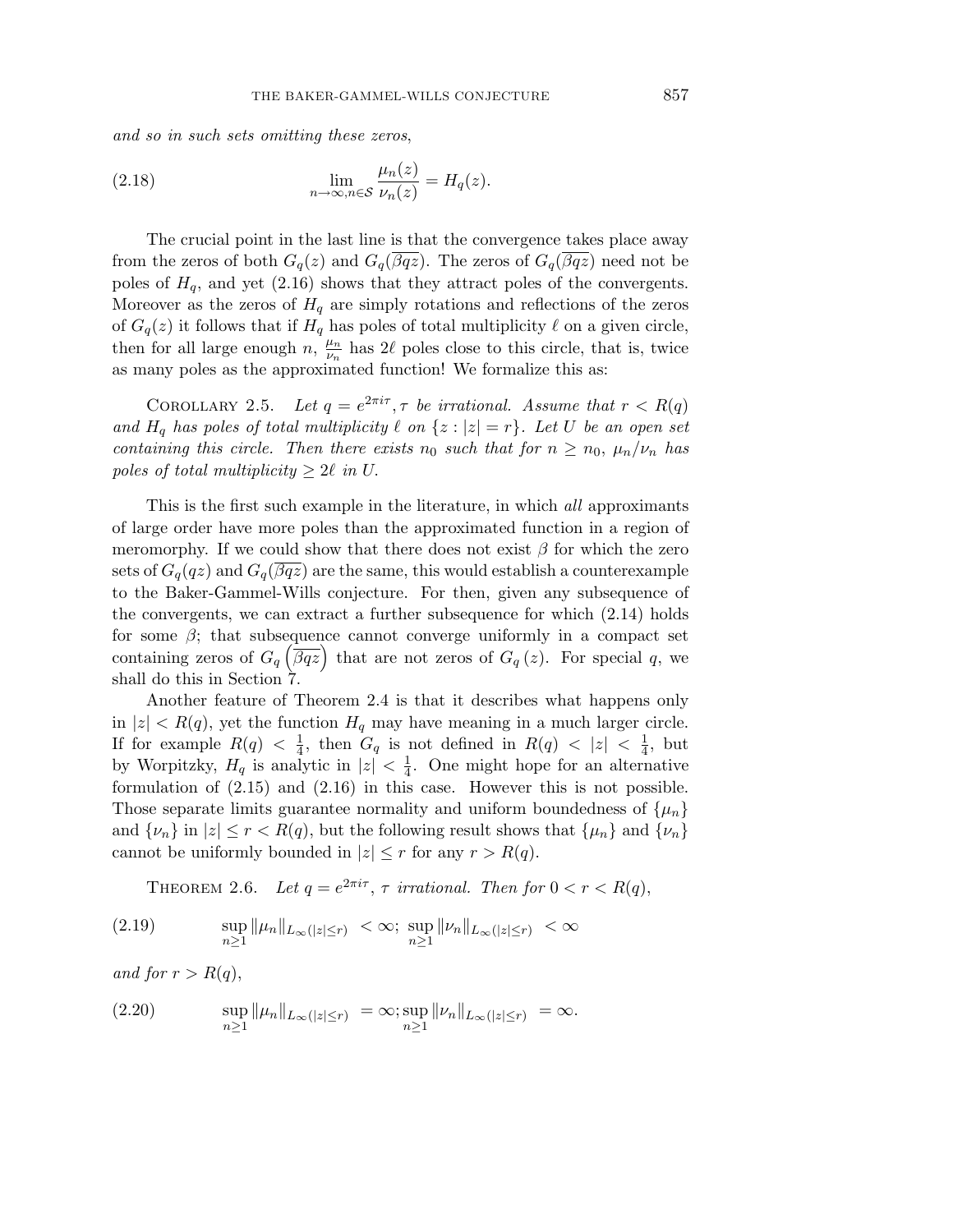Thus in the case  $R(q) < \frac{1}{2+|1+q|}$ , the numerators  $\{\mu_n\}_{n=1}^{\infty}$  and denomina- $\text{tors } \{\nu_n\}_{n=1}^{\infty} \text{ are normal in } \{z : |z| < R(q)\}, \text{while in } \left\{z : R(q) < |z| < \frac{1}{2+|1+q|}\right\}$  $\big\},\$ the numerators and denominators do not converge separately, nor can they be normal, yet their ratio converges to  $H_q$ .

#### **3. Preliminaries**

In this section, we gather some elementary identities from the theory of continued fractions, and also prove (2.12), (2.13) and some functional relations for *G*q. For the reader's convenience, we include many of the proofs. Recall the notation  $(a;q)_0 := 1$  and

(3.1) 
$$
(a;q)_l := \prod_{j=1}^{\ell} (1 - aq^{j-1}), \qquad \ell \ge 1.
$$

LEMMA 3.1. Let  $\mu_n$  and  $\nu_n$  be given by (2.12), (2.13). Then

$$
\frac{\mu_n(z)}{\nu_n(z)} = 1 + \frac{qz}{|1|} + \frac{q^2z}{|1|} + \frac{q^3z}{|1|} + \dots + \frac{q^nz}{|1|}.
$$

*Proof.* Fix  $n \geq 1$ . Following [1, p. 26], we set for  $r \geq 0$ ,

$$
F_r := \sum_{k=0}^{\infty} \frac{z^k q^{k(r+k)}(q;q)_{n-r-k+1}}{(q;q)_k (q;q)_{n-r-2k+1}} = \sum_{k=0}^{\infty} z^k q^{k(r+k)} \left[ \begin{array}{c} n-r-k+1 \\ k \end{array} \right].
$$

Then

$$
F_r - F_{r+1} = \sum_{k=0}^{\infty} \frac{z^k q^{k(r+k)}(q;q)_{n-r-k}}{(q;q)_k (q;q)_{n-r-2k}} \left[ \frac{1 - q^{n-r-k+1}}{1 - q^{n-r-2k+1}} - q^k \right]
$$
  

$$
= \sum_{k=1}^{\infty} \frac{z^k q^{k(r+k)}(q;q)_{n-r-k}}{(q;q)_k (q;q)_{n-r-2k+1}} (1 - q^k)
$$
  

$$
= \sum_{j=0}^{\infty} \frac{z^{j+1} q^{(j+1)(r+j+1)}(q;q)_{n-r-j-1}}{(q;q)_j (q;q)_{n-r-2j-1}} = zq^{r+1} F_{r+2},
$$

and hence

$$
F_r/F_{r+1} = 1 + \frac{q^{r+1}z}{F_{r+1}/F_{r+2}}
$$

*.*

Moreover, we see easily using  $\begin{bmatrix} m \\ n \end{bmatrix}$ *l* 1  $= 0, m > l$ , that  $F_0 = \mu_n$ ;  $F_1 = \nu_n$ ;  $F_{n-1} =$  $1 + zq^n; F_n = 1.$  So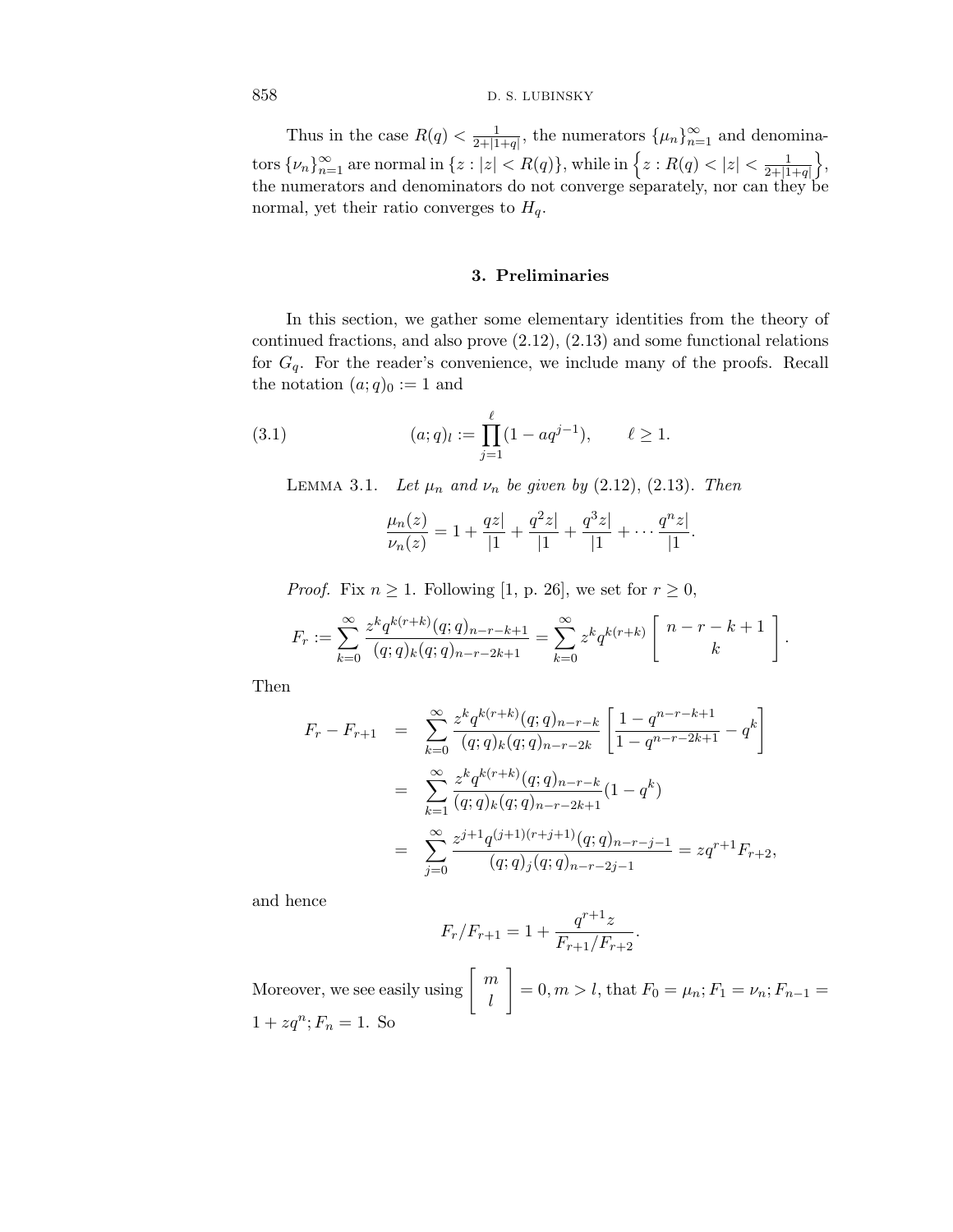THE BAKER-GAMMEL-WILLS CONJECTURE

$$
\frac{\mu_n}{\nu_n} = F_0/F_1 = 1 + \frac{qz}{F_1/F_2}
$$
  
=  $1 + \frac{qz}{|1} + \frac{q^2z}{|F_2/F_3} = \cdots$   
=  $1 + \frac{qz}{|1} + \frac{q^2z}{|1} + \frac{q^3z}{|1} + \cdots + \frac{q^nz}{|1}.$ 

Next, we record the standard recurrence relations for the continued fraction numerators and denominators:

Lemma 3.2.

(3.2) 
$$
\mu_n(z) = \mu_{n-1}(z) + q^n z \mu_{n-2}(z);
$$

(3.3) 
$$
\nu_n(z) = \nu_{n-1}(z) + q^n z \nu_{n-2}(z);
$$

$$
(3.4) \qquad (\mu_n \nu_{n-1} - \mu_{n-1} \nu_n)(z) = (-1)^{n-1} z^n q^{\frac{n(n+1)}{2}}.
$$

Proof. The first two are the standard recurrence relations for the numerator and denominator of a continued fraction [22, p. 20], [27, pp. 8–9] though they may also be easily proved from  $(2.12)$ ,  $(2.13)$  and the identity

$$
\left[\begin{array}{c}m\\l\end{array}\right]=\left[\begin{array}{c}m-1\\l\end{array}\right]+q^{m-l}\left[\begin{array}{c}m-1\\l-1\end{array}\right].
$$

The third is also a standard relation, and is an easy consequence of (3.2), (3.3).  $\Box$ 

Next, we record an error formula for the difference between  $H_q$  and the convergents to its c.f., making use of the functional equation in the process:

Lemma 3.3.

$$
(3.5) \quad \left(H_q - \frac{\mu_n}{\nu_n}\right)(z) = \frac{(-1)^n z^{n+1} q^{(n+1)(n+2)/2}}{\nu_n(z)[\nu_{n+1}(z) + \nu_n(z)[H_q(q^{n+1}z) - 1]]}
$$
\n
$$
(3.6) \quad = \frac{(-1)^n z^{n+1} q^{(n+1)(n+2)/2}}{\nu_n(z)[H_q(q^{n+1}z) - 1]}
$$

(3.6) = 
$$
\frac{1}{\nu_n(z)[\nu_n(z)H_q(q^{n+1}z) + q^{n+1}z\nu_{n-1}(z)]}.
$$

Proof. We use the following elementary result in the theory of continued fractions: let  ${a_j}$ ,  ${b_j}$  be complex numbers and

$$
\frac{A_k}{B_k} = b_0 + \frac{a_1|}{|b_1|} + \dots + \frac{a_k|}{|b_k|}, \qquad k \ge 0.
$$

Then for  $u \in \mathbb{C}$ ,

$$
(3.7) \t b_0 + \frac{a_1}{|b_1|} + \cdots + \frac{a_k}{|b_k + u|} = b_0 + \frac{a_1}{|b_1|} + \cdots + \frac{a_k}{|b_k|} + \frac{u}{|1|} = \frac{A_k + A_{k-1}u}{B_k + B_{k-1}u}.
$$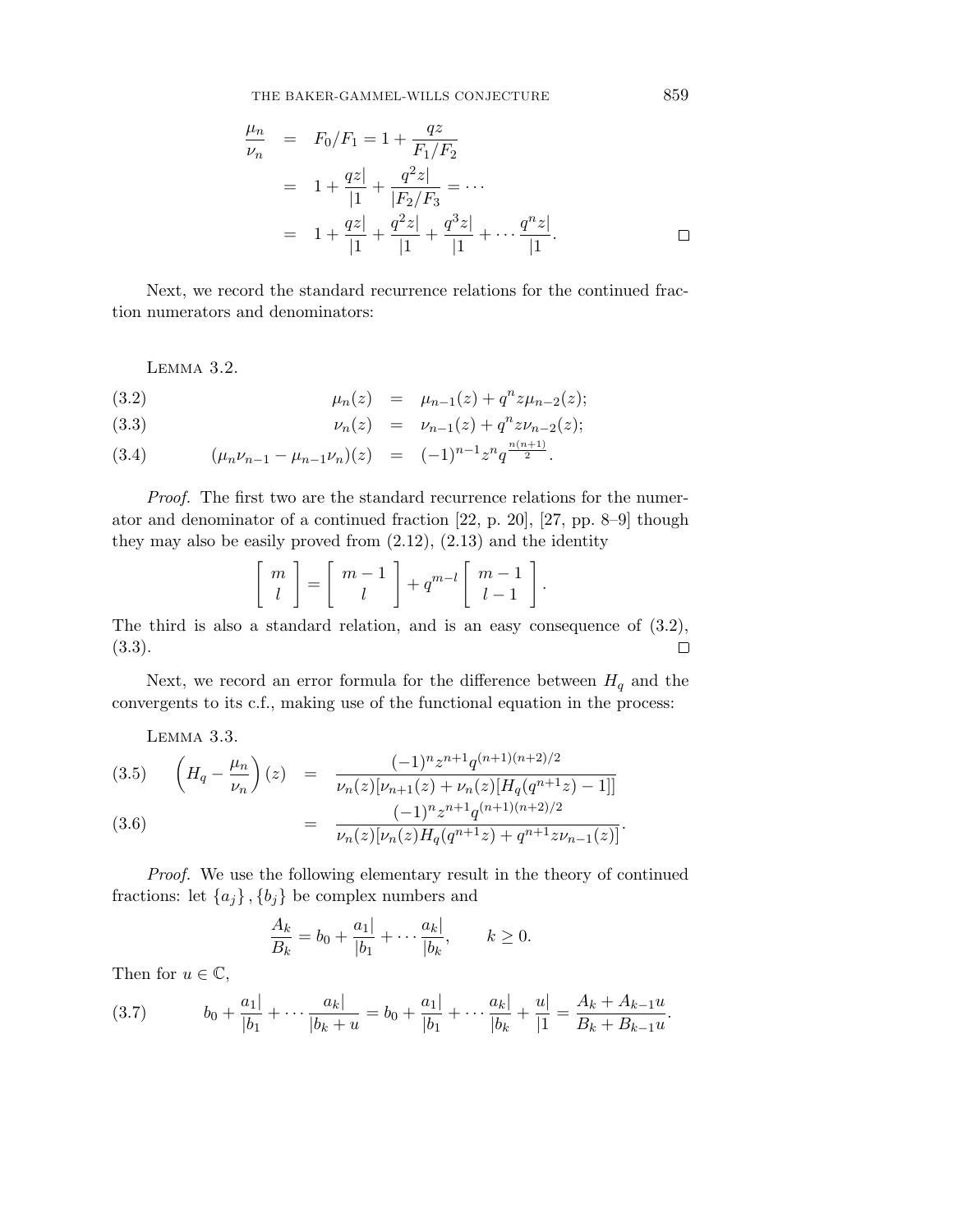This follows immediately from the recurrence relations for the numerators and denominators of the continued fraction. See for example [22, p. 20], [27, p. 8]. Now in our situation, our iterated functional relation  $(1.5)$  for  $H<sub>q</sub>$  gives

$$
H_q(z) = 1 + \frac{qz}{|1|} + \frac{q^2z}{|1|} + \dots + \frac{q^nz}{|1+u|},
$$

where  $u := H_q(q^n z) - 1$ . By (3.7),

(3.8) 
$$
H_q(z) = \frac{\mu_n(z) + \mu_{n-1}(z)[H_q(q^n z) - 1]}{\nu_n(z) + \nu_{n-1}(z)[H_q(q^n z) - 1]}.
$$

Then

$$
\begin{aligned}\n\left(H_q - \frac{\mu_{n-1}}{\nu_{n-1}}\right)(z) &= \frac{(\mu_n \nu_{n-1} - \mu_{n-1} \nu_n)(z)}{\nu_{n-1}(z)[\nu_n(z) + \nu_{n-1}(z)[H_q(q^n z) - 1]]} \\
&= \frac{(-1)^{n-1} z^n q^{n(n+1)/2}}{\nu_{n-1}(z)[\nu_n(z) + \nu_{n-1}(z)[H_q(q^n z) - 1]]}.\n\end{aligned}
$$

Replacing  $n-1$  by  $n$  gives the first identity (3.5) and then our recurrence relation (3.3) gives the second relation (3.6).  $\Box$ 

Next, we establish some functional relations for  $G_q$ :

LEMMA 3.4. Let 
$$
q = e^{2\pi i\tau}
$$
, with  $\tau$  irrational. Then  
(3.9) 
$$
G_q(z) = G_q(qz) + qzG_q(q^2z).
$$

Moreover if  $\ell \geq 1$ ,

(3.10) 
$$
G_q\left(\frac{z}{q^{\ell}}\right) = G_q(qz)\mu_{\ell}\left(\frac{z}{q^{\ell}}\right) + qzG_q(q^2z)\mu_{\ell-1}\left(\frac{z}{q^{\ell}}\right).
$$

*Proof.* Firstly, (3.9) follows easily from the series definition of  $G_q$ . We prove (3.10) by induction on  $\ell$ . If we define  $\mu_{-1} := 1$ , then (3.10) follows from  $(3.9)$  for  $\ell = 0$ . Assume now as an induction hypothesis that  $(3.10)$  is true for  $\ell$ . Then using our recurrence relation for  $\mu_{\ell+1}$ ,

$$
G_q(qz)\mu_{\ell+1}\left(\frac{z}{q^{\ell+1}}\right) + qzG_q(q^2z)\mu_{\ell}\left(\frac{z}{q^{\ell+1}}\right)
$$
  
=  $G_q(qz)\left[\mu_{\ell}\left(\frac{z}{q^{\ell+1}}\right) + z\mu_{\ell-1}\left(\frac{z}{q^{\ell+1}}\right)\right] + qzG_q(q^2z)\mu_{\ell}\left(\frac{z}{q^{\ell+1}}\right)$   
=  $G_q(z)\mu_{\ell}\left(\frac{z}{q^{\ell+1}}\right) + zG_q(qz)\mu_{\ell-1}\left(\frac{z}{q^{\ell+1}}\right) = G_q(\frac{z}{q^{\ell+1}})$ 

by first (3.9) and then our induction hypothesis that (3.10) is true for  $\ell$ . So we have the result for  $\ell + 1$ .  $\Box$ 

Note that if we define  $H_q$  by (1.3), then the functional relation (1.4) follows immediately from (3.9).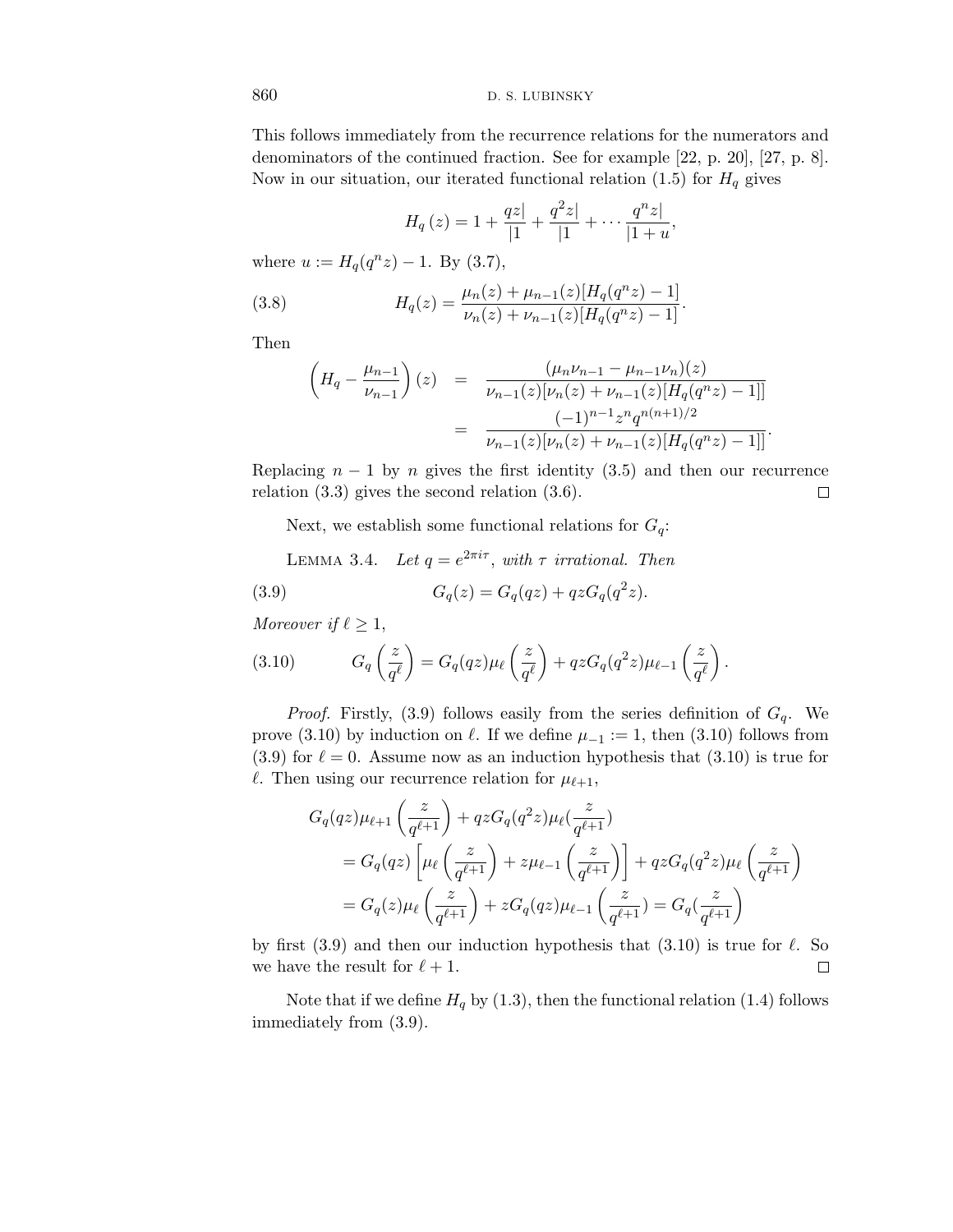#### **4. Roots of unity**

In this section we prove Theorem 2.1 using the following result [37, Satz 2.38, p. 86]:

Lemma 4.1. Consider the c.f.

(4.1) 
$$
b_0 + \frac{a_1}{|b_1} + \cdots + \frac{a_{l-1}|}{|b_{l-1}} + \frac{a_l|}{|b_0} + \frac{a_1|}{|b_1} + \cdots + \frac{a_{l-1}|}{|b_{l-1}} + \frac{a_l|}{|b_0} + \frac{a_1|}{|b_1} + \cdots,
$$

periodic of period  $\ell$ . Let  $A_k/B_k$  denote the  $k^{\text{th}}$  convergent,  $k \geq 0$ . Let  $B_{\ell-1} \neq 0$ , and  $x_1, x_2$  denote the roots of the quadratic

(4.2) 
$$
B_{\ell-1}x^2 + (a_{\ell}B_{\ell-2} - A_{\ell-1})x - a_{\ell}A_{\ell-2} = 0.
$$

Assume either that (a)  $x_1 = x_2$  or (b)  $x_1 \neq x_2$  and both the following hold:

(4.3) 
$$
|B_{\ell-1}x_1 + a_{\ell}B_{\ell-2}| > |B_{\ell-1}x_2 + a_{\ell}B_{\ell-2}|;
$$

(4.4) 
$$
A_k - x_2 B_k \neq 0, \qquad k = 0, 1, 2, \dots \ell - 2.
$$

Then

$$
\lim_{k \to \infty} A_k / B_k = x_1.
$$

Of course in our case  $a_j = q^j z$ ;  $b_j = 1$ ;  $A_j = \mu_j$ ;  $B_j = \nu_j$ . Before applying the above result, we need

LEMMA 4.2. Assume that  $q$  is a primitive  $\ell^{\text{th}}$  root of unity. For our choice of  $\{a_j\}$ ,  $\{b_j\}$ ,

(4.5) 
$$
a_{\ell}B_{\ell-2} + A_{\ell-1} = z\nu_{\ell-2}(z) + \mu_{\ell-1}(z) = 1.
$$

*Proof.* We shall use the explicit forms  $(2.12)$ ,  $(2.13)$  for  $\mu_n, \nu_n$ . We have

$$
z\nu_{\ell-2}(z) + \mu_{\ell-1}(z) = \sum_{k=0}^{\left[\frac{\ell-2}{2}\right]} z^{k+1} q^{k(k+1)} \begin{bmatrix} \ell-2-k \\ k \end{bmatrix} + \sum_{k=0}^{\left[\frac{\ell}{2}\right]} z^k q^{k^2} \begin{bmatrix} \ell-k \\ k \end{bmatrix}
$$

$$
= 1 + \sum_{j=1}^{\left[\frac{\ell}{2}\right]} z^j q^{j(j-1)} \left( \begin{bmatrix} \ell-1-j \\ j-1 \end{bmatrix} + q^j \begin{bmatrix} \ell-j \\ j \end{bmatrix} \right).
$$

Now we see that

$$
\begin{bmatrix}\n\ell - 1 - j \\
j - 1\n\end{bmatrix} + q^j \begin{bmatrix}\n\ell - j \\
j\n\end{bmatrix} = \begin{bmatrix}\n\ell - 1 - j \\
j - 1\n\end{bmatrix} (1 + \frac{q^j (1 - q^{\ell - j})}{1 - q^j})
$$

$$
= \begin{bmatrix}\n\ell - 1 - j \\
j - 1\n\end{bmatrix} \frac{1 - q^{\ell}}{1 - q^j} = 0
$$

as *q* is a primitive  $\ell^{\text{th}}$  root of unity.

 $\Box$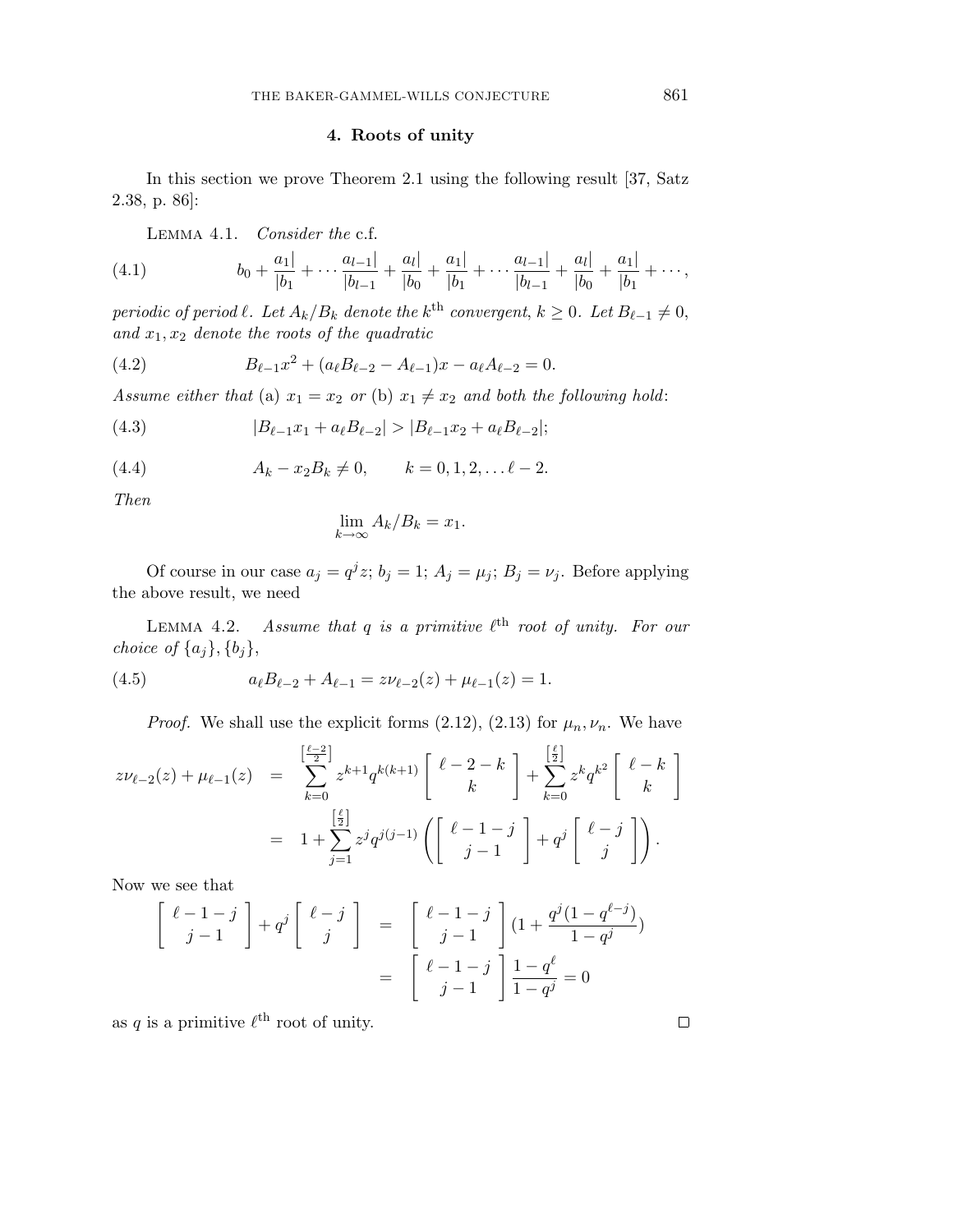We turn to the

*Proof of Theorem* 2.1. The quadratic (4.2) becomes (recall  $q^{\ell} = 1$ )

(4.6) 
$$
\nu_{\ell-1}x^2 + (z\nu_{\ell-2}(z) - \mu_{\ell-1}(z))x - z\mu_{\ell-2}(z) = 0.
$$

The discriminant of this quadratic is

$$
D := (z\nu_{\ell-2}(z) - \mu_{\ell-1}(z))^2 + 4z\mu_{\ell-2}(z)\nu_{\ell-1}(z)
$$
  
\n
$$
= ([z\nu_{\ell-2}(z) + \mu_{\ell-1}(z)] - 2\mu_{\ell-1}(z))^2 + 4z\mu_{\ell-2}(z)\nu_{\ell-1}(z)
$$
  
\n
$$
= [z\nu_{\ell-2}(z) + \mu_{\ell-1}(z)]^2 - 4[z\nu_{\ell-2}(z) + \mu_{\ell-1}(z)]\mu_{\ell-1}(z)
$$
  
\n
$$
+ 4\mu_{\ell-1}(z)^2 + 4z\mu_{\ell-2}(z)\nu_{\ell-1}(z)
$$
  
\n
$$
= 1 - 4z(\mu_{\ell-1}\nu_{\ell-2} - \mu_{\ell-2}\nu_{\ell-1})(z) = 1 - 4z^{\ell}(-1)^{\ell-2}q^{\ell(\ell-1)/2},
$$

by first Lemma 4.2 and then (3.4). Next, we note that

(4.7) 
$$
(-1)^{\ell-1} q^{\ell(\ell-1)/2} = 1.
$$

Indeed for  $\ell$  even,  $q^{\ell/2} = -1$  (as q is a primitive  $\ell^{\text{th}}$  root of unity), and for  $\ell$ odd,  $(\ell - 1)/2$  is an integer. Thus

$$
D=1+4z^{\ell}
$$

and the roots of the quadratic (4.6) are, by Lemma 4.2,

$$
x_1 = \frac{-(z\nu_{\ell-2} - \mu_{\ell-1})(z) + \sqrt{D}}{2\nu_{\ell-1}(z)} = \frac{\mu_{\ell-1} - \frac{1}{2} + \sqrt{D/4}}{\nu_{\ell-1}};
$$
  

$$
x_2 = \frac{-(z\nu_{\ell-2} - \mu_{\ell-1})(z) - \sqrt{D}}{2\nu_{\ell-1}(z)} = \frac{\mu_{\ell-1} - \frac{1}{2} - \sqrt{D/4}}{\nu_{\ell-1}}.
$$

(The branch of the  $\sqrt{\ }$  is the principal one.) Now we examine (4.3) and (4.4). Firstly (4.3) becomes

$$
|\nu_{\ell-1}x_1 + z\nu_{l-2}| > |\nu_{\ell-1}x_2 + z\nu_{l-2}|,
$$

that is, in view of Lemma 4.2,

$$
\left| \frac{1}{2} + \sqrt{D/4} \right| > \left| \frac{1}{2} - \sqrt{D/4} \right|.
$$

Now by our choice of the principal branch of  $\sqrt{D/4} = \alpha + i\beta$ , where  $\alpha > 0$ , provided  $D \notin (-\infty, 0]$ . Then

$$
\left|\frac{1}{2} + \sqrt{D/4}\right|^2 = \left(\frac{1}{2} + \alpha\right)^2 + \beta^2 > \left(\frac{1}{2} - \alpha\right)^2 + \beta^2 = \left|\frac{1}{2} - \sqrt{D/4}\right|^2.
$$

So we have (4.3) provided

$$
D = 1 + 4z^{\ell} \notin (-\infty, 0] \Leftrightarrow z^{\ell} \notin \left(-\infty, -\frac{1}{4}\right] \Leftrightarrow z \notin \mathcal{L}.
$$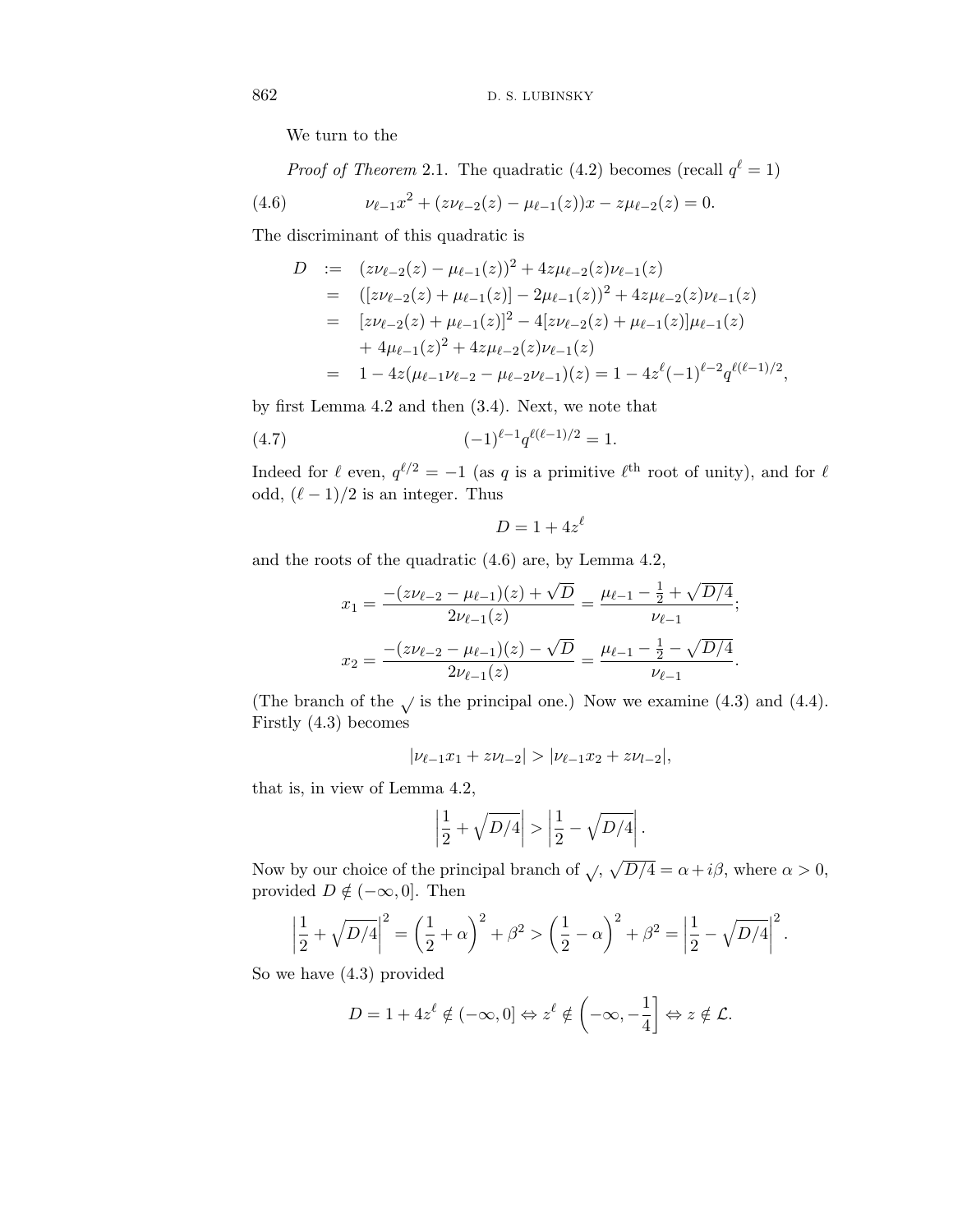Next, we examine (4.4). We see that for  $\nu_{\ell-1}(z) \neq 0$ ,

$$
(4.8) \quad A_k - x_2 B_k \neq 0 \quad \Leftrightarrow \quad \mu_k - \frac{\nu_k}{\nu_{\ell-1}} \left[ \mu_{\ell-1} - \frac{1}{2} - \sqrt{D/4} \right] \neq 0
$$

$$
\leftarrow \quad \left( \mu_k \nu_{\ell-1} - \left[ \mu_{\ell-1} - \frac{1}{2} \right] \nu_k \right)^2 - \frac{D}{4} \nu_k^2 \neq 0
$$

$$
\Leftrightarrow \quad J_k^2 + J_k \nu_k - z^{\ell} \nu_k^2 \neq 0,
$$

where

$$
J_k := \mu_k \nu_{\ell-1} - \mu_{\ell-1} \nu_k.
$$

Now (3.4) shows that for each  $n, \frac{\mu_n}{\nu_n} - \frac{\mu_{n-1}}{\nu_{n-1}}$  has a zero of order *n* at 0. Adding this for  $n = k + 1, k + 2, \ldots, \ell - 1$ , shows that

$$
\frac{J_k}{\nu_k \nu_{\ell-1}} = \frac{\mu_k}{\nu_k} - \frac{\mu_{\ell-1}}{\nu_{\ell-1}}
$$

has a zero of order at least  $k + 1$  at 0. Thus

$$
J_k = J_k(z) = z^{k+1} \pi_k(z),
$$

where, as  $\deg(\mu_k) \leq \frac{k+1}{2}$ ;  $\deg(\nu_k) \leq \frac{k}{2}$ , we see that  $\pi_k$  is a polynomial of degree at most  $\frac{k+\ell}{2} - (k+1) = \frac{\ell-2-k}{2}$ . So (4.8) becomes, after division by  $z^{k+1}$ , (4.9)  $z^{k+1}\pi_k^2 + \pi_k\nu_k - z^{\ell-k-1}\nu_k^2 \neq 0.$ 

(Recall that the c.f. converges at  $z = 0$ , so that point can be omitted.) The lefthand side of (4.9) is a polynomial of degree  $\leq \ell - 1$ , so has at most  $\ell - 1$  zeros. Considering  $k = 0, 1, 2, \ldots, \ell - 2$ , we obtain a set P of at most  $(\ell - 1)(\ell - 1)$ exceptional points. Adding the at most  $(\ell - 1)/2$  zeros of  $\nu_{\ell-1}$  gives a set P of at most  $\frac{(\ell-1)(2\ell-1)}{2}$  points.  $\Box$ 

### **5. Proof of Theorems 2.2, 2.3**

The proof of Theorem 2.2 requires three lemmas. The first is a special case of a theorem of Pólya:

LEMMA 5.1. Let *g* be a function meromorphic in  $|z| < \sigma$ , and let *g* be analytic at 0, with Maclaurin series  $\sum_{j=0}^{\infty} g_j z^j$ . Let

(5.1) 
$$
D_n(g) := \det(g_{1+i+j})_{i,j=0}^{n-1}.
$$

Then

(5.2) 
$$
\limsup_{n \to \infty} |D_n(g)|^{1/n^2} \le \sigma^{-1}.
$$

Proof. This first appeared in [39]. A more accessible reference is [17, p. 305, Thm. 3], though the proof there is for analytic *f*. $\Box$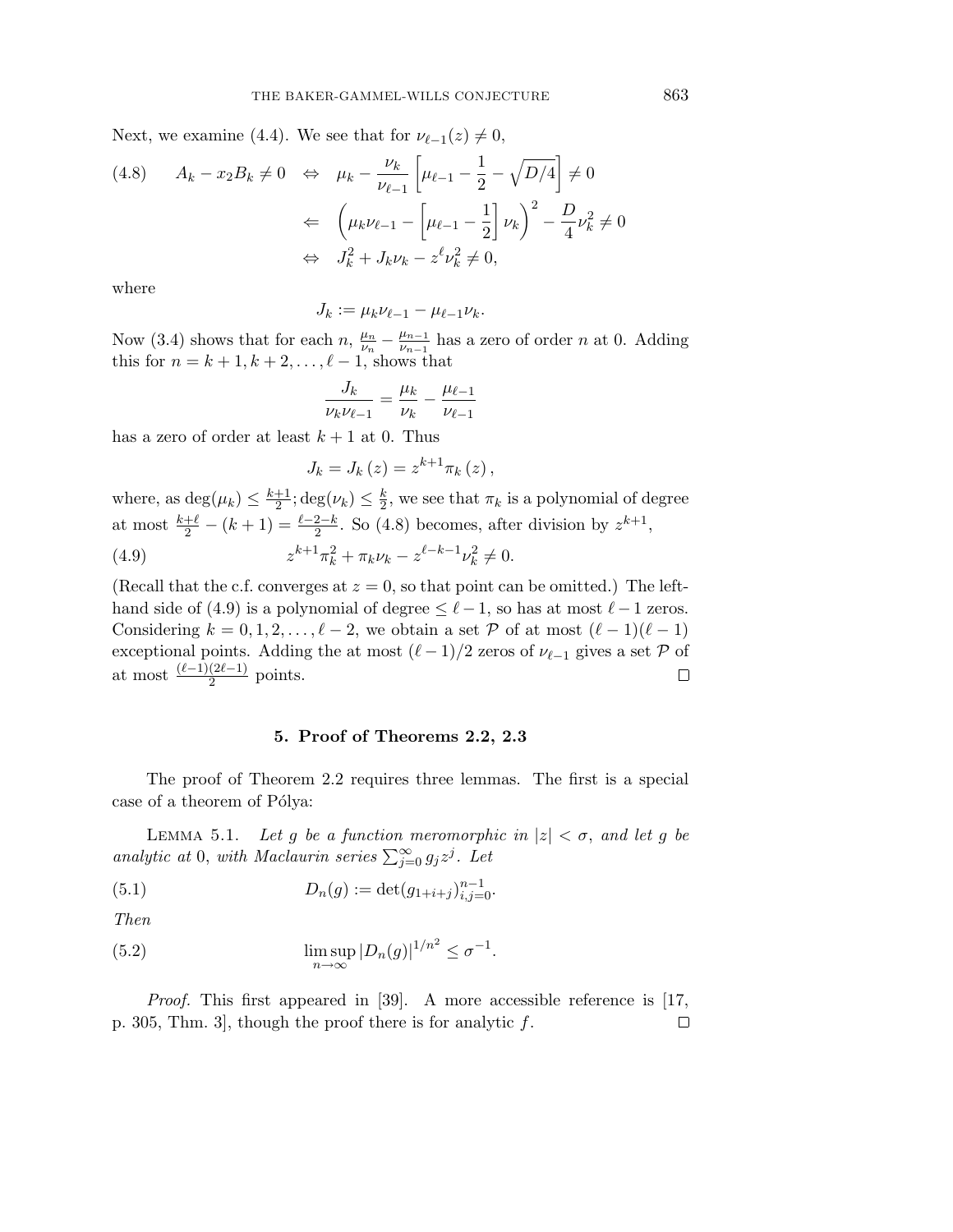Next, we record the well-known relation between the Hankel determinants  $D_n(g)$  and the continued fraction coefficients of *g*. It was used for example in [2]:

Lemma 5.2. Assume that *g* is analytic near 0, and has (formal) continued fraction expansion

$$
c_0 + \frac{c_1 z}{|1} + \frac{c_2 z}{|1} + \frac{c_3 z}{|1} + \cdots
$$

with all  $c_j \neq 0$ . Then

(5.3) 
$$
D_n(g) = c_1^n \prod_{j=1}^{n-1} (c_{2j}c_{2j+1})^{n-j}.
$$

*Proof.* If *g* has Maclaurin series coefficients  ${g_j}$  and we define

$$
H_k^{(\ell)} := \det(g_{\ell+i+j})_{i,j=0}^{k-1}
$$

then is it known [27, p. 257] that

$$
c_{2k} = -\frac{H_{k-1}^{(1)}H_k^{(2)}}{H_k^{(1)}H_{k-1}^{(2)}}; c_{2k+1} = -\frac{H_{k+1}^{(1)}H_{k-1}^{(2)}}{H_k^{(1)}H_k^{(2)}}.
$$

We deduce that

$$
\prod_{k=1}^{\ell} (c_{2k}c_{2k+1}) = \prod_{k=1}^{\ell} \frac{H_{k-1}^{(1)}H_{k+1}^{(1)}}{(H_k^{(1)})^2} = \frac{H_{\ell+1}^{(1)}}{H_{\ell}^{(1)}} / \frac{H_1^{(1)}}{H_0^{(1)}} = \frac{H_{\ell+1}^{(1)}}{H_l^{(1)}} / c_1.
$$

Multiplying this for  $\ell = 1, 2, ..., n-1$  and noting that  $D_n(g) = H_n^{(1)}$  and  $H_1^{(1)} = c_1$  gives the result.  $\Box$ 

Next, we record one form of the fundamental inequalities, as a criterion for convergence of continued fractions:

Lemma 5.3. Assume that the c.f.

$$
\frac{1|}{|1} + \frac{a_2|}{|1} + \frac{a_3|}{|1} + \frac{a_4|}{|1} + \cdots
$$

satisfies for some sequence  ${r_j}_{j=1}^{\infty} \subset (0,\infty)$  the fundamental inequalities

(5.4) 
$$
r_j|1+a_j+a_{j+1}| \ge r_jr_{j-2}|a_j|+|a_{j+1}|, \qquad j \ge 1
$$

where

$$
a_1 := 0;
$$
  $r_0 := 0;$   $r_{-1} := 0.$ 

Let  $A_j/B_j$  denote the *j*<sup>th</sup> convergent to the c.f. above. Then  $B_j \neq 0, j \geq 1$ , and

(5.5) 
$$
\left| \frac{A_{j+1}}{B_{j+1}} - \frac{A_j}{B_j} \right| \le r_1 r_2 \cdots r_j, \qquad j \ge 1.
$$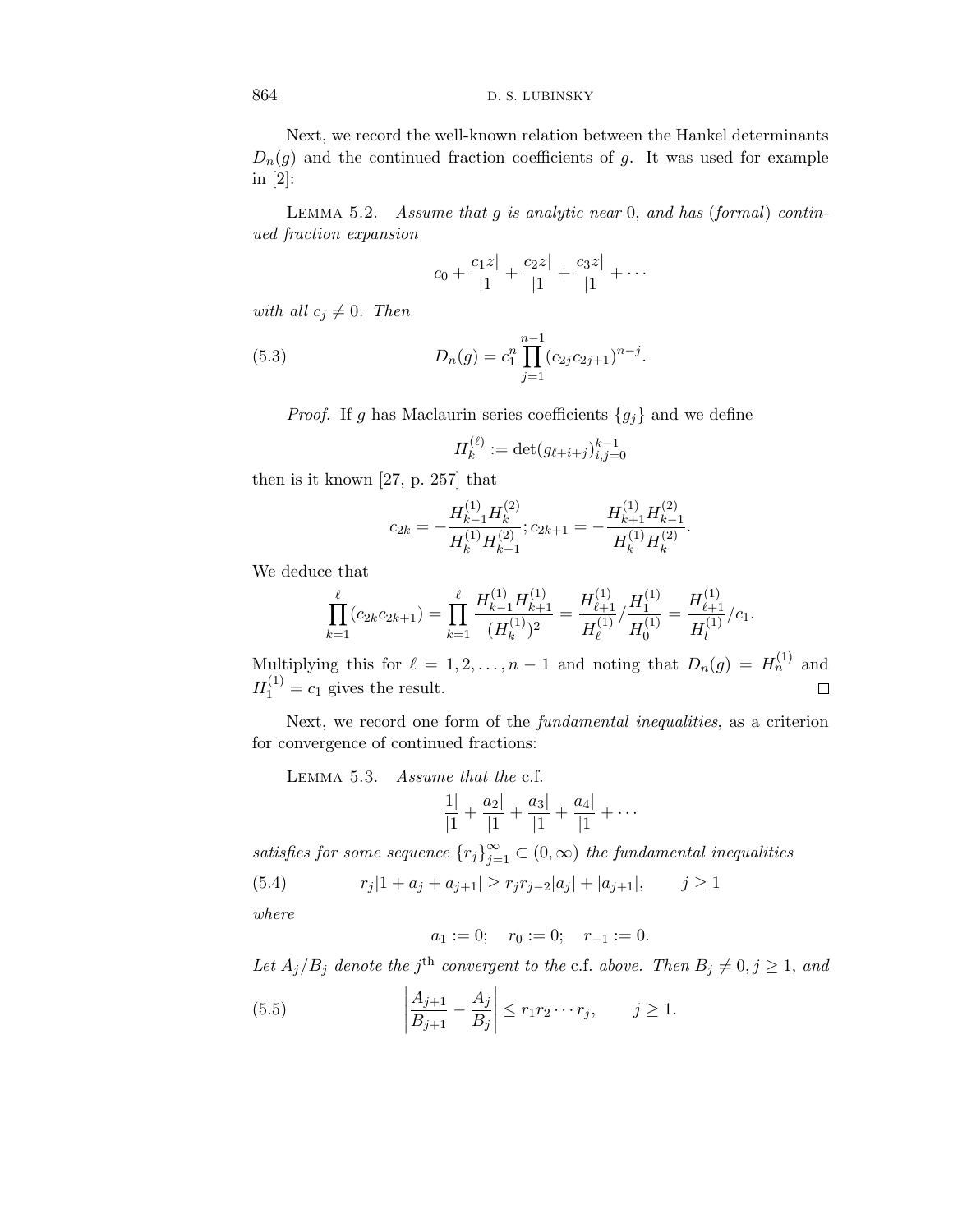*Proof.* This is Theorem 9.1 in [48, p. 41] and inequality  $(9.4)$  in [48, p. 42].  $\Box$ 

Now we turn to the

*Proof of Theorem* 2.2(a). We first show that the c.f.  $(1.6)$  converges to a function  $H^*(z)$  analytic in  $\{z : |z| < \frac{1}{2+|1+q|}\}$ . This part works even if *q* is a root of unity. Let *K* be a compact subset of this ball. Choose  $\varepsilon > 0$  such that

$$
|z| < \frac{1-\varepsilon}{2+|1+q|}, \qquad z \in K.
$$

We apply the fundamental inequalities (5.4) with

$$
a_j := q^j z, \quad j \ge 2;
$$
  

$$
r_j := 1 - \varepsilon, \quad j \ge 1.
$$

For  $j = 1$ , we see that

$$
r_j |1 + a_j + a_{j+1}| = (1 - \varepsilon) |1 + q^2 z|
$$
  
 
$$
\geq \frac{1 - \varepsilon}{2} > |z| = r_1 r_{-1} |a_1| + |a_2|.
$$

For  $j \geq 2$ ,

$$
r_j |1 + a_j + a_{j+1}| = (1 - \varepsilon) |1 + q^j z (1 + q)|
$$
  
\n
$$
\geq (1 - \varepsilon) (1 - \frac{|1 + q|}{2 + |1 + q|}) = \frac{2 (1 - \varepsilon)}{2 + |1 + q|}
$$
  
\n
$$
> 2 |z| \geq r_j r_{j-2} |a_j| + |a_{j+1}|.
$$

Thus the fundamental inequalities are satisfied. If  $A_j(z)/B_j(z)$  denotes the  $j<sup>th</sup>$  convergent to the c.f.

$$
\frac{1|}{|1|} + \frac{q^2z|}{|1|} + \frac{q^3z|}{|1|} + \frac{q^4z|}{|1|} + \cdots
$$

then Lemma 5.3 shows that  $B_j(z) \neq 0$  for  $j \geq 1$  and  $z \in K$ , and

$$
\left| \frac{A_{j+1}(z)}{B_{j+1}(z)} - \frac{A_j(z)}{B_j(z)} \right| \le (1 - \varepsilon)^j, \qquad j \ge 1.
$$

Then  $\{A_j/B_j\}_{j=1}^{\infty}$  converges uniformly in *K* and so the limit function is analytic in the interior of *K*. The same is then true for the c.f.  $H^*$  defined by  $(1.6)$ . Thus  $H^*$  is analytic in  $\{z : |z| < \frac{1}{2+|1+q|}\}$ , so

$$
\rho(q) \ge \frac{1}{2 + |1 + q|}.
$$

Next, we note that if  $R(q) > 0$ , the function  $H_q(z) := G_q(z)/G_q(qz)$  satisfies the same functional equation as does  $H^*$ , in view of the functional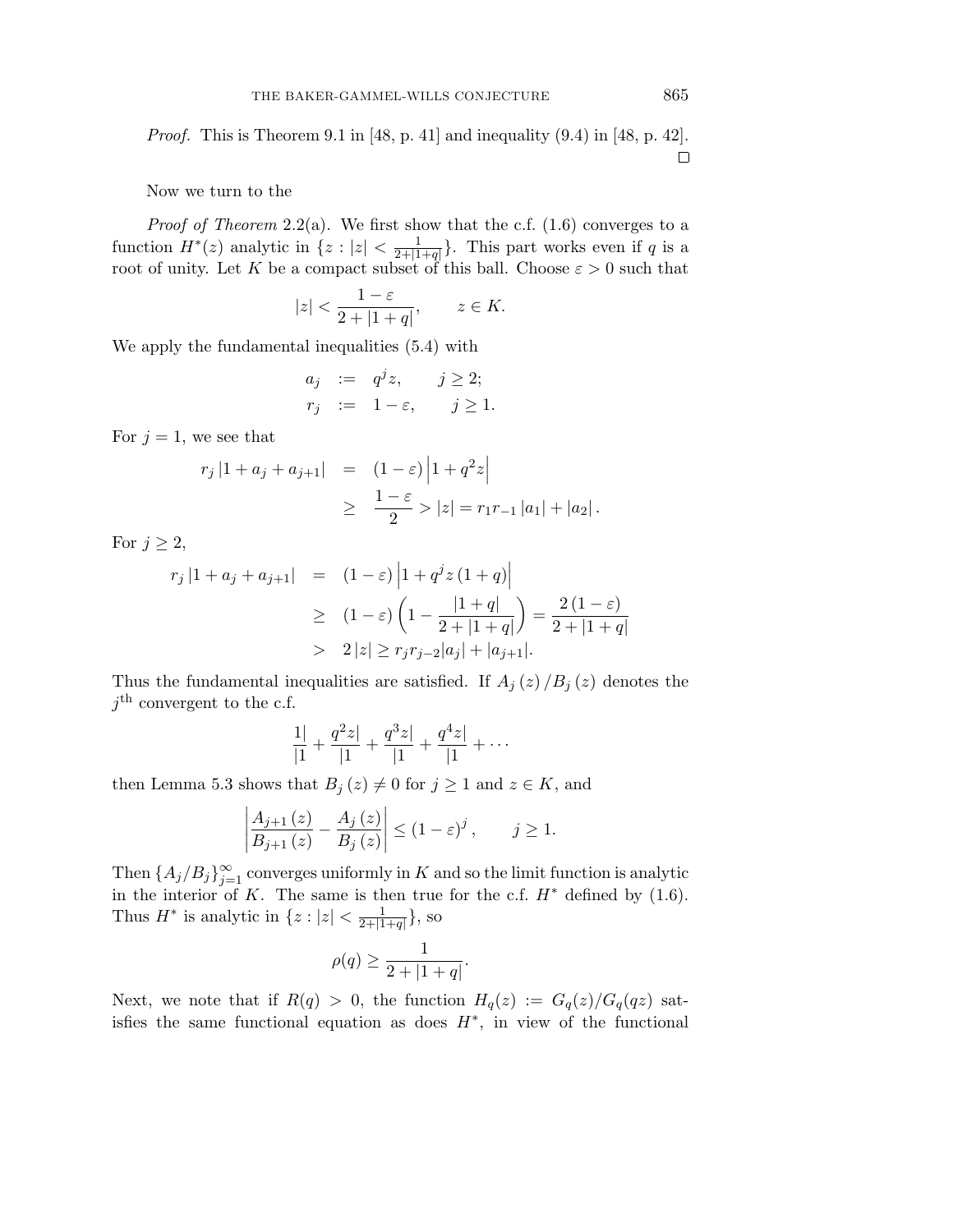equation (3.9) for  $G_q$ . Moreover,  $H^*(0) = H_q(0) = 1$ . Then  $H_q$  and  $H^*$ have the same c.f. expansion and hence the same Maclaurin series. This follows as the c.f. uniquely determines the corresponding Maclaurin series. Then  $H_q(z) = G_q(z)/G_q(qz)$  provides a meromorphic continuation of  $H^*$  to  ${z : |z| < R(q)}$ . So we have the inequality

$$
\rho(q) \ge \max\left\{\frac{1}{2 + |1+q|}, R(q)\right\}.
$$

To show  $\rho(q) \leq 1$ , we note from Lemma 5.2 that

$$
|D_n(H_q)| = 1, n \ge 1
$$

and from Lemma 5.1,

$$
1 = \limsup_{n \to \infty} |D_n(H_q)|^{1/n^2} \le \frac{1}{\rho(q)}.
$$

Thus, we have  $\rho(q) \leq 1$  and (2.7). To show that  $H_q$  has a natural boundary on  $\{z : |z| = \rho(q)\}$ , let us suppose that  $z_0$  is a point of analyticity of  $H_q$  with  $|z_0| = \rho(q)$ . Then we can find a ball *U* centre  $z_0$  in which  $H_q$  is analytic and hence meromorphic. The functional equation (1.4) in the form

$$
H_q(qz) = \frac{qz}{H_q(z) - 1}
$$

shows that  $H_q(z)$  has a meromorphic continuation to the ball  $qU =$  ${qz : q \in U}$ . Iteration of this argument shows that  $H_q$  has a meromorphic continuation to  $q^{j}U = \{q^{j}z : z \in U\}, j \geq 1$ . As finitely many such balls cover the circle  $\{z : |z| = \rho(q)\}$ , we obtain a meromorphic continuation of  $H_q$ to  $\{z : |z| < \rho(q) + \varepsilon\}$ , for some  $\varepsilon > 0$ , contradicting the definition of  $\rho(q)$ . So *H*<sub>q</sub> must have a natural boundary on the circle  $\{z : |z| = \rho(q)\}.$  $\Box$ 

In the proof of Theorem 2.2(b), we need part of a result of G. Petruska:

LEMMA 5.4. Let  $c \in [0,\infty]$ . There exists an irrational number  $\tau$  with continued fraction

$$
\tau = \frac{1}{|a_1|} + \frac{1}{|a_2|} + \frac{1}{|a_3|} + \cdots
$$

(all  $a_i$  positive integers) such that if  $\pi_n/\chi_n$  denotes the  $n^{\text{th}}$  convergent to the c.f. *of*  $\tau$ *, then* 

(5.6) 
$$
\lim_{n \to \infty} \frac{\log \chi_{n+1}}{\chi_n} = c.
$$

*Proof.* For the case  $0 < c < \infty$  this is part of Lemma 2 in [38, p. 354] and for the case  $c = \infty$ , this was noted in [13, p. 474, eqn. (1.17)]. Almost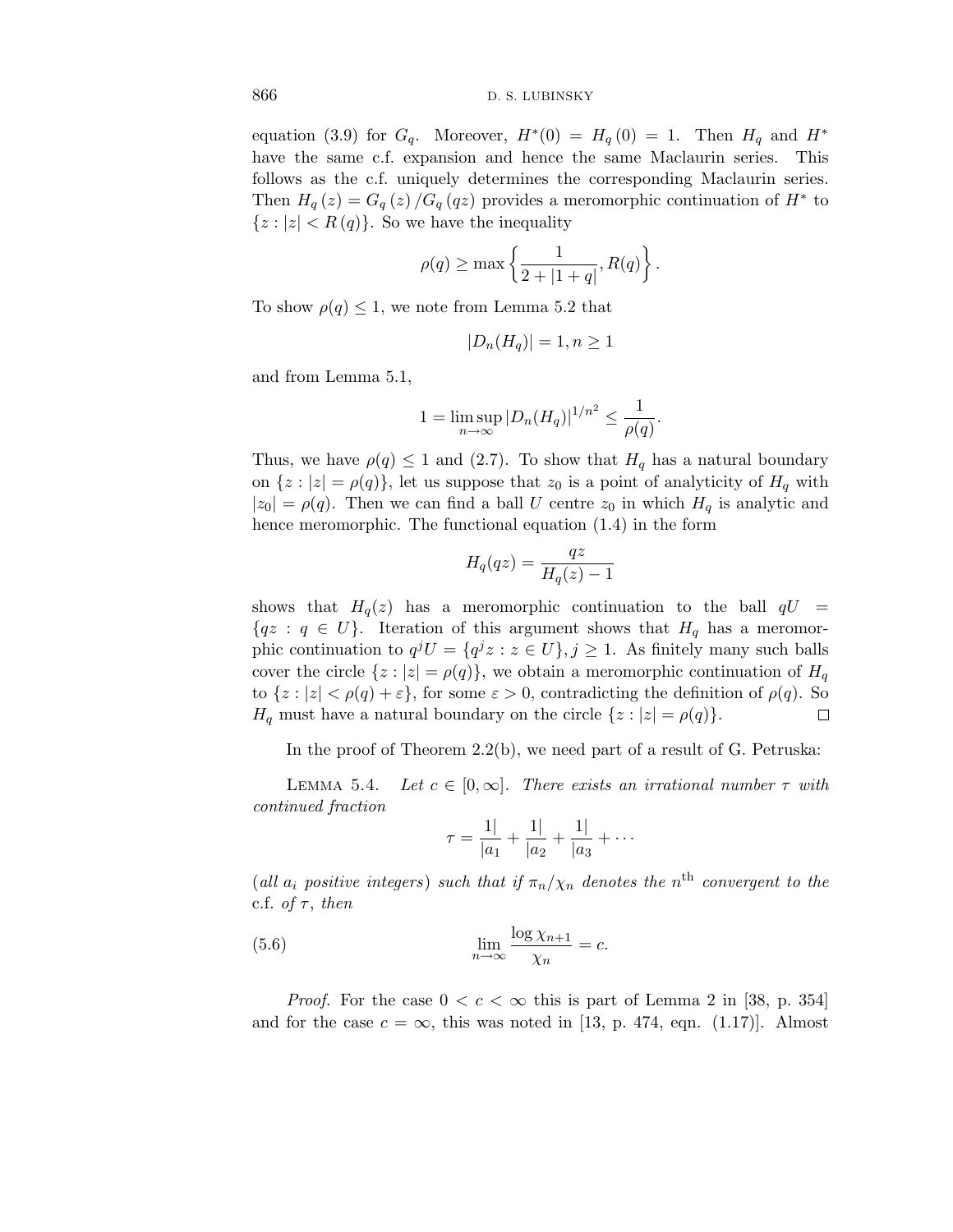every  $\tau \in [0, 1]$  satisfies (5.6) with  $c = 0$ . Indeed this follows from Khinchin's theorem [23] that for a.e.  $\tau$ ,

$$
\lim_{n \to \infty} \frac{\log \chi_n}{n} = \frac{\pi^2}{12 \log 2}.
$$

*Proof of Theorem* 2.2(b). Let us suppose that  $G_q$  is analytic at a point  $z_0$ on the circle  $|z| = R(q)$  and hence in some ball *U* centre  $z_0$ . We shall use the functional relation (3.10) in the form

$$
G_q\left(\frac{u}{q^{\ell+1}}\right) = G_q(u)\mu_\ell\left(\frac{u}{q^{\ell+1}}\right) + G_q(qu)u\mu_{\ell-1}\left(\frac{u}{q^{\ell+1}}\right).
$$

Let  $1 > \varepsilon > 0$ . Let us choose  $\ell$  large with  $\frac{z_0}{q^{\ell+1}} \in U$  and in fact such that the ball  $U_1$  centre  $\frac{z_0}{q^{\ell+1}}$  and  $1-\varepsilon$  times the radius of *U* lies inside *U*. Then the above identity shows that  $G_q(qu)$  is meromorphic in  $U_1$  and hence  $G_q$  is meromorphic in  $qU_1 = \{qz : z \in U_1\}$ . Since  $\varepsilon > 0$  is arbitrary, we deduce that  $G_q$  is meromorphic in *qU*. By the same argument  $G_q(u)$  is meromorphic in  $q^jU$ ,  $j \geq 1$ . Finitely many such neighbourhoods cover the circle  $\{z : |z| = R(q)\}\$ . Then  $G_q$ is analytic on this circle, except possibly for finitely many poles. Since there are only finitely many such poles, we can choose  $z_0$  with  $|z_0| = R(q)$  such that both  $z_0$  and  $qz_0$  are points of analyticity. Thus there exists an open ball *B* centre  $z_0$ , such that  $G_q$  is analytic in both *B* and  $qB$ . But the functional relation (3.9) shows that  $G_q$  is analytic in  $q^2B$ , and hence also in  $q^jB$ ,  $j \geq 1$ . Hence  $G_q$ is analytic on the whole circle  $\{z : |z| = R(q)\}$ , contradicting the definition of  $R(q)$ . Thus,  $G_q$  has a natural boundary on its circle of convergence.

Next we show that  $R(q)$  may assume any value in [0, 1] by Petruska's Lemma 5.4 with  $q = e^{2\pi i \tau}$ . We shall show (recall (2.5)) that

$$
R(q) = \liminf_{n \to \infty} ||j\tau||^{1/j} = e^{-c}
$$

and since  $e^{-c}$  may assume any value in [0, 1], the result follows. We recall some elementary facts from the theory of continued fraction expansions of real numbers: firstly if  $\frac{j}{k}$  is not a convergent to the c.f. of  $\tau$ , then [20, p. 153, Thm. 184]

$$
\left|\tau - \frac{j}{k}\right| \ge \frac{1}{2k^2}
$$

and so if *k* is not a denominator of some convergent,

$$
||k\tau|| \ge \frac{1}{2k}.
$$

Hence if we let  $\mathcal{S} := {\chi_1, \chi_2, \chi_3, \ldots}$ , then

$$
\lim_{k \to \infty, k \notin \mathcal{S}} \|k\tau\|^{1/k} = 1.
$$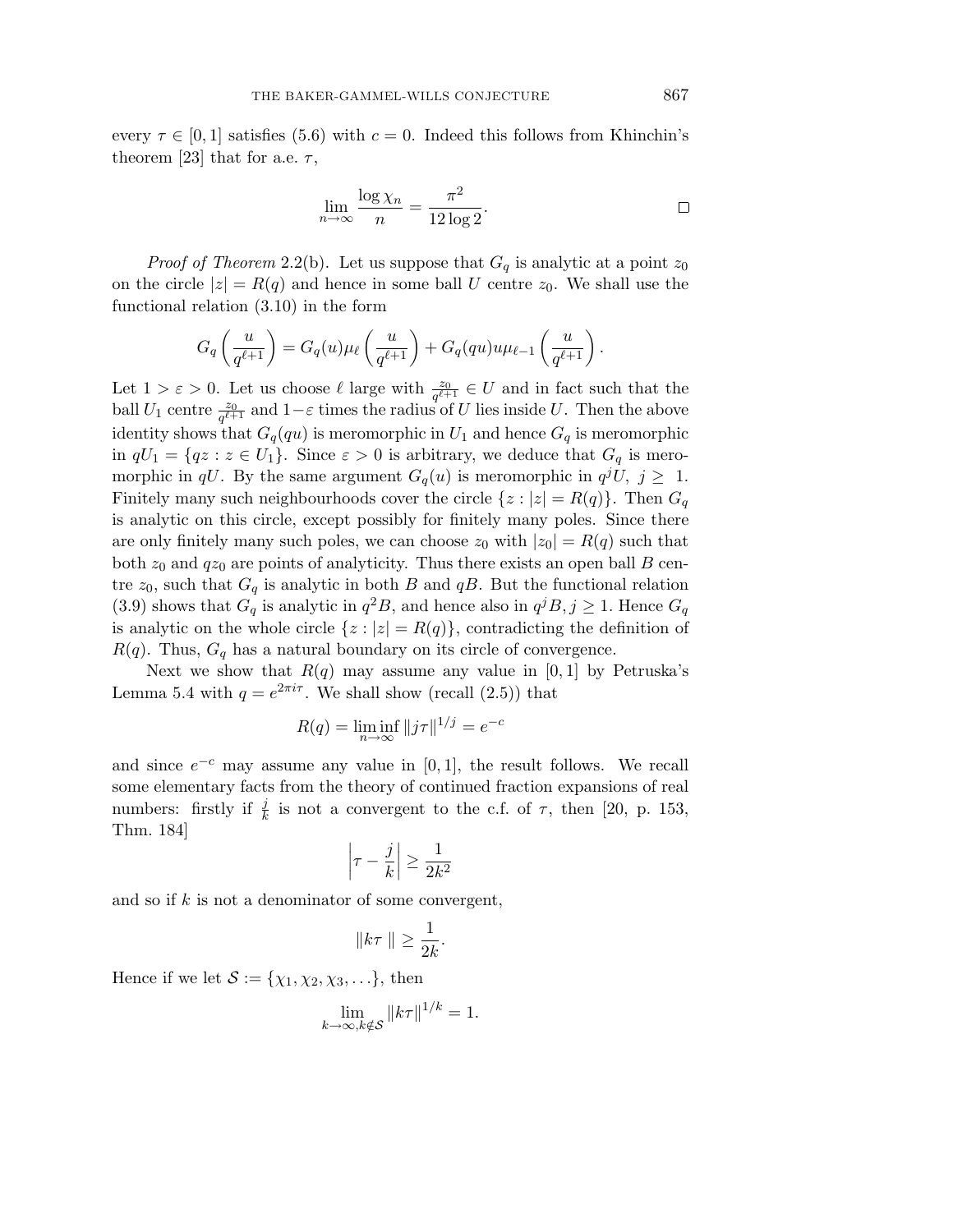Next for convergents  $\frac{\pi_n}{\chi_n}$ , we have the inequalities

$$
\frac{1}{2\chi_{n+1}} \leq \left|\chi_n \tau - \pi_n\right| < \frac{1}{\chi_{n+1}}.
$$

See [20, p. 140] for the upper bound. The lower bound follows from the error formula (see for example [38, p. 354])

$$
\chi_n \tau - \pi_n = \frac{(-1)^n}{\chi_{n+1} + \alpha_{n+1} \chi_n},
$$

where  $\alpha_{n+1} \in (0,1)$  and  $\chi_n$  increases with *n*. Then we see that

$$
\lim_{j \to \infty, j \in \mathcal{S}} ||j\tau||^{1/j} = \lim_{n \to \infty} ||\chi_n \tau||^{1/\chi_n} = \lim_{n \to \infty} \chi_{n+1}^{-1/\chi_n} = e^{-c},
$$

 $\Box$ 

as desired.

*Proof of Theorem* 2.2(c). When  $R(q) = 1$ , of course  $\rho(q) = 1$  follows from (2.7), so that Theorem 2.2(c) follows immediately. Moreover, we noted in Section 2 that for a.e.  $q, R(q) = 1$ .  $\Box$ 

*Proof of Theorem* 2.3(a). We recall that we showed in the proof of Theorem 2.2(a) that  $H_q(z) \neq \infty, |z| < \frac{1}{2+|1+q|}$  even if *q* is a root of unity. Then our functional equation (1.4), in the form

(5.7) 
$$
[H_q(z) - 1]H_q(qz) = qz
$$

shows that  $H_q(qz)$  cannot have any zeros in that ball (recall that  $H_q(0)$  $= 1$ ). So *H*<sub>q</sub> does not assume the values 0,∞ there. By the same token, the functional relation shows that  $H_q$  cannot assume the value 1 in the punctured ball  $\mathcal{B} := \{z : 0 < |z| < \frac{1}{2+|1+q|}\}\$  (for if  $H_q(z) = 1$ , then  $H_q(qz) = \infty$ ). Thus  $H_q$  omits the values  $0, 1, \infty$  in that punctured ball. If  $\{q_k\}_{k=1}^{\infty}$  satisfy (2.8), then in a given compact subset of  $\mathcal{B}$ , for large  $k$ ,  $H_{q_k}$  omits the values 0, 1, ∞ and by Montel's theorem [42, p. 54, p. 74],  $\{H_{q_k}\}_{k=1}^{\infty}$  is normal there. Let *H*∗ denote a limit function of some subsequence, so that *H*∗ is either identically  $\infty$  or is analytic in B. It follows easily from (5.7) that  $H^*$  cannot be identically  $\infty$ , so is analytic in B. In view of (5.7) and (2.8), we have the functional equation

(5.8) 
$$
[H^*(z) - 1]H^*(qz) = qz, z \in \mathcal{B}.
$$

Now for all  $q_k$ , the c.f. coefficients have absolute value 1, so that by Worpitzky's theorem [27, p. 35]

$$
|H_{q_k}(z) - 1| \le \frac{1}{2}, |z| \le \frac{1}{4}
$$

and so the same is true of  $H^*$ . It follows that 0 is a removable singularity of  $H^*$  and defining  $H^*(0) = 1$ , we obtain a function analytic in  $|z| < \frac{1}{2+|1+q|}$ satisfying the same functional equation as  $H_q$ . Then both have the same c.f.,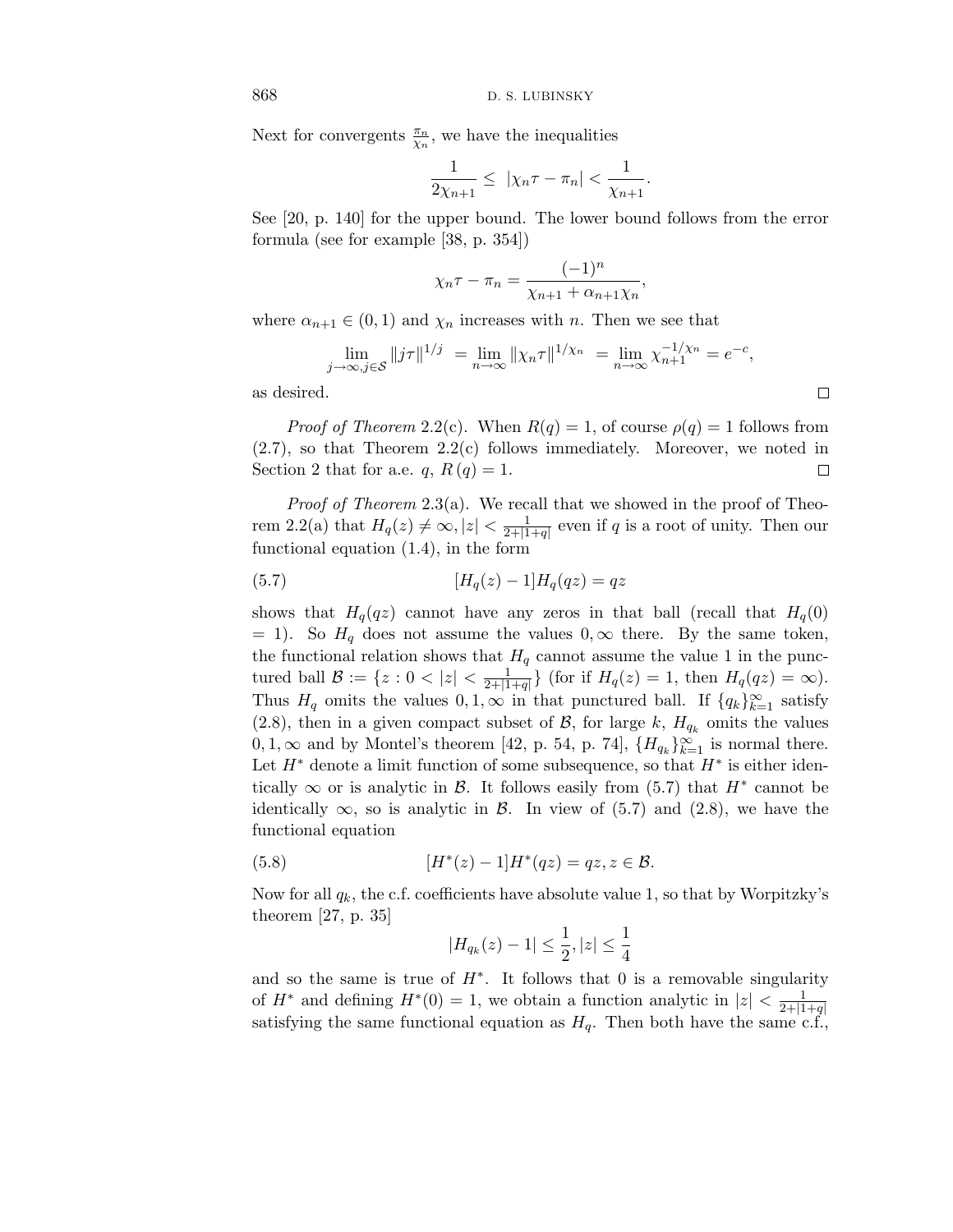both have the same set of convergents, and hence the same Maclaurin series, so that  $H^* = H_q$ . As  $H^*$  was the limit of any subsequence, the full sequence converges to  $H_q$ .  $\Box$ 

*Proof of Theorem* 2.3(b). Let us assume that  $\Omega_2$  does not contain any pole of  $H_{q_k}$  for infinitely many k. By passing to a subsequence, we may assume that  $H_{q_k}$  has no poles in  $\Omega_2$  for all *k*. We may also assume that  $z \in \Omega_1 \Rightarrow zq_k^{\pm 1} \in \Omega_2$ for all  $k$  (if necessary make  $\Omega_1$  a little smaller). Then our functional equation for  $H_{q_k}$  in the form

$$
[H_{q_k}(z) - 1]H_{q_k}(q_k z) = q_k z
$$

shows that as  $H_{q_k}(q_k z) \neq \infty, z \in \Omega_1$ , so that  $H_{q_k}(z) \neq 1, z \in \Omega_1$ . Similarly,

$$
[H_{q_k}(z/q_k) - 1]H_{q_k}(z) = z
$$

and  $H_{q_k}(z/q_k) \neq \infty, z \in \Omega_1$  implies  $H_{q_k}(z) \neq 0, z \in \Omega_1$ . Thus  $H_{q_k}$  omit the values  $0, 1, \infty$  in  $\Omega_1$  for all *k*, and so  $\{H_{q_k}\}_{k=1}^\infty$  is a normal family there. Let  $H^*$  denote a subsequential limit. As above it is not identically  $\infty$ , so is analytic in  $\Omega_1$ . Then we have the functional equation (5.8) for  $H^*$ . Iterating the functional relation leads to the same continued fraction as for  $H_q$ , periodic of period  $\ell$ . Moreover, the error formula used in the proof of Lemma 3.3 gives  $(3.8)$  with  $n = \ell$ ; that is,

$$
H^* = \frac{\mu_{\ell} + \mu_{\ell-1}[H^*-1]}{\nu_{\ell} + \nu_{\ell-1}[H^*-1]}.
$$

As before,  $H^*(z)$  is one of the roots of the quadratic (4.6) (we also use (3.2), (3.3)). Then as in the proof of Theorem 2.1,

$$
H^*(z) = \frac{\mu_{\ell-1}(z) - \frac{1}{2} \pm \sqrt{\frac{1}{4} + z^{\ell}}}{\nu_{\ell-1}(z)}.
$$

It follows that we obtain a branch of  $\sqrt{\frac{1}{4} + z^{\ell}}$  analytic in  $\Omega_1$ , which is an open set containing one of the branchpoints of  $\sqrt{\frac{1}{4} + z^{\ell}}$ . This is of course impossible. So for large *k*,  $H_{q_k}$  must have a pole in  $\Omega_1$ .

The above argument also works if  $\ell$  is odd and we choose

$$
\Omega_1=\Omega_2=\{z: r<|z|
$$

for then we cannot find a branch of  $\sqrt{\frac{1}{4} + z^{\ell}}$  analytic in  $\Omega_1$ . (If  $\ell$  is even, this argument fails as we may find a branch analytic in  $\Omega_1$ .)  $\Box$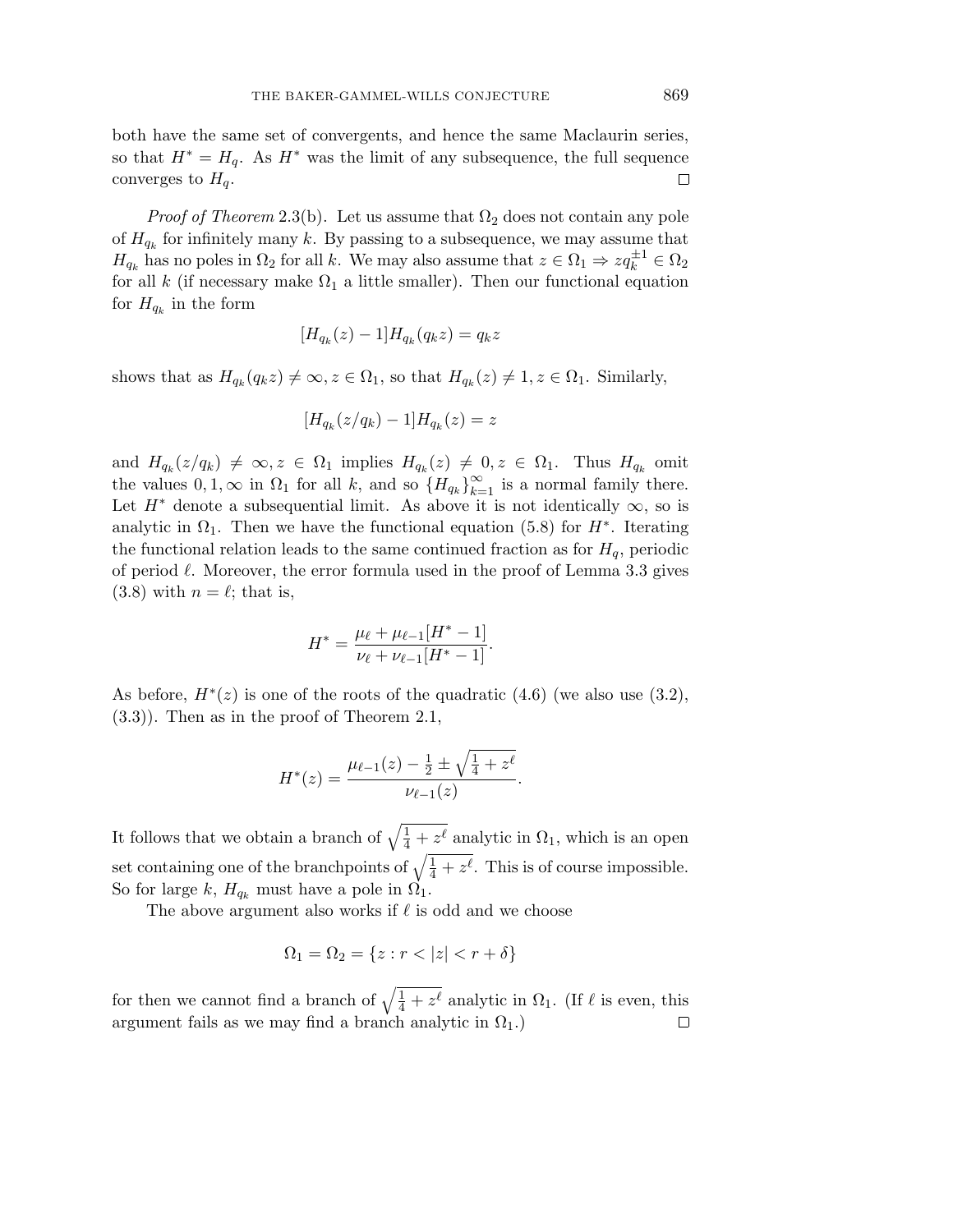## **6. Proof of Theorems 2.4, 2.6**

As a preliminary to proving Theorem 2.4, we rearrange the expression  $(2.12)$  for  $\mu_n$ ; recall the notation  $(3.1)$ .

LEMMA  $6.1.$  (a)

(6.1) 
$$
\mu_n(z) = \sum_{j=0}^{\left[\frac{n+1}{2}\right]} \frac{q^{-j^2}}{(q^{-1}; q^{-1})_j} (zq^{n+1})^j \sum_{\ell=0}^{\left[\frac{n+1}{2}\right]-j} \frac{z^{\ell}q^{\ell^2}}{(q; q)_{\ell}}.
$$

(b)

$$
\nu_n(z) = \mu_{n-1}(zq).
$$

Proof. We use the *q*-binomial theorem [16, p. 7, eqn. (1.3.2); p. 236, eq. (II.4)]

(6.3) 
$$
(-uq;q)_k = \prod_{j=1}^k (1+q^j u) = \sum_{j=0}^k \begin{bmatrix} k \\ j \end{bmatrix} q^{j(j+1)/2} u^j.
$$

Now,

$$
\begin{bmatrix}\nn+1-k \\
k\n\end{bmatrix} = \frac{1}{(q;q)_k} \prod_{j=1}^k (1-q^j(q^{n+1-2k}))
$$
  
\n
$$
= \frac{1}{(q;q)_k} \sum_{j=0}^k \begin{bmatrix} k \\ j \end{bmatrix} q^{j(j+1)/2} (-q^{n+1-2k})^j
$$
  
\n
$$
= \sum_{j=0}^k \frac{1}{(q;q)_j (q;q)_{k-j}} q^{j(j+1)/2 + (n+1-2k)j} (-1)^j
$$

so that from (2.12),

$$
\mu_n(z) = \sum_{k=0}^{\left[\frac{n+1}{2}\right]} z^k q^{k^2} \sum_{j=0}^k \frac{1}{(q;q)_j (q;q)_{k-j}} q^{j(j+1)/2 + (n+1-2k)j} (-1)^j
$$
  

$$
= \sum_{j=0}^{\left[\frac{n+1}{2}\right]} \frac{(-1)^j q^{j(j+1)/2 + (n+1)j}}{(q;q)_j} z^j \sum_{k=j}^{\left[\frac{n+1}{2}\right]} \frac{q^{(k-j)^2-j^2}}{(q;q)_{k-j}} z^{k-j}
$$
  

$$
= \sum_{j=0}^{\left[\frac{n+1}{2}\right]} \frac{q^{-j^2}}{(q^{-1};q^{-1})_j} (z q^{n+1})^j \sum_{\ell=0}^{\left[\frac{n+1}{2}\right]-j} \frac{q^{\ell^2}}{(q;q)_\ell} z^\ell.
$$

In the last line, we used

(6.4) 
$$
(q;q)_j = (-1)^j q^{j(j+1)/2} (q^{-1};q^{-1})_j.
$$

(b) This follows directly from (2.13).

 $\Box$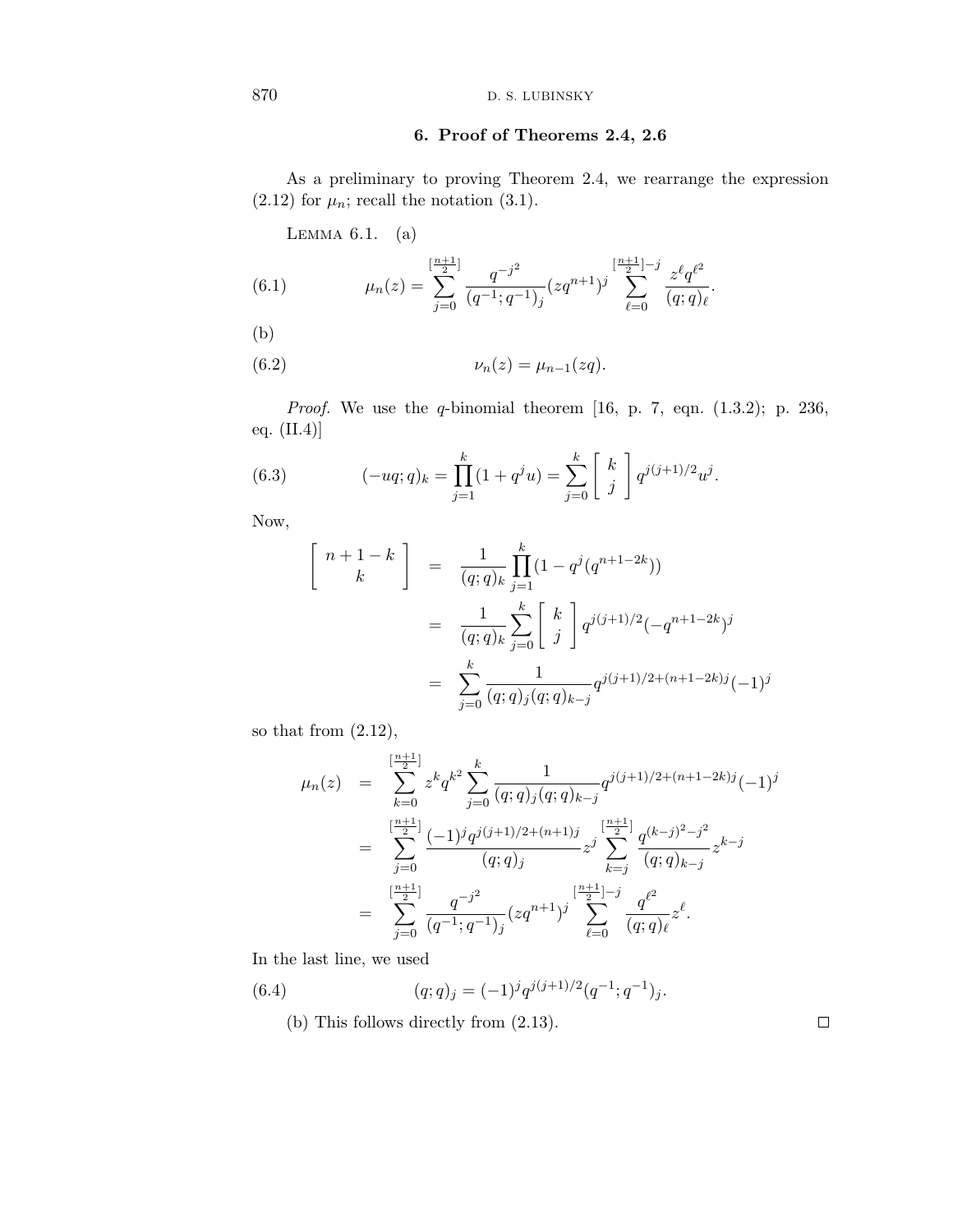Next, we sketch from [35, p. 348], [19, p. 86] the proof of (2.4):

LEMMA 6.2. Let  $q = e^{2\pi i \tau}$ , with  $\tau$  irrational. The radius of convergence of *G*<sup>q</sup> is

(6.5) 
$$
R(q) = \liminf_{n \to \infty} \left| \prod_{j=1}^{n} (1 - q^j) \right|^{1/n} = \liminf_{n \to \infty} |1 - q^n|^{1/n}.
$$

Proof. Hardy and Littlewood [19, p. 86] established the remarkable identity

(6.6) 
$$
\sum_{n=0}^{\infty} \frac{z^n}{\prod_{j=1}^n (1-q^j)} = \exp\left(\sum_{n=1}^{\infty} \frac{z^n}{n(1-q^n)}\right)
$$

and noted that both power series in the last identity have the same radius of convergence even for our choice of *q*. (The identity was also known to earlier authors.) The Cauchy-Hadamard formula for the radius of convergence gives the result.  $\Box$ 

We turn to the

*Proof of* (2.15) and (2.16). Let S be an infinite sequence such that (2.14) holds. We use a section of the sum in the right-hand side of  $(6.1)$ . For fixed positive integers *m*, and uniformly for  $|z| \le r < R(q)$ ,

$$
\lim_{n \to \infty, n \in S} \sum_{j=0}^{m} \frac{q^{-j^2}}{(q^{-1}; q^{-1})_j} (zq^{n+1})^j \sum_{\ell=0}^{\left[\frac{n+1}{2}\right]-j} \frac{q^{\ell^2}}{(q; q)_{\ell}} z^{\ell}
$$
\n
$$
= \sum_{j=0}^{m} \frac{q^{-j^2}}{(q^{-1}; q^{-1})_j} (zq\beta)^j \sum_{\ell=0}^{\infty} \frac{q^{\ell^2}}{(q; q)_{\ell}} z^{\ell} = G_q(z) \overline{\sum_{j=0}^{m} \frac{q^{j^2}}{(q; q)_j} (zq\beta)^j}.
$$

Moreover as  $m \to \infty$ , the last right-hand side approaches  $G_q(z) \overline{G_q(zq\beta)}$ . Moreover, for  $|z| \le r < R(q)$ , and uniformly in  $n \ge 2m + 1$ 

$$
\left| \sum_{j=m+1}^{\lfloor \frac{n+1}{2} \rfloor} \frac{q^{-j^2}}{(q^{-1};q^{-1})_j} (zq^{n+1})^j \sum_{\ell=0}^{\lfloor \frac{n+1}{2} \rfloor -j} \frac{z^{\ell} q^{\ell^2}}{(q;q)_{\ell}} \right| \leq \left[ \sum_{j=m+1}^{\infty} \frac{r^j}{|(q;q)_j|} \right] \left[ \sum_{\ell=0}^{\infty} \frac{r^{\ell}}{|(q;q)_{\ell}|} \right].
$$

The last right-hand side approaches 0 as  $m \to \infty$ . So we have (2.15). Then (2.16) follows from the identity (6.2); note that if  $q^n \to \beta$ , then  $q^{n-1} \to \beta/q$ .

In the proof of (2.17), we need an identity:

LEMMA 6.3. Let 
$$
q = e^{2\pi i \tau}
$$
, with  $\tau$  irrational. Then  
\n(6.7)  $G_{\overline{q}}(qu)G_q(qu) + quG_{\overline{q}}(u)G_q(q^2u) = \frac{\overline{G_q(\overline{qu})}G_q(qu)}{G_q(\overline{u})G_q(q^2u)} + qu\overline{G_q(\overline{u})}G_q(q^2u) = 1.$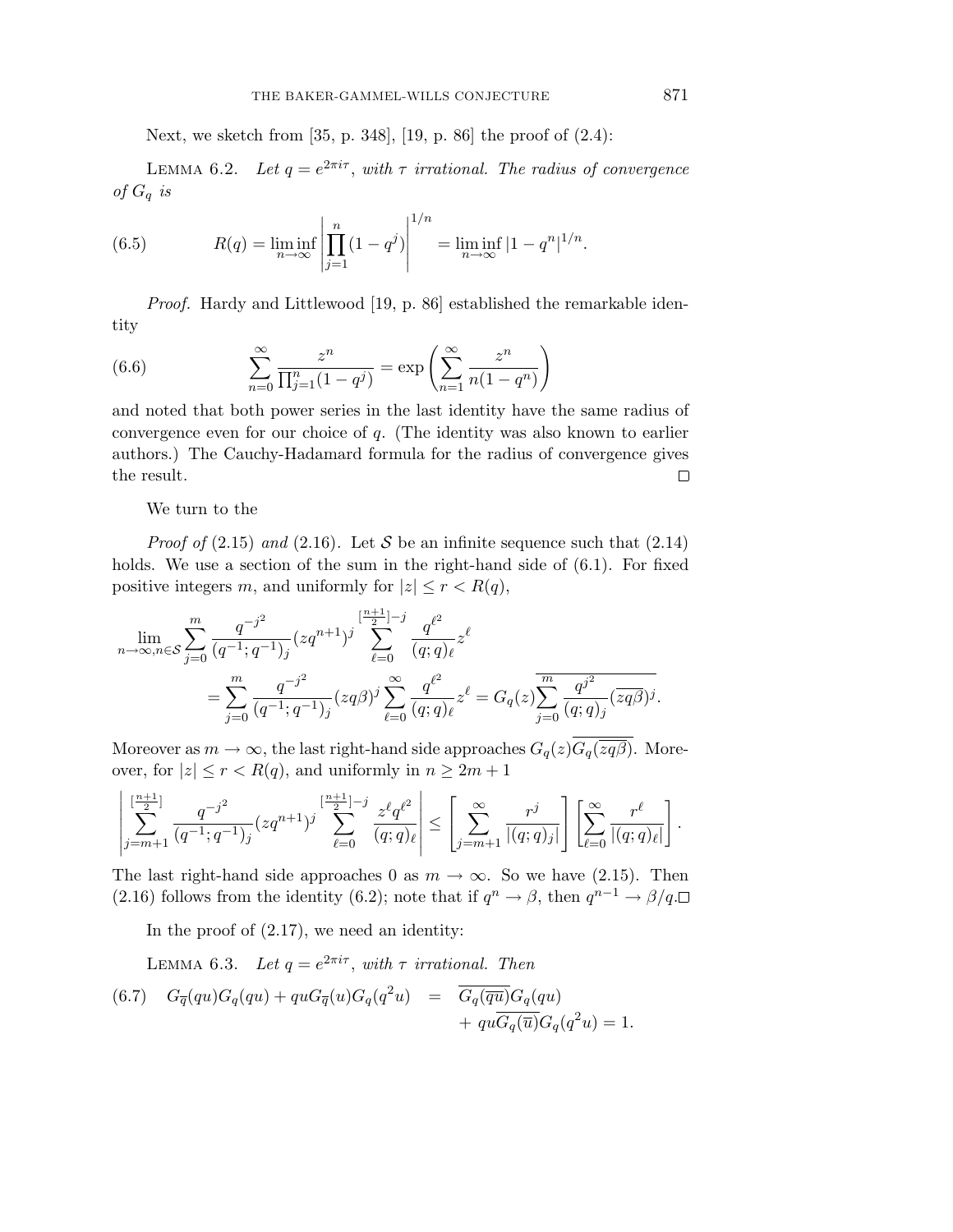Proof. We first establish the identity

(6.8) 
$$
\Gamma := \sum_{j+k=\ell; j,k \geq 0} \frac{q^{j^2 - k^2}}{(q;q)_j(\overline{q};\overline{q})_k} u^j = q^{\ell^2} u^{\ell} \frac{(q^{1-2\ell}/u;q)_{\ell}}{(q;q)_{\ell}}.
$$

Using (6.4), we see that

$$
\Gamma = u^{\ell} \sum_{j+k=\ell;j,k\geq 0} \frac{q^{j^2-k^2+k(k+1)/2}}{(q;q)_j(q;q)_k} (-u)^{-k}
$$

$$
= \frac{q^{\ell^2}u^{\ell}}{(q;q)_{\ell}} \sum_{k=0}^{\ell} \left[ \begin{array}{c} \ell \\ k \end{array} \right] q^{k(k+1)/2} (-q^{-2\ell}/u)^k
$$

$$
= q^{\ell^2} u^{\ell} \frac{(q^{1-2\ell}/u;q)_{\ell}}{(q;q)_{\ell}},
$$

by the *q*-binomial theorem (6.3). Then by (6.8),

$$
\Delta := G_{\overline{q}}(qu)G_q(qu) + quG_{\overline{q}}(u)G_q(q^2u) - 1
$$
\n
$$
= \sum_{\ell=1}^{\infty} (uq)^{\ell} \sum_{j+k=\ell;j,k\geq 0} \frac{q^{j^2-k^2}}{(q;q)_j(\overline{q};\overline{q})_k} + qu \sum_{\ell=0}^{\infty} u^{\ell} \sum_{j+k=\ell;j,k\geq 0} \frac{q^{j^2-k^2}q^{2j}}{(q;q)_j(\overline{q};\overline{q})_k}
$$
\n
$$
= \sum_{\ell=1}^{\infty} (uq)^{\ell} q^{\ell^2} \frac{(q^{1-2\ell};q)_{\ell}}{(q;q)_{\ell}} + qu \sum_{\ell=0}^{\infty} u^{\ell} q^{\ell^2} q^{2\ell} \frac{(q^{1-2\ell-2};q)_{\ell}}{(q;q)_{\ell}}
$$
\n
$$
= \sum_{\ell=1}^{\infty} u^{\ell} q^{\ell^2} \frac{(q^{1-2\ell};q)_{\ell-1}}{(q;q)_{\ell-1}} \left[ q^{\ell} \frac{1-q^{-\ell}}{1-q^{\ell}} + 1 \right] = 0.
$$

We turn to the

*Proof of* (2.17). We assume that S satisfies (2.14). From (3.6),

$$
\frac{H_q(z) - \frac{\mu_n(z)}{\nu_n(z)}}{(-1)^n z^{n+1} q^{(n+1)(n+2)/2}} = \frac{1}{\nu_n(z) [\nu_n(z) H_q(q^{n+1}z) + q^{n+1} z \nu_{n-1}(z)]}.
$$

Here  $H_q(q^{n+1}z) \to H_q(q\beta z)$  as  $n \to \infty$  through S, uniformly in compact subsets of  $|z| < R(q)$  omitting zeros of  $G_q(q^2\beta z)$ . Using (2.16), we obtain uniformly in compact subsets of  $|z| < R(q)$  omitting zeros of  $G_q(q^2\beta z)$ ,

$$
\lim_{n \to \infty, n \in \mathcal{S}} \nu_n(z) \left[ \nu_n(z) H_q(q^{n+1}z) + q^{n+1} z \nu_{n-1}(z) \right]
$$
\n
$$
= G_q(qz) \overline{G_q(\overline{gqz})} \left[ G_q(qz) \overline{G_q(\overline{gqz})} H_q(q\beta z) + q\beta z G_q(qz) \overline{G_q(\overline{gz})} \right]
$$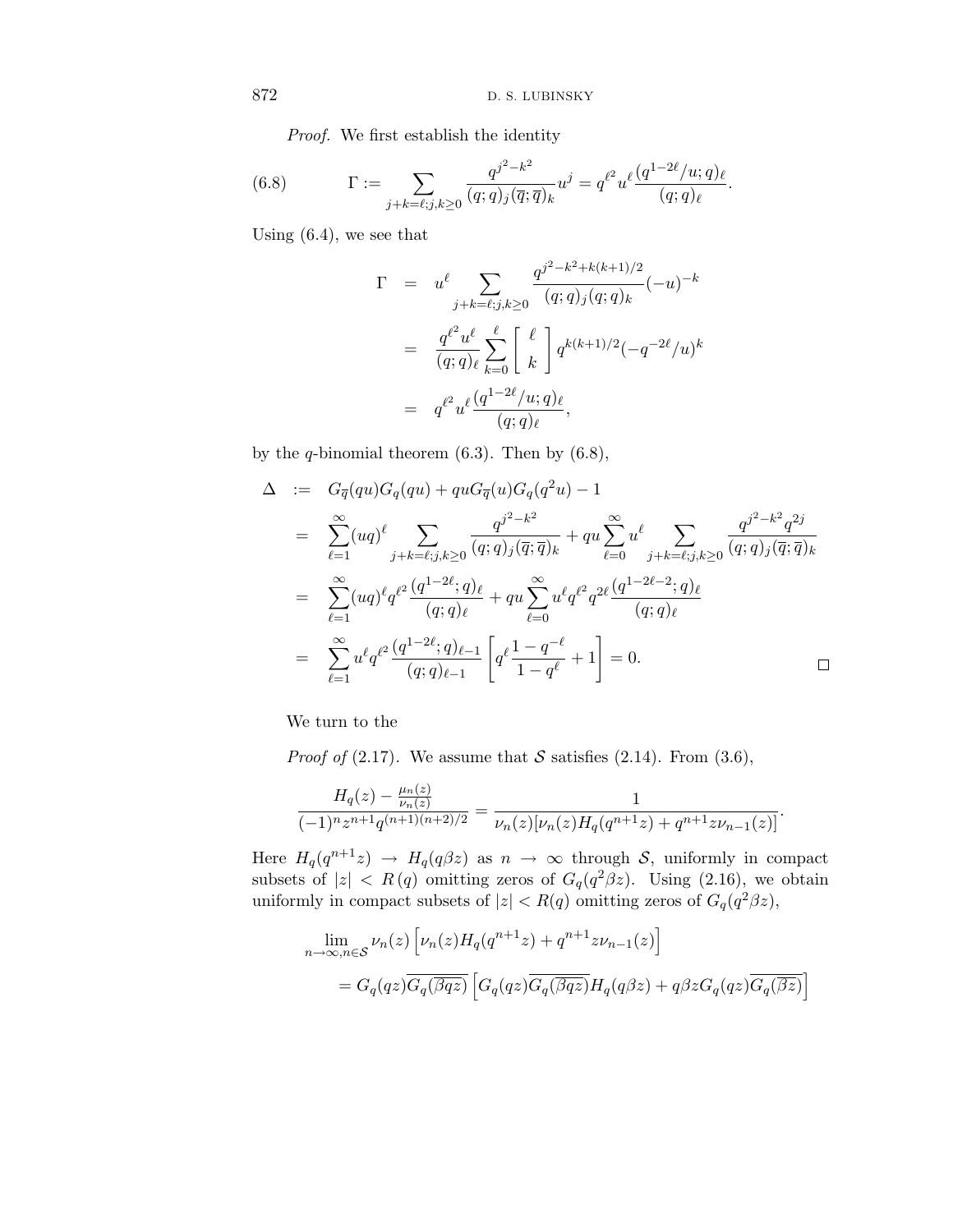THE BAKER-GAMMEL-WILLS CONJECTURE

$$
= \frac{G_q(qz)^2 \overline{G_q(\overline{\beta qz})}}{G_q(q^2\beta z)} \left[ \overline{G_q(\overline{\beta qz})} G_q(\beta qz) + q\beta z \overline{G_q(\overline{\beta z})} G_q(q^2\beta z) \right]
$$
  
= 
$$
\frac{G_q(qz)^2 \overline{G_q(\overline{\beta qz})}}{G_q(q^2\beta z)}
$$

by Lemma 6.3. The result then follows.

Now we can turn to the

*Proof of Corollary* 2.5. Note first that  $\mu_n, \nu_n$  have no common zeros (see (3.4)), so every zero of  $\nu_n$  is a pole of  $\mu_n/\nu_n$ . But the limit relation (2.16) shows that for the appropriate subsequence, if  $H_q$  has  $\ell$  poles on  $|z| = r$ , that is  $G_q(qz)$  has  $\ell$  zeros there, then for large  $n \in S$ ,  $\nu_n$  has at least 2 $\ell$  zeros counting multiplicity in any neighbourhood of that circle. As every subsequence of positive integers contains a subsequence satisfying (2.14), for some *β*, the result follows.  $\Box$ 

Our proof of Theorem 2.6 is very similar to that of Theorem 2.4 in [35], but we provide most of the details.

Proof of Theorem 2.6. Let us set

$$
H_j(u) := \prod_{k=1}^j (1 + q^{-k}u).
$$

We see that

$$
\left[\begin{array}{c} n \\ j \end{array}\right] = H_j(-q^{n+1}) / \prod_{k=1}^j (1 - q^k).
$$

Since  ${-q^{n+1}}_{n=j}^{\infty}$  is dense on the unit circle, we see that

$$
\Gamma_j := \sup_{n \geq j} \left| \begin{bmatrix} n \\ j \end{bmatrix} \right| = \|H_j\|_{L_\infty(|z|=1)}/\left| \prod_{k=1}^j (1-q^k) \right|.
$$

Then we see that

(6.9) 
$$
\|\mu_n\|_{L_\infty(|z|\leq r)} \leq \sum_{j=0}^{\infty} \Gamma_j r^j,
$$

with a similar inequality for  $\nu_n$ . It is shown in [35, p. 345] with the aid of the theory of uniform distribution (there *q* is replaced by  $q^{-1}$ ) that

$$
\lim_{j \to \infty} \|H_j\|_{L_{\infty}(|z|=1)}^{1/j} = 1
$$

so that

$$
\limsup_{j \to \infty} \Gamma_j^{1/j} = 1/R(q).
$$

 $\Box$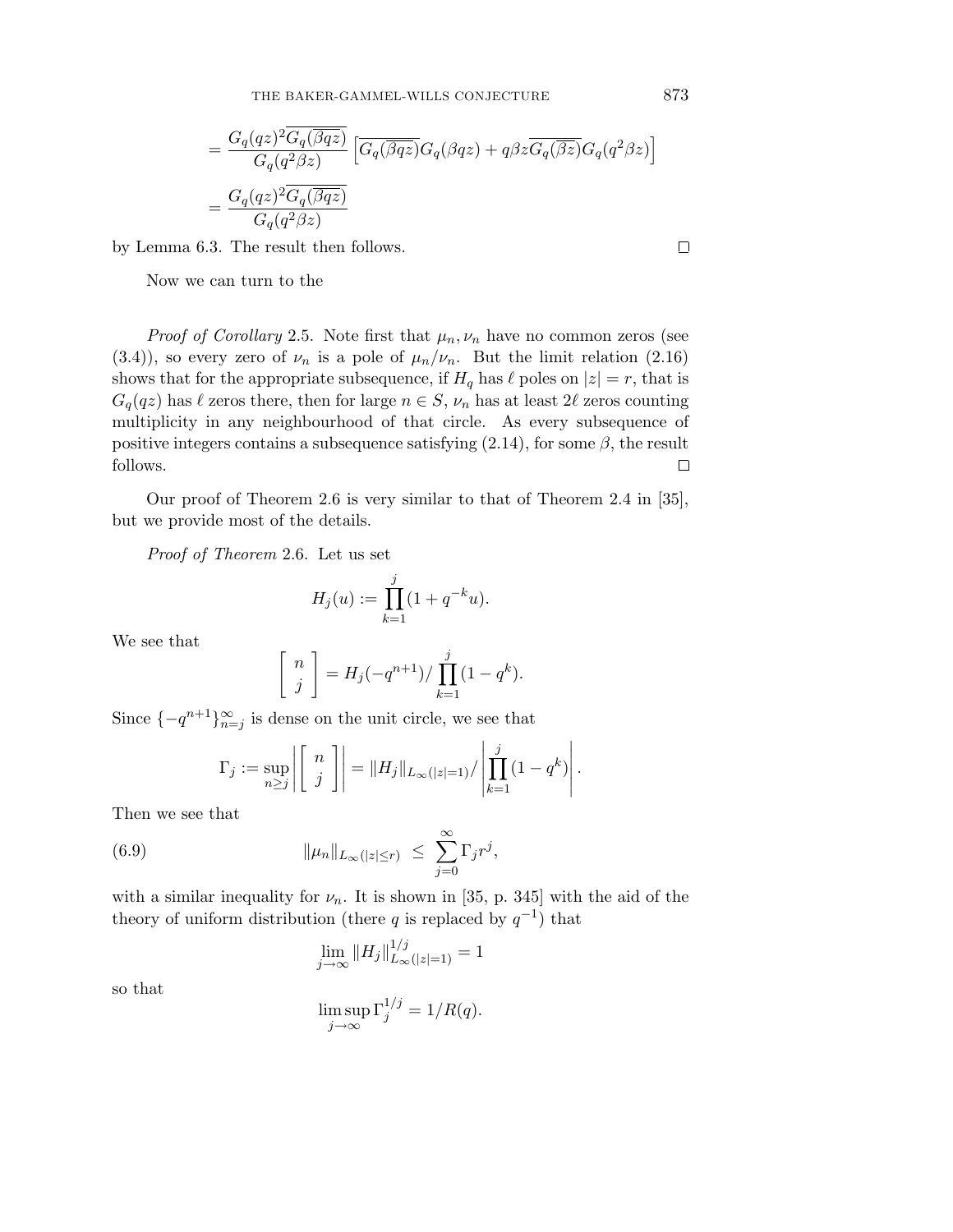Thus the series in (6.9) converges if  $r < R(q)$ . Since the series is independent of *n*, we have the required uniform boundedness of  $\{\mu_n\}$ ,  $\{\nu_n\}$ . Next if *r* is such that

$$
C := \sup_{n \ge 1} ||\nu_n||_{L_\infty(|z| \le r)} < \infty,
$$

Cauchy's inequalities give for  $\left[\frac{n}{2}\right] \geq k$ ,

$$
\left| \left[ \begin{array}{c} n-k \\ k \end{array} \right] \right| \leq ||\nu_n||_{L_{\infty}(|z| \leq r)}/r^k \leq C/r^k.
$$

As  $n - k$  may assume any integral value  $\geq k$  as *n* runs over integers with  $\left[\frac{n}{2}\right] \geq k$ , we obtain

$$
\Gamma_k \le C/r^k.
$$

Taking  $k^{\text{th}}$  roots and letting  $k \to \infty$  give

$$
1/R(q) \le 1/r
$$

so that  $r \leq R(q)$ . Thus  $\{\mu_n\}, \{\nu_n\}$  cannot be uniformly bounded in  $|z| \leq r$  if  $r > R(q)$ .  $\Box$ 

## **7. Proof of Theorem 1.1**

We shall assume throughout that we are dealing with *q* on the unit circle such that  $R(q)=1$ . (Later on in this section, we shall specialize q to that given in Theorem 1.1.) Note that by Theorem 2.2,  $H<sub>q</sub>$  is meromorphic in the unit ball, and  $G_q$  is analytic in the unit ball, and both have a natural boundary on the unit circle. We first outline the main steps in the proof of Theorem 1.1:

(I) We again show how a counterexample to the Baker-Gammel-Wills Conjecture follows if for all *β* on the unit circle,

(7.1) 
$$
\{z: G_q(qz) = 0\} \neq \left\{z: G_q\left(\overline{\beta qz}\right) = 0\right\}.
$$

(II) We show that to prove (7.1), instead of considering the full series for  $G_q$ , it suffices to show something like  $(7.1)$  for a partial sum

$$
S_{m,q}(z) := \sum_{j=0}^{m} \frac{q^{j^2}}{(q;q)_j} z^j.
$$

(We shall use  $m = 50$ .) This is achieved using Rouche's theorem and an estimate for the tail  $G_q - S_{50,q}$ .

(III) We use the principal of the argument to count the number of zeros of *S*50,q inside certain circles. To evaluate the integrals counting the zeros,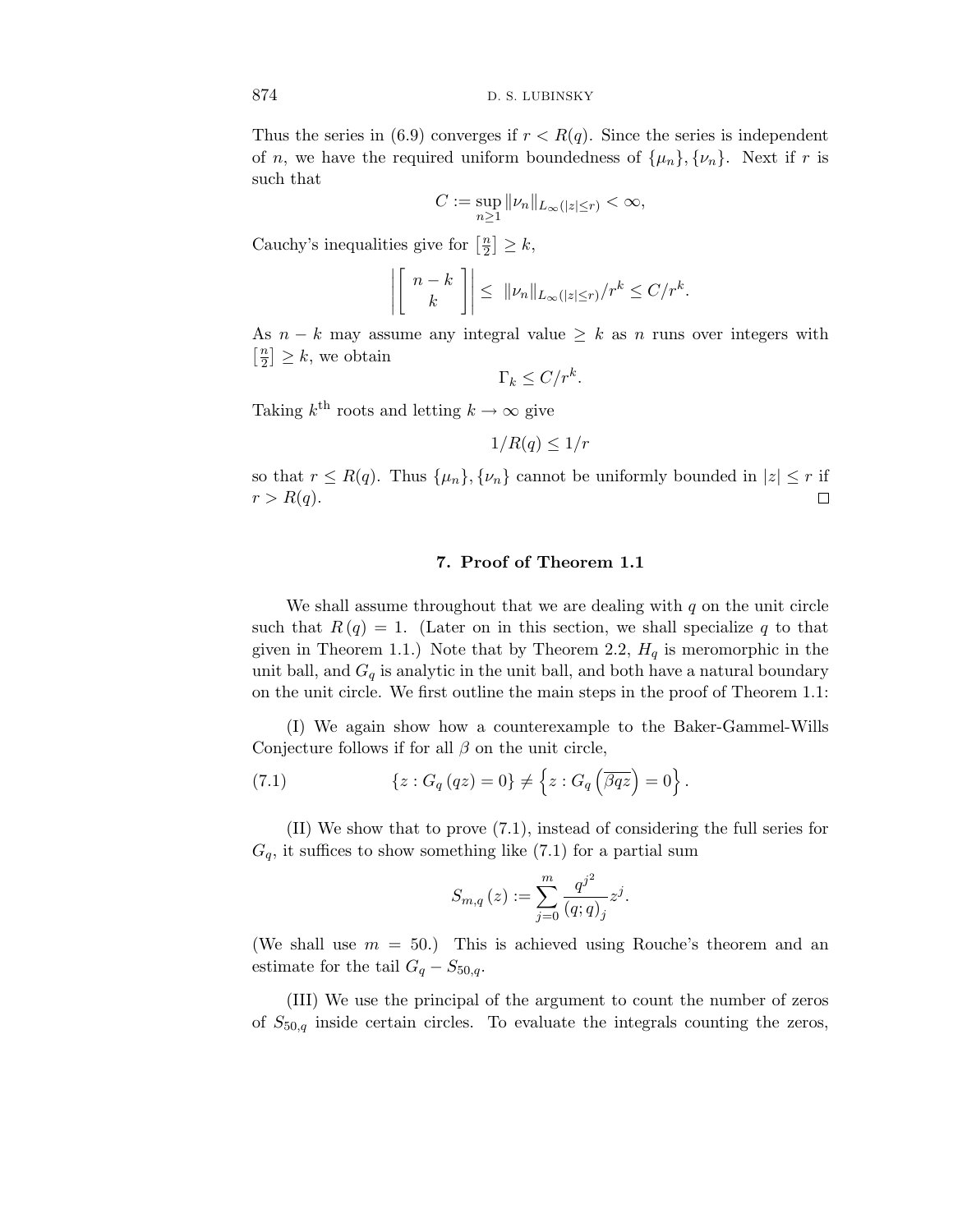we use an elementary integration rule, and establish a rigorous estimate for the error. The calculation is performed using Matlab 6.0. Moreover, we use Matlab 6.0 and Mathematica 3.0 to estimate below the minimum modulus of  $S_{50,q}$  on certain circles. Our numerical evaluations involve only evaluating  $S_{50,q}$ and its first three derivatives at various explicit points, and sums involving it, or comparisons of its absolute value at a definite set of points. The calculation does not make any use of "black-box" zero finding routines, or numerical quadrature routines. These calculations show that the two zeros of  $S_{50,q}$  of smallest modulus have the desired asymmetry, and we then deduce the same for  $G_q$ .

We now turn to these steps in detail:

(I) It suffices to prove that (7.1) holds for every  $|\beta|=1$ . Let us suppose that (7.1) holds for every  $|\beta| = 1$ , but that some subsequence  $\{\mu_n/\nu_n\}_{n \in \mathcal{S}}$  has

$$
\lim_{n \to \infty, n \in \mathcal{S}} \mu_n / \nu_n = H_q
$$

uniformly in compact subsets of the unit ball omitting poles of  $H<sub>q</sub>$ . By extracting a further subsequence, we may assume that for some  $|\beta| = 1$ ,

$$
\lim_{n \to \infty, n \in \mathcal{S}} q^n = \beta.
$$

Now let *K* be a closed ball in the unit ball, containing in its interior zeros of  $G_q(\overline{\beta qz})$  that are not zeros of  $G_q(qz)$ . We may also assume that *K* does not contain any zeros of  $G_q(qz)$ , that is, poles of  $H_q$ . For large  $n \in \mathcal{S}$ ,  $\mu_n/\nu_n$  has no poles in *K*, because of the assumed uniform convergence. Since  $\mu_n$  and  $\nu_n$ are coprime polynomials (recall  $(3.4)$ ), this forces  $\nu_n$  not to have zeros in K for large *n*. But that contradicts the uniform convergence in (2.16), which by Hurwitz' Theorem, shows that each zero of  $G_q\left(\overline{\beta qz}\right)$  in *K* must attract zeros of  $\nu_n, n \in \mathcal{S}$ .

Rather than working with (7.1), it will be easier to work with:

Reformulation of  $(7.1)$ : The zeros of  $G_q$  are not symmetric about any line through 0. That is, after reflecting the set of zeros about any line through 0, we obtain a different set.

To see this, observe that if, for example,  $\beta = 1$ , (7.1) requires that the zeros of  $G_q$  do not occur in conjugate pairs. That is, the zeros of  $G_q$  are not symmetric about the real line. Of course the case of general  $\beta$  is similar.

(II) *Estimation of the tail*  $G_q - S_{50,q}$ . We estimate the tail for a special class of *q* including that in Theorem 1.1.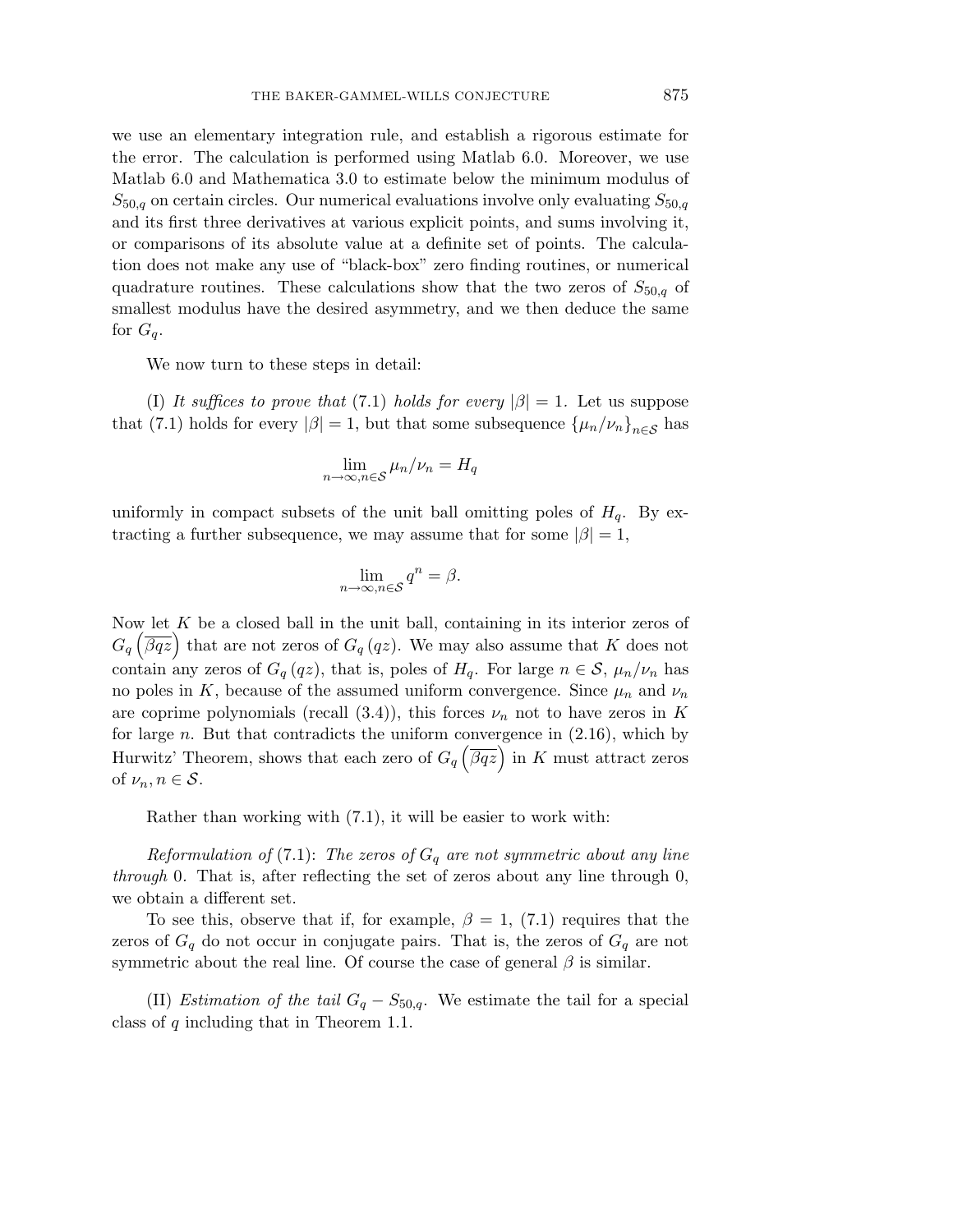LEMMA 7.1. Let  $q = e^{2\pi i \tau}$ , where for some positive integer  $c \geq 2$ ,

(7.2) 
$$
\tau := \frac{1}{|c|} + \frac{1}{|1|} + \frac{1}{|1|} + \frac{1}{|1|} + \dots = \frac{1}{c + \frac{1}{2}(\sqrt{5} - 1)}.
$$

Then for  $0 < r < s < 1$ ,

(7.3) 
$$
\max_{|z| \le r} |G_q(z) - S_{m,q}(z)|
$$
  
 
$$
\le \frac{(r/s)^{m+1}}{1 - r/s} \exp\left(S_0 + \frac{\sqrt{5}}{4(1 - \alpha^{-8})} \frac{s^{2c+1}}{1 - s}\right) =: T,
$$

where

(7.4) 
$$
S_0 := \sum_{n=1}^{2c} \frac{s^n}{2n |\sin n\pi\tau|}; \ \alpha := \frac{1}{2} (\sqrt{5} + 1).
$$

*Proof.* From (6.6), and Cauchy's estimates, for  $0 < s < 1$ ,

$$
(7.5) \qquad \frac{1}{|(q;q)_n|} \leq s^{-n} \max_{|z|=s} \left| \exp\left(\sum_{n=1}^{\infty} \frac{z^n}{n(1-q^n)}\right) \right|
$$

$$
\leq s^{-n} \exp\left(\sum_{n=1}^{\infty} \frac{s^n}{2n|\sin n\pi\tau|}\right).
$$

To estimate the last series, we use the classical continued fraction expansion (7.2) of  $\tau$ . Let  $\{\pi_j/\chi_j\}_{j=0}^{\infty}$  be the convergents in the continued fraction  $(7.2)$  of  $\tau$ . With initial conditions

$$
\pi_0 = 0;
$$
  $\pi_1 = 1;$   
\n $\chi_0 = 1;$   $\chi_1 = c,$ 

they satisfy the following recurrence relations for  $n \geq 2$  ([20], [26]):

(7.6) 
$$
\pi_n = \pi_{n-1} + \pi_{n-2};
$$

$$
\chi_n = \chi_{n-1} + \chi_{n-2}.
$$

Of course this special form of the recurrence relation exists because all partial quotients in (7.2), other than the first, are unity. To solve this constant coefficient difference equation, one uses the characteristic equation

$$
x^2 - x - 1 = 0,
$$

with roots

$$
\alpha := \frac{1}{2} \left( 1 + \sqrt{5} \right); \qquad \beta := \frac{1}{2} \left( 1 - \sqrt{5} \right).
$$

Standard methods and the initial conditions give for  $n \geq 0$ ,

$$
(7.7) \qquad \qquad \pi_n = (\alpha^n - \beta^n) / \sqrt{5};
$$

(7.8)  $\chi_n = ((c - \beta) \alpha^n + (\alpha - c) \beta^n) / \sqrt{5}.$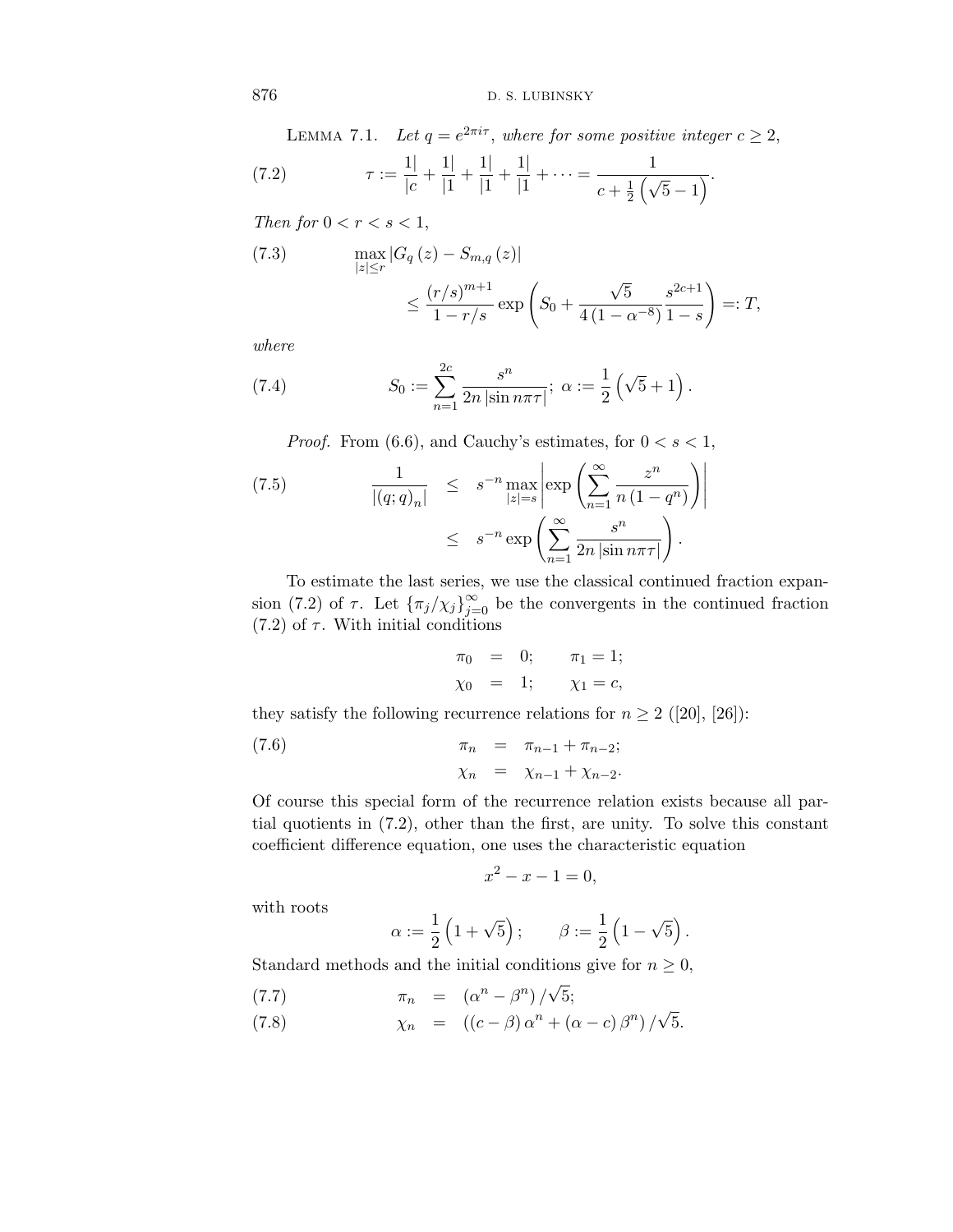Moreover, the form of  $\tau$  and a simple calculation give

(7.9) 
$$
\chi_n \tau - \pi_n = \frac{\beta^n}{c - \beta} = \frac{(-\alpha)^{-n}}{c - \beta},
$$

so that

(7.10) 
$$
\|\chi_n \tau\| = \frac{1}{(c-\beta) \alpha^n}.
$$

Note that the last right-hand side is bounded above by

$$
\frac{1}{(1-\beta)\alpha} = \frac{1}{\alpha^2} < \frac{1}{2},
$$

so that  $(7.10)$  is true even for  $n = 1$ .

Next, we fix  $j \geq 3$ , and consider *n* such that

$$
\chi_j \leq n < \chi_{j+1}.
$$

By the best approximation property of continued fractions [26],

$$
||n\tau|| \geq ||\chi_j\tau||
$$

and hence

(7.11) 
$$
n\|n\tau\| \geq \chi_j\|\chi_j\tau\| = \frac{1}{\sqrt{5}}\left(1 + \frac{\alpha - c}{c - \beta}\frac{(-1)^j}{\alpha^{2j}}\right),
$$

by (7.8) and (7.10). Here

(7.12) 
$$
0 < (-1)\frac{\alpha - c}{c - \beta} = \frac{c - \alpha}{c + \alpha^{-1}} < 1.
$$

Thus if  $j = 3$ , the right-hand side of (7.11) exceeds  $1/\sqrt{5}$ . If  $j \geq 4$ , it exceeds

$$
\frac{1}{\sqrt{5}}\left(1-\alpha^{-8}\right).
$$

Then for  $n \geq \chi_3$ ,

$$
\frac{1}{2n \left|\sin n\pi\tau\right|} = \frac{1}{2n \left(\sin \pi \|n\tau\|\right)}
$$

$$
\leq \frac{1}{4n \|n\tau\|} \leq \frac{\sqrt{5}}{4(1-\alpha^{-8})}.
$$

Since  $\chi_3 = 2c + 1$ , we deduce from (7.5) that

$$
\frac{1}{|(q;q)_n|} \le s^{-n} \exp\left(S_0 + \frac{\sqrt{5}}{4(1-\alpha^{-8})} \frac{s^{2c+1}}{1-s}\right),\,
$$

where  $S_0$  is given by (7.4). Multiplying this by  $r^n$  and adding over  $n \geq m+1$ gives (7.3). $\Box$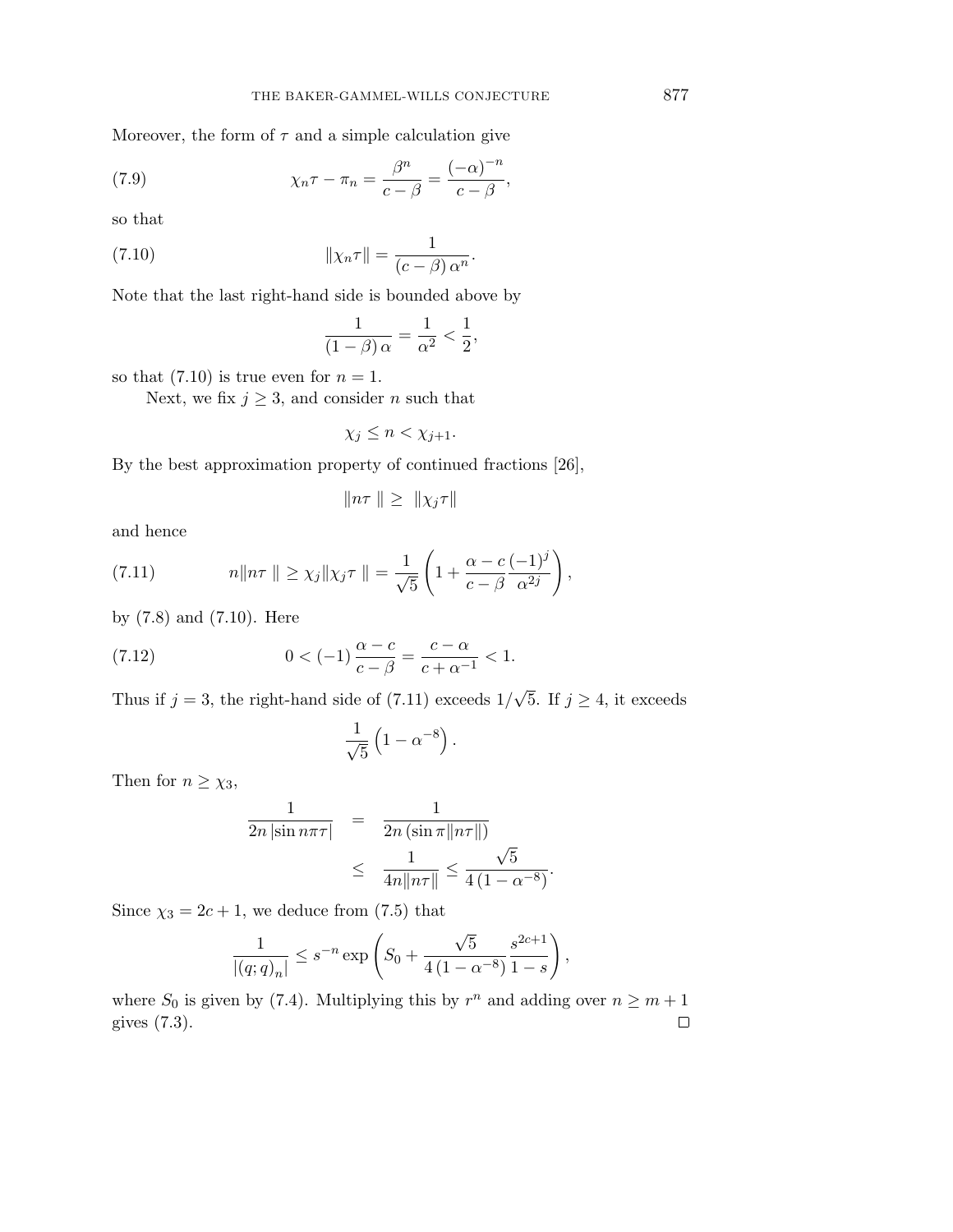We shall also need an immediate consequence of Rouche's theorem and Lemma 7.1:

Lemma 7.2. Assume the hypotheses and notation of Lemma 7.1. Let *γbe a simple closed curve in*  $\{z : |z| \leq r\}$  *such that* 

$$
\min_{z \in \gamma} |S_{m,q}(z)| > T.
$$

Then  $S_{m,q}$  and  $G_q$  have the same total multiplicity of zeros inside  $\gamma$ .

(III) Use of Mathematica 3.0 and Matlab 6 to verify what is needed for  $S_{50,q}$ . In applying Lemma 7.2, we need to estimate the minimum modulus of *S*m,q. Later on, we shall also need to estimate the maximum modulus of  $S_{50,q}^{(j)}$ , *j* = 0, 1, 2, 3. Since we prefer to evaluate  $S_{m,q}$  only at a definite set of points, rather than relying on a "black-box" to find a minimum, we need:

LEMMA 7.3. Let *P* be a polynomial of degree  $\leq n$ , let  $m \geq 1$ , and let  $\gamma$ be the circle  $\{z : |z - a| = \varepsilon\}$ . Then

(7.14) 
$$
\min_{z \in \gamma} |P(z)| \geq \min_{1 \leq j \leq m} \left| P\left(a + \varepsilon e^{2\pi i j/m}\right) \right|
$$

$$
- \frac{\pi n}{m} \max_{1 \leq j \leq 2n} \left| P\left(a + \varepsilon e^{2\pi i j/(2n)}\right) \right|;
$$
  
(7.15) 
$$
\max_{z \in \gamma} |P(z)| \leq \max_{1 \leq j \leq m} \left| P\left(a + \varepsilon e^{2\pi i j/m}\right) \right|
$$

$$
+ \frac{\pi n}{m} \max_{1 \leq j \leq 2n} \left| P\left(a + \varepsilon e^{2\pi i j/(2n)}\right) \right|.
$$

*Proof.* We may assume that  $a = 0$  and  $\varepsilon = 1$ , so that  $\gamma$  is the unit circle. The general case follows by replacing  $P(z)$  by  $P(a + \varepsilon z)$ . We use a Duffin-Schaefer type inequality due to Frappier, Rahman, and Ruscheweyh [15], [36, p. 690]:

(7.16) 
$$
||P'||_{L_{\infty}(|z|=1)} \leq n \max_{1 \leq j \leq 2n} \left| P\left(e^{2\pi i j/(2n)}\right) \right|.
$$

Let  $z = e^{i\theta}, \theta \in [0, 2\pi]$ , and choose  $j \in \{0, 1, 2, ..., m\}$  such that  $\left|\theta - \frac{2\pi j}{m}\right|$  is as small as is positive. Then

$$
\begin{array}{rcl} \left| P \left( z \right) - P \left( e^{2\pi i j/m} \right) \right| & = & \left| \int_{2\pi j/m}^{\theta} P' \left( e^{it} \right) i e^{it} dt \right| \\ & \leq & \left| \theta - \frac{2\pi j}{m} \right| \left\| P' \right\|_{L_{\infty}(|z|=1)} \\ & \leq & \frac{\pi}{m} \left( n \max_{1 \leq k \leq 2n} \left| P \left( e^{2\pi i k/(2n)} \right) \right| \right), \end{array}
$$

 $\Box$ 

by (7.16). Then (7.14) and (7.15) follow.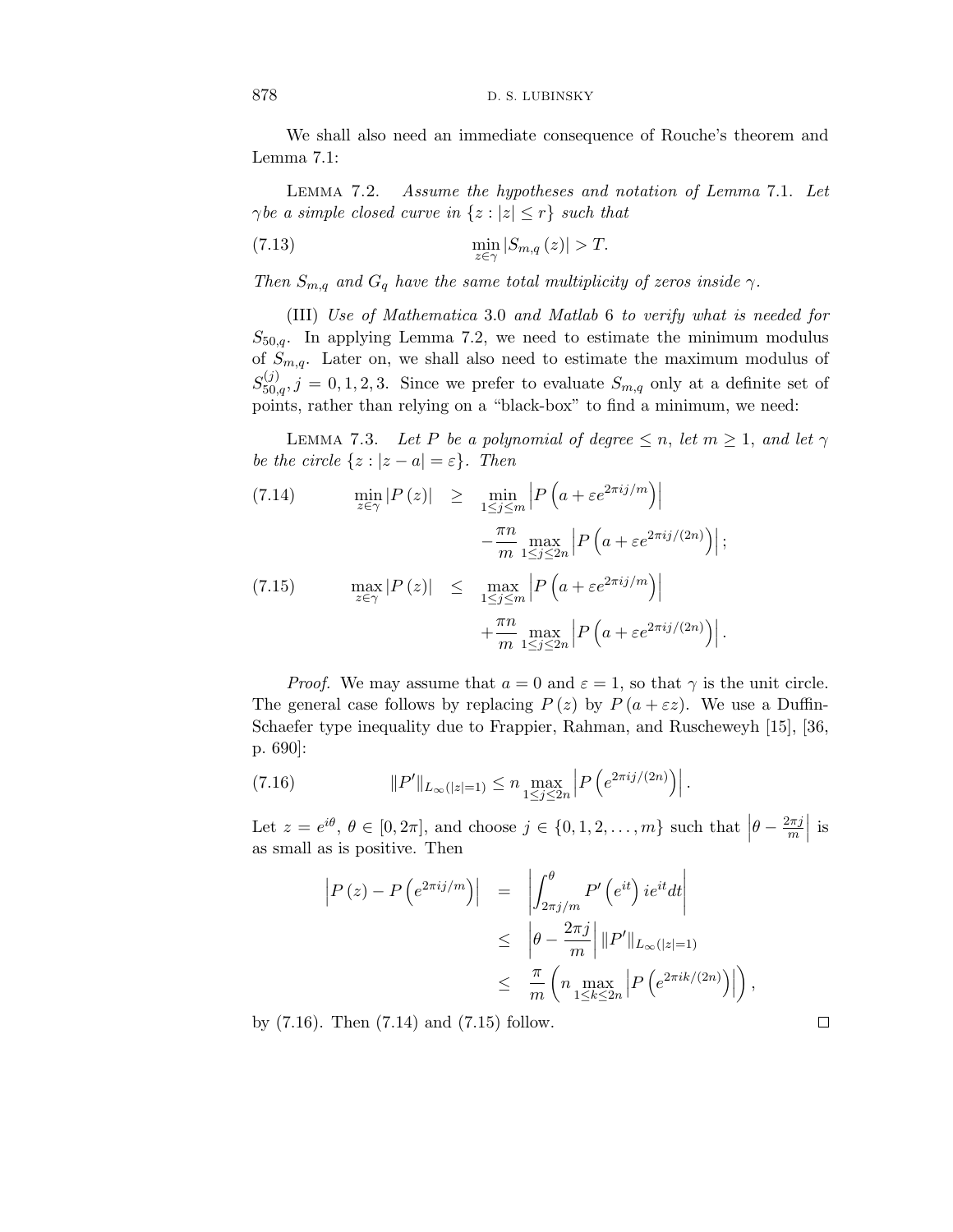To count the number of zeros of  $S_{50,q}$ , we use the principal of the argument: if  $\gamma$  is a circle  $\{z : |z - a| = r\}$  on which  $S_{50,q}$  has no zeros,

$$
I(\gamma) := \frac{1}{2\pi i} \int_{\gamma} \frac{S'_{50,q}}{S_{50,q}} = \frac{r}{2\pi} \int_{-\pi}^{\pi} e^{i\theta} \frac{S'_{50,q}}{S_{50,q}} \left( a + re^{i\theta} \right) d\theta
$$

is the total multiplicity of zeros of  $S_{50,q}$  inside  $\gamma$ . We approximate  $I(\gamma)$  by the simple rule

$$
I_m(\gamma) = \frac{r}{m} \sum_{j=0}^{m-1} e^{2\pi i j/m} \frac{S'_{50,q}}{S_{50,q}} \left( a + r e^{2\pi i j/m} \right).
$$

Following is an elementary estimate for the error. It is by no means optimal, but suffices for our purposes:

Lemma 7.4.

(7.17) 
$$
|I(\gamma) - I_m(\gamma)| \leq \frac{r\pi\sqrt{2}}{m^2}\Phi,
$$

where

(7.18)

$$
\Phi = \frac{\max_{\gamma} \left| S'_{50,q} \right|}{\min_{\gamma} \left| S_{50,q} \right|} + 3r \frac{\max_{\gamma} \left| S''_{50,q} \right|}{\min_{\gamma} \left| S_{50,q} \right|} + 3r \left( \frac{\max_{\gamma} \left| S'_{50,q} \right|}{\min_{\gamma} \left| S_{50,q} \right|} \right)^2 + r^2 \frac{\max_{\gamma} \left| S'''_{50,q} \right|}{\min_{\gamma} \left| S_{50,q} \right|} + 3r^2 \frac{\max_{\gamma} \left| S'_{50,q} \right| \max_{\gamma} \left| S''_{50,q} \right|}{\min_{\gamma} \left| S_{50,q} \right|} + 2r^2 \left( \frac{\max_{\gamma} \left| S'_{50,q} \right|}{\min_{\gamma} \left| S_{50,q} \right|} \right)^3.
$$

Proof. First recall that if

$$
R(z) = \sum_{j=-(m-1)}^{m-1} c_j z^j
$$

is a trigonometric polynomial of degree  $\lt m$ , then

$$
\frac{1}{2\pi} \int_{-\pi}^{\pi} R\left(e^{i\theta}\right) d\theta = \frac{1}{m} \sum_{j=0}^{m-1} R\left(e^{2\pi i j/m}\right).
$$

Next, for any continuous complex-valued function *g* defined on the unit circle, we deduce that

$$
E := \left| \frac{1}{2\pi} \int_{-\pi}^{\pi} g(e^{i\theta}) d\theta - \frac{1}{m} \sum_{j=0}^{m-1} g(e^{2\pi i j/m}) \right|
$$
  
 
$$
\leq 2 \inf ||g - R||_{L_{\infty}(|z|=1)},
$$

where the inf is taken over all trigonometric polynomials  $R$  of degree  $\lt m$ . To estimate this error of approximation, we use one case of the Favard estimates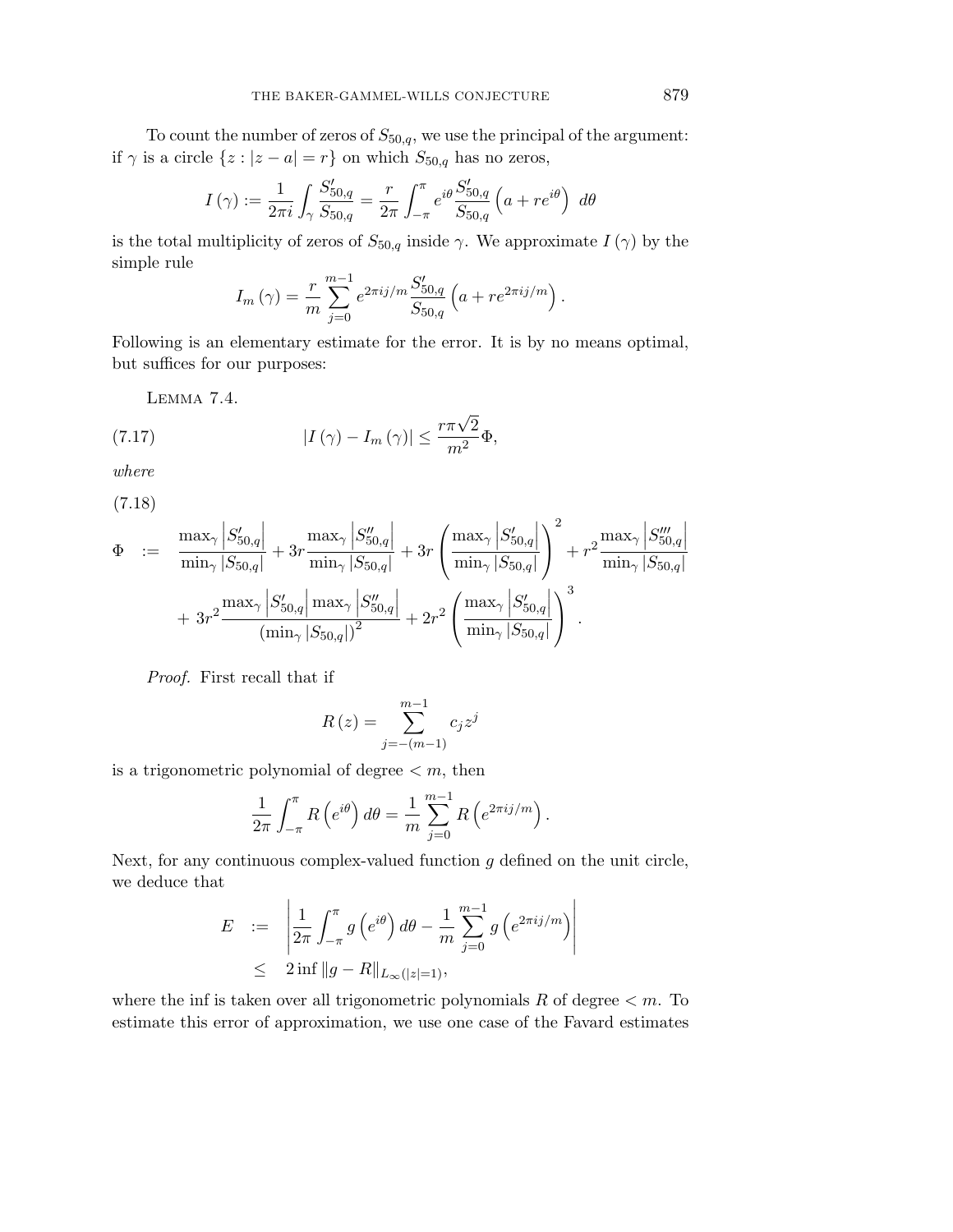[8, Thm. 4.3, p. 214]. This asserts that if *h* is a twice continuously differentiable real valued function defined on  $[-\pi, \pi]$ , there exists a trigonometric polynomial *R* of degree *< m* such that

$$
\|h-R\|_{L_\infty[-\pi,\pi]}\ \leq \frac{\pi}{2m^2} \|h''\|_{L_\infty[-\pi,\pi]}.
$$

Applying this to  $h(\theta) = \text{Re}g(e^{i\theta})$  and  $h(\theta) = \text{Im}g(e^{i\theta})$  gives, if the second derivatives of *g* are continuous,

$$
E \le \frac{\sqrt{2}\pi}{m^2} \sup \left\{ \left| \frac{d^2}{d\theta^2} g\left(e^{i\theta}\right) \right| : \theta \in [-\pi, \pi] \right\}.
$$

(The  $\sqrt{2}$  can probably be dropped, as the Favard estimate probably also applies to complex-valued functions.) Applying this to

$$
g\left(e^{i\theta}\right) := re^{i\theta} \frac{S'_{50,q}}{S_{50,q}}\left(a + re^{i\theta}\right),\,
$$

we obtain

$$
|I(\gamma) - I_m(\gamma)| \leq \frac{r\sqrt{2}\pi}{m^2} \sup \left\{ \left| \frac{d^2}{d\theta^2} \left[ e^{i\theta} \frac{S'_{50,q}}{S_{50,q}} \left( a + re^{i\theta} \right) \right] \right| : \theta \in [-\pi, \pi] \right\}.
$$

An explicit calculation of this derivative in terms of the derivatives of  $S_{50,q}$ and some elementary estimates then yield (7.18).  $\Box$ 

Now let us choose in Lemma 7.1,

- (i)  $c = m = 50$ , so that  $\tau$  of (7.2) becomes  $\tau$  of Theorem 1.1.
- (ii)  $s = 0.9$  and  $r = 0.46$ .

A Mathematica 3.0 calculation shows that *T* of (7.3) is given by

$$
T = 1.04093 \cdots \times 10^{-10}.
$$

Thus

(7.19) 
$$
\max_{|z| \le 0.46} |G_q - S_{50,q}| (z) \le T < 1.04094 \times 10^{-10}.
$$

Next, let

$$
z_1 := -0.299076 + 0.145052i;
$$
  

$$
z_2 := -0.269527 + 0.306036i
$$

so that

$$
|z_1| = 0.332395\cdots;
$$
  

$$
|z_2| = 0.407802\cdots.
$$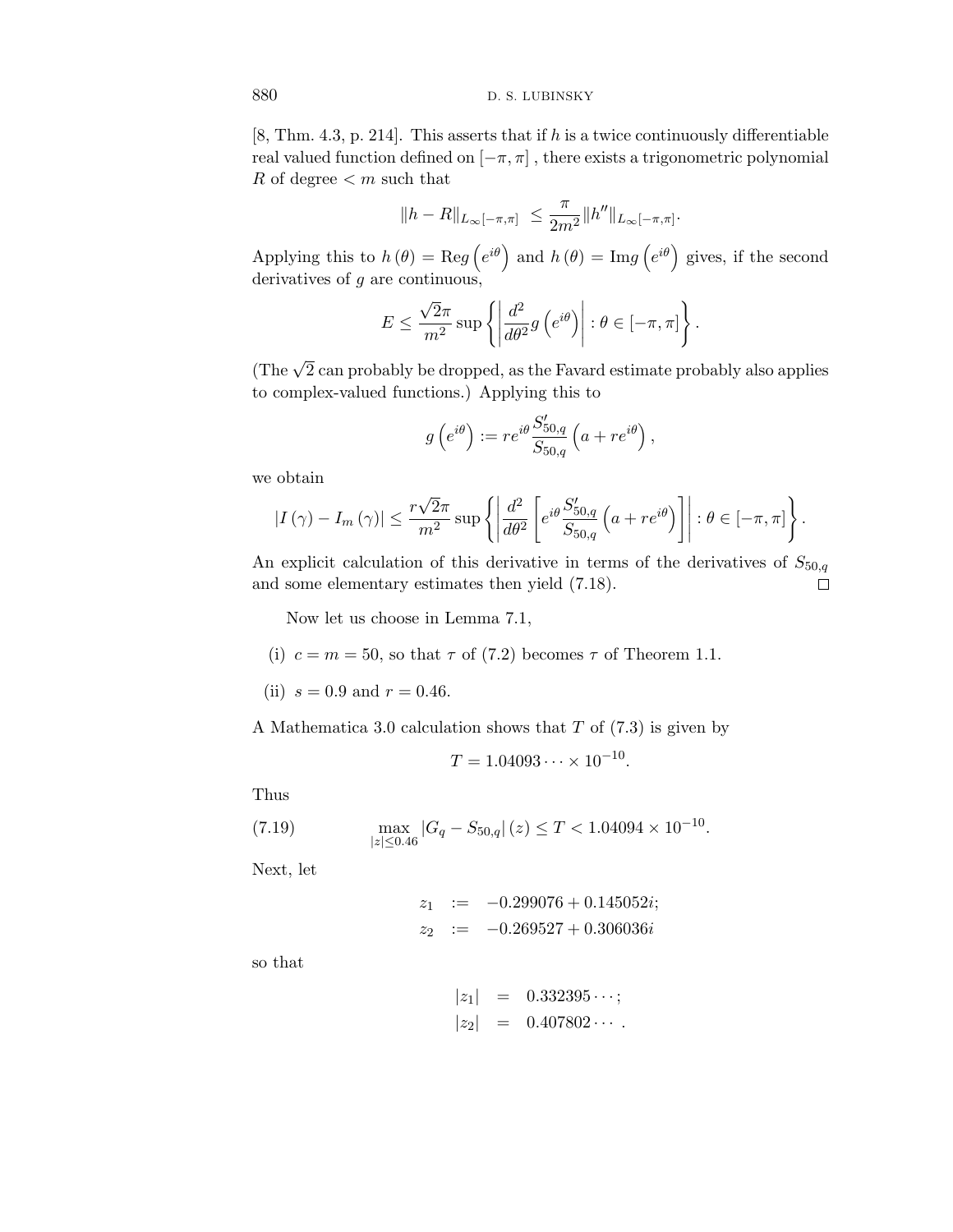Also, let

$$
\gamma_0 := \{ t : |t| = 0.46 \}, \n\gamma_j := \{ t : |t - z_j| = 0.01 \}, \quad j = 1, 2.
$$

Mathematica 3.0 calculated  $z_1$  and  $z_2$  as zeros of  $S_{50,q}$ , but we do not need in our proof to assume that these are (approximations to) zeros of  $S_{50,q}$ .

Now let us summarize what we need. Suppose that we can show

(A)

(7.20) 
$$
\min_{\gamma_j} |S_{50,q}| > T, \qquad j = 0, 1, 2.
$$

(B) For appropriate choices of  $m_j$ ,  $j = 0, 1, 2$ ,

(7.21) 
$$
\left| I(\gamma_j) - I_{m_j}(\gamma_j) \right| < \frac{1}{2}, \quad j = 0, 1, 2.
$$

(C) The closest integer to  $I_{m_j}(\gamma_j)$  is 2 for  $j = 0$  and 1 for  $j = 1, 2$ . Then (A) and (7.19) show that

$$
\min_{\gamma_j} |S_{50,q}| > \max_{\gamma_j} |G_q - S_{50,q}|,
$$

so that by Lemma 7.2,  $S_{50,q}$  and  $G_q$  have the same number of zeros inside  $\gamma_j$ ,  $j = 0, 1, 2$ . Next, (B) shows that the closest integer to  $I_{m_j}(\gamma_j)$  is  $I(\gamma_j)$ ,  $j = 0, 1, 2$ . Then (C) shows that

$$
I\left( \gamma_{0}\right) =2,
$$

and

$$
I(\gamma_1)=1=I(\gamma_2).
$$

Then  $S_{50,q}$  and hence  $G_q$  have zeros of total multiplicity 2 inside  $\gamma_0$ , and these must be the simple zeros inside  $\gamma_i, j = 1, 2$ . If we denote these zeros by  $u_j, j = 1, 2$ , then

$$
|u_j - z_j| < 0.01, \qquad j = 1, 2,
$$

so that

$$
0 < |u_1| < |u_2|;
$$
  
arg  $(u_1) \neq arg(u_2)$ .

The figure below contains the curves  $\gamma_j$ ,  $j = 0, 1, 2$ . The asymmetry of the zeros  $z_1, z_2$  and the circles containing the corresponding zeros  $u_1, u_2$  of  $G_q$  is then clear. Thus the zeros of  $G_q$  cannot be symmetric about any line through 0, and in fact, this is true even for the two zeros  $u_1$  and  $u_2$  of smallest modulus. So we have satisfied our reformulation of  $(7.1)$  and  $H<sub>q</sub>$  serves as a counterexample to the Baker-Gammel-Wills Conjecture.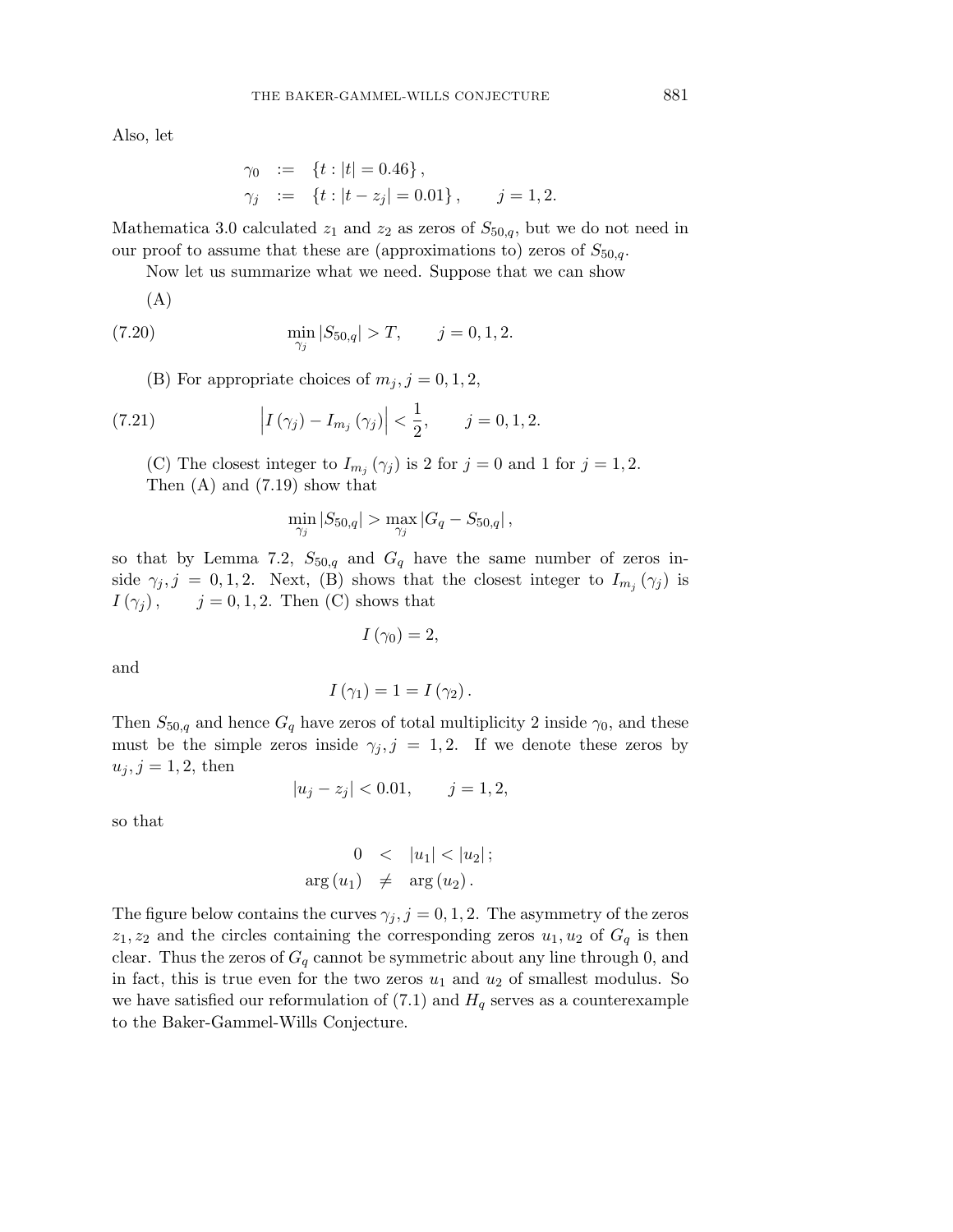Even more, it follows by the exact same argument from Step I above, that since the zeros  $u_1$  and  $u_2$  of smallest modulus cannot be symmetric about any line through 0, we cannot have a subsequence of  $\{\mu_n/\nu_n\}_{n=1}^{\infty}$  converging uniformly in all compact subsets of  $\{z : |z| < 0.46\}$ . So we have completed the proof of Theorem 1.1.



Smallest zeros of *G*<sup>q</sup>

Now we turn to verifying  $(A)$ ,  $(B)$ ,  $(C)$ . Initially calculations were performed using Mathematica 3.0, and later using Matlab 4. The calculations for the final version of this manuscript were performed using Matlab 6.

*Proof of* (A) *for*  $j = 0$ . A Matlab 6 calculation shows that

$$
\max_{1 \le j \le 10^5} \left| S_{50,q} \left( 0.46 e^{2\pi i j/10^5} \right) \right| = 37.9643\cdots;
$$
  

$$
\min_{1 \le j \le 2 \times 10^7} \left| S_{50,q} \left( 0.46 e^{2\pi i j/(2 \times 10^7)} \right) \right| = 0.01307\cdots.
$$

Then Lemma 7.3 with  $m = 2 \times 10^7$  and  $n = 50$  gives

$$
\min_{|z|=0.46} |S_{50,q}(z)| \ge 0.01277\dots > T.
$$

(Of course the maximum above exceeds that needed for Lemma 7.3).

*Proof of* (A) *for*  $j = 1$ . A Matlab 6 calculation shows that

$$
\max_{1 \leq j \leq 10^5} \left| S_{50,q} \left( z_1 + 0.01 e^{2\pi i j/10^5} \right) \right| = 0.04735 \cdots;
$$
  
\n
$$
\min_{1 \leq j \leq 10^5} \left| S_{50,q} \left( z_1 + 0.01 e^{2\pi i j/10^5} \right) \right| = 0.03581 \cdots.
$$

Then Lemma 7.3 with  $m = 10^5$  and  $n = 50$  gives

$$
\min_{|z-z_1|=0.01} |S_{50,q}(z)| \ge 0.03580\dots > T.
$$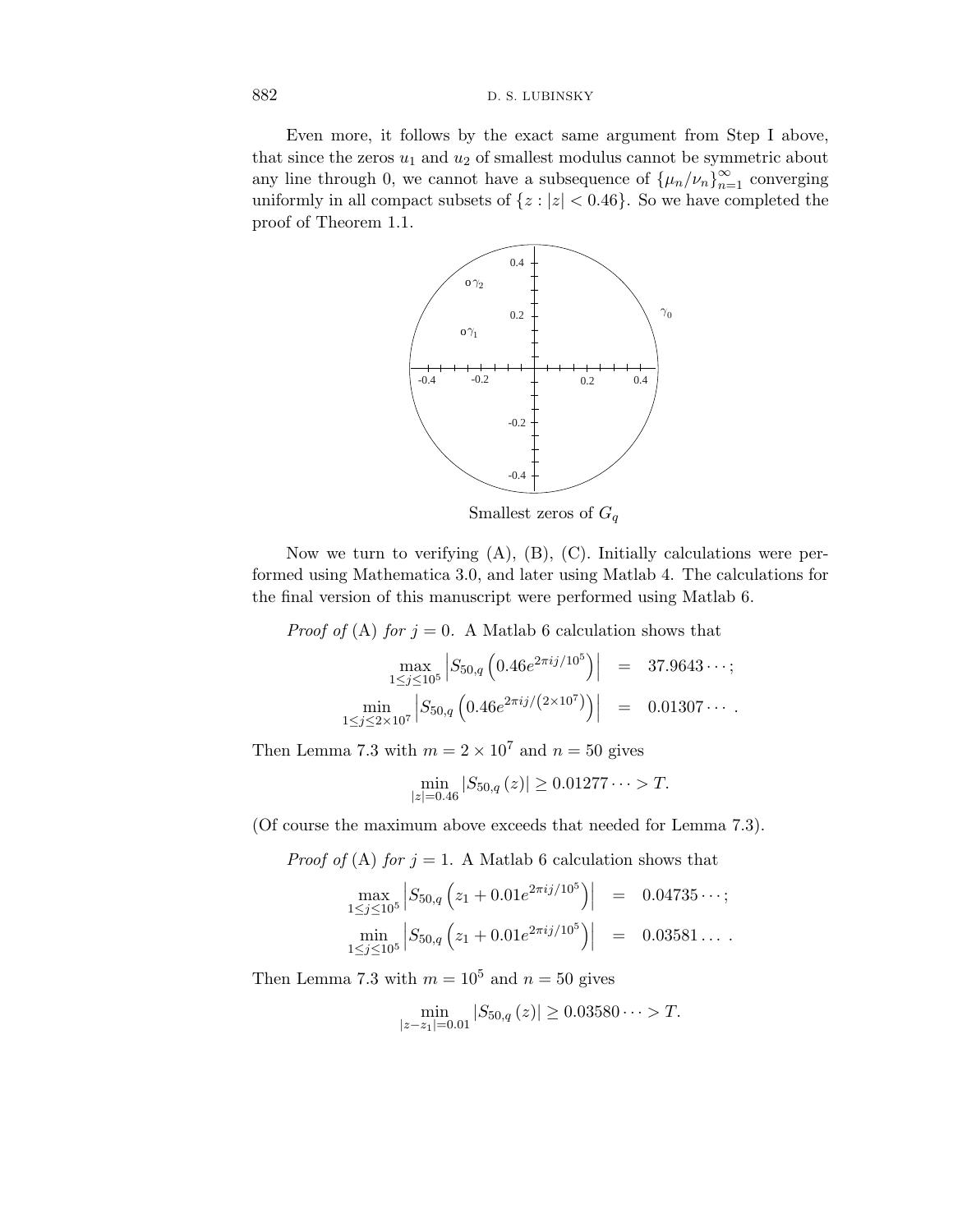*Proof of* (A) *for*  $j = 2$ . A Matlab 6 calculation shows that

$$
\max_{1 \leq j \leq 10^5} \left| S_{50,q} \left( z_2 + 0.01 e^{2\pi i j/10^5} \right) \right| = 0.01516 \cdots;
$$
  
\n
$$
\min_{1 \leq j \leq 10^5} \left| S_{50,q} \left( z_2 + 0.01 e^{2\pi i j/10^5} \right) \right| = 0.01205 \cdots.
$$

Then Lemma 7.3 with  $m = 10^5$  and  $n = 50$  gives

$$
\min_{|z-z_2|=0.01} |S_{50,q}(z)| \ge 0.01203\dots > T.
$$

Thus we have completed the proof of  $(A)$ . Next, we turn to  $(B)$  and  $(C)$ . We use Lemma 7.4, and so must estimate  $\Phi$  from (7.18). To estimate max<sub> $\gamma_j$ </sub>  $S_{50,q}^{(\ell)}$ ,  $\ell = 0, 1, 2, 3$ , we used (7.15) of Lemma 7.3 with  $n = 50$  and  $m = 10^5$  in all cases, applied to  $S_{50,q}^{(\ell)}$ . The results appear in the table below:

| $\min_{\gamma_i}  S_{50,q} $ | $\max_{\gamma_i}  S_{50,q} $ | $\max_{\gamma_j}  S'_{50,q} $ | $\max_{\gamma_j}  S''_{50,q} $ | $\max_{\gamma_j}  S_{50,q}''' $ |
|------------------------------|------------------------------|-------------------------------|--------------------------------|---------------------------------|
| $\mid$ 0.01277               | 38.021                       | 311.06.                       | 2.562.2                        | 21,278.9                        |
| 0.03580                      | 0.04742                      | 5.3911.                       | 137.77                         | 2408.95.                        |
| 0.01203                      | 0.01519                      | 1.7003.                       | 39.4139                        | 941.25                          |

If we substitute these estimates in Lemma 7.4 with  $m_j = 2 \times 10^7$  for  $j = 0$ , and  $m_j = 10^5$  for  $j = 1, 2$ , we obtain the estimates in the third column of the following table.

| $m_i$           | $\left  \left  I(\gamma_j) - I_{m_j}(\gamma_j) \right  \leq \right  I_m(\gamma_j)$ |                                          |
|-----------------|------------------------------------------------------------------------------------|------------------------------------------|
|                 | $0 \mid 2 \times 10^7 \mid 3.17 \dots \times 10^{-2}$                              | $2 - (1.5 \times 10^{-13} + 10^{-14} i)$ |
| 10 <sup>5</sup> | $8.03 \times 10^{-9}$                                                              | $1 + 10^{-14}$                           |
| 10 <sup>5</sup> | $8.64. \times 10^{-9}$                                                             |                                          |

We see that the error in numerical integration is far less than  $\frac{1}{2}$ . Furthermore, to at least 12 decimals,  $I_{m_j}(\gamma_j)$  is 2 for  $j = 0$ , and 1 for  $j = 1, 2$ . So we have completed (B), (C) and the proof of Theorem 1.1.  $\Box$ 

Remarks. (i) Obviously the accuracy of the calculation is fundamental in the above proof. We tested our calculation of  $S_{50,q}$  in Mathematica 3.0 by calculating it in two different ways. The second was more careful, involving separating out real and imaginary, and then positive and negative parts of the summand. Adding positive parts separately and then negative parts separately to avoid roundoff, we obtained agreement with the simpler method of calculation to 12 decimals. Similar checking of other calculations indicated accuracy to 12 decimals, and independent calculations on Matlab gave the same results.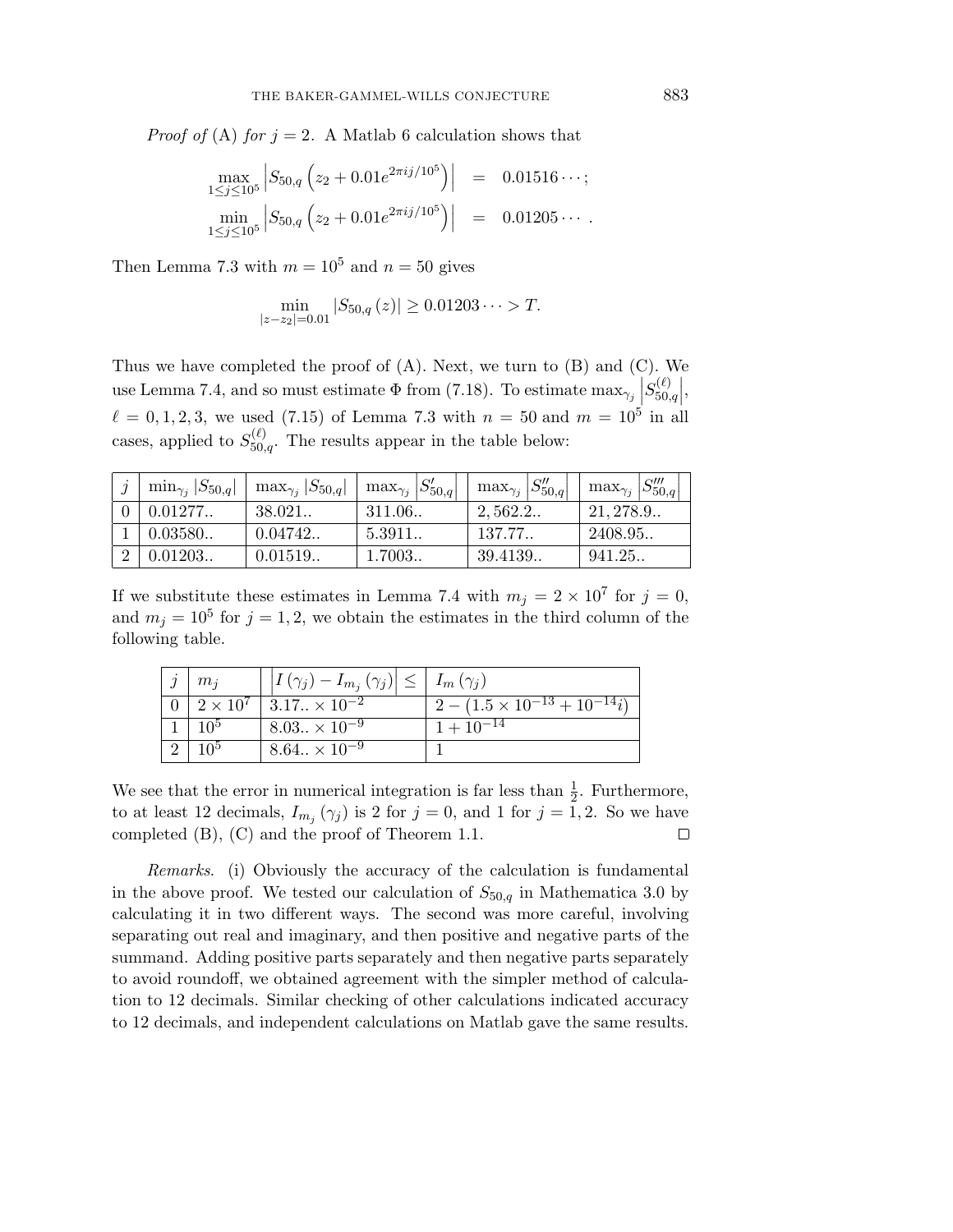(ii) We again emphasize that the calculations above involved only evaluation of *S*50,q and its first three derivatives at translated roots of unity, together with their absolute values, and sums involving them. No "black-box" routines were involved. In the first version of this paper, the author used the "blackbox" routines of Mathematica and Matlab to evaluate  $I(\gamma_i)$ , and did not provide an error estimate. The author must thank the referee for requesting an error estimate, which led to the inclusion of Lemma 7.4.

(iii) We used a rather crude method, namely the identity (6.6) to estimate the Maclaurin series coefficients of  $G_q$ . It is possible to obtain a far finer estimation of the coefficients of  $G_q$ . Indeed in [32], it was shown that for *q* such as in  $(7.2)$ , we have

(7.22) 
$$
|\log |(q;q)_n|| = O(\log n), \qquad n \to \infty,
$$

instead of the geometric estimate (7.5). However the problem is that despite the slower growth in *n*, the size of the constant in the order term in (7.18) is so large as to render it useless except for large *n*.

## **8. Conclusions**

While this paper answers one form of the Baker-Gammel-Wills Conjecture, by constructing an example in which all subsequences of  $\{[n/n]\}_{n=1}^{\infty}$  have limit points of poles where the underlying function  $H_q$  does not, it suggests many more questions. Some of these are specific to  $H_q$ , but most have a more general flavour.

No matter which *q* we choose, Worpitzky's theorem ensures that even the full sequence  $\{\mu_n/\nu_n\}_{n=1}^{\infty}$  converges uniformly in compact subsets of  $\left\{z:|z|<\frac{1}{4}\right\}$ . Can we always obtain uniform convergence of a subsequence near 0?

Problem 8.1. Let *f* be analytic in the unit ball.

(I) Does there exist a neighbourhood of 0 and a subsequence of  $\{[n/n]\}_{n=1}^{\infty}$ converging uniformly to *f* some ball centre 0? If there is such a ball, can its radius be made independent of *f*?

(II) Does there exist for each point *a* in the unit ball, a neighbourhood of *a*, and a corresponding subsequence of  $\{[n/n]\}_{n=1}^{\infty}$  converging uniformly to f in that neighbourhood?

We note that if there is such a ball centre  $0$  as in  $(I)$ , with radius independent of *f*, then it would imply that for entire functions *f*, there is a subsequence converging uniformly in all compact subsets of the plane. This would follow by consideration of  $f(z/\varepsilon)$  with  $\varepsilon$  small enough, rather than  $f(z)$ ,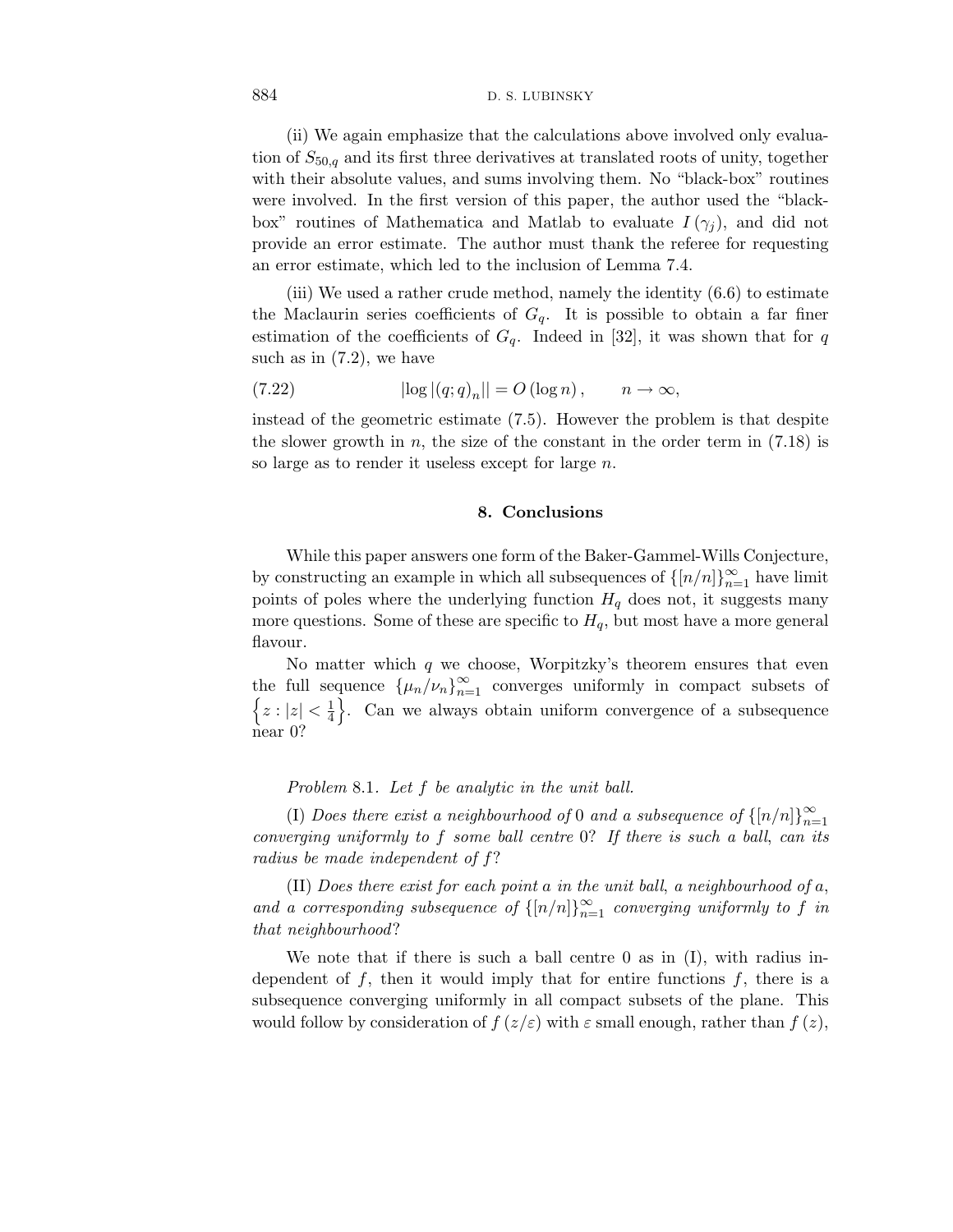and use of invariance properties for Padé approximants. This idea was used by Buslaev, Gončar and Suetin in [7], in their resolution of the Baker-Graves-Morris conjecture for columns of the Padé table.

Another form of the Problem 8.1 involves a weaker form of convergence, namely convergence in capacity. For the definition and properties of logarithmic capacity (cap), see for example  $[25]$ ,  $[41]$ . It is known that for functions analytic in the unit ball, the full diagonal sequence need not converge in capacity, even in any neighbourhood of 0 [28], [29], [40]. Can a subsequence converge in capacity?

Problem 8.2. Let *f* be meromorphic in the unit ball and analytic at 0.

(I) Does there exist a subsequence  $\{[n/n]\}_{n\in\mathcal{S}}$  that converges in capacity to *f*? More precisely, given  $0 < r < 1$  and  $\varepsilon > 0$ , we want

$$
\operatorname{cap}\{z:|z|\leq r\text{ and }|f-[n/n]|(z)>\varepsilon\}\to 0,n\to\infty,n\in\mathcal{S}.
$$

If this is not possible for each *r*, is it possible for some  $r > 0$ ?

(II) Does there exist a subsequence  $\{[n/n]\}_{n\in\mathcal{S}}$  that converges at a given point to *f*? More precisely, we want

$$
\liminf_{n\to\infty} |[n/n](z) - f(z)| = 0,
$$

in the unit ball, except at poles of *f*.

We note that problem (I) was raised by H. Stahl in [46]. The author recalls that it was also raised by the Russian school of A. A. Gončar, but he cannot trace the reference.

Of course, problems about subsequences are difficult to resolve, for if there is failure, one has to prove this failure for every subsequence. This is even more difficult when a weak convergence concept, such as convergence in capacity, is involved.

Is there anything positive that can be said about full diagonal sequences  $\{[n/n]\}_{n=1}^{\infty}$  for functions analytic in the unit ball? Can we find a property weaker than convergence in capacity, satisfied by the full diagonal sequence? A start in this direction was made in [33], where it is shown that for large *n*, [*n/n*] provides good uniform approximation on at least 1*/*8 of the circles centre 0 within the unit ball.

We now turn to questions concerning the Rogers-Ramanujan function

$$
G_q(z) = \sum_{j=0}^{\infty} \frac{q^{j^2}}{(q;q)_j} z^j.
$$

Recall that the *q*-exponential functions are

$$
e_q(z) = \sum_{j=0}^{\infty} \frac{1}{(q;q)_j} z^j;
$$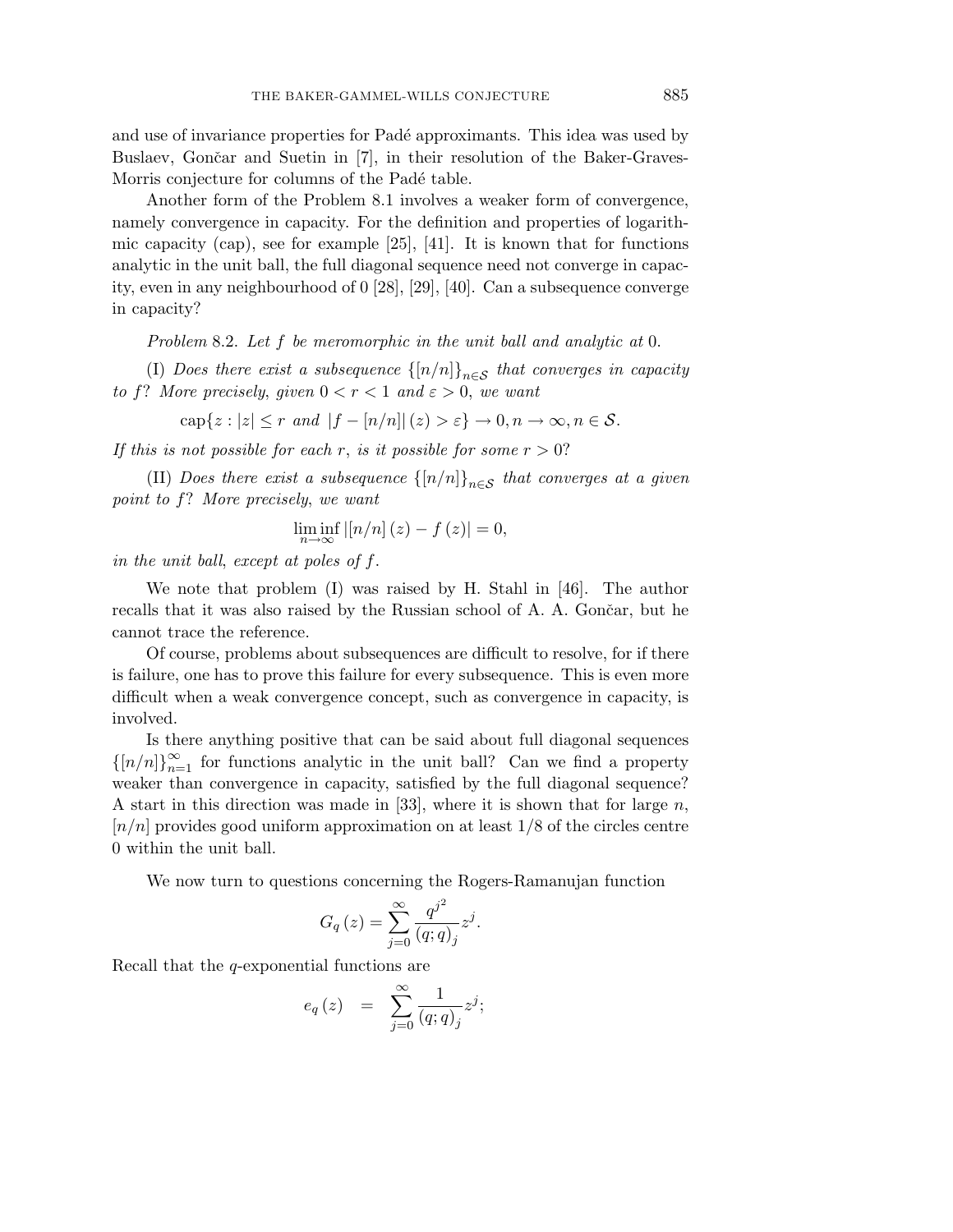$$
E_q(z) = \sum_{j=0}^{\infty} \frac{q^{j(j-1)/2}}{(q;q)_j} z^j.
$$

Now in  $\{z : |z| < R(q)\}$ , a direct calculation shows that

$$
e_q(z) E_q(-z) = 1
$$

and hence  $e_q$  and  $E_q$  have no zeros in that ball. In contrast, Theorem 2.3 shows that as  $q$  approaches a primitive  $\ell^{\text{th}}$  root of unity, the total multiplicity of zeros of  $G_q$  in a neighbourhood of  $(-1/4)^{-1/\ell}$  approaches  $\infty$ .

This suggests studying the structure of zeros of  $G_q$ :

Problem 8.3. (i) Investigate the structure of zeros of  $G_q$  when  $|q|=1$  and  $R(q) > 0.$ 

(ii) Moreover, investigate whether - as seems likely - the asymmetry property (7.1) holds for every such *q*.

(iii) Obtain a proof of the asymmetry property (7.1) without the use of a numerical package.

One obvious question is whether our counterexample  $H_q$  can be used to provide a counterexample to the Baker-Gammel-Wills Conjecture restricted to functions  $f$  analytic in the unit ball. We can show that for  $q$  of  $(1.8)$ ,  $(1.9)$ ,  $G_q(qz)$  has three simple zeros of smallest modulus, say,

$$
0 < |z_1| < |z_2| < |z_3| < 1
$$

and these are the poles of  $H_q$  of smallest modulus. Let

$$
g(z) := H_q(z) (z - z_1) (z - z_2);
$$
  
\n
$$
f(z) := g(zz_3).
$$

Then *f* is analytic in the unit ball.

Problem 8.4. Show that no subsequence of  $\{[n/n]\}_{n=1}^{\infty}$  to f can converge uniformly in all compact subsets of the unit ball.

Acknowledgements. The author began the study of  $H_q$  in 1995, but faltered on the proof of the asymmetry property (7.1). Arnold Knopfmacher helped the author with Mathematica pictures for some values of *q*, recorded in [24]. These convinced the author that the asymmetry property (7.1) must hold, although the final choice of *q* for which a proof was possible turned out to be different from those in [24]. The author thanks Arnold Knopfmacher for those pictures.

A second acknowledgement must go to the research funding that has supported the search for a counterexample, which the author began in his doctoral studies in 1977. At the time, he promised AECI Industries that their doctoral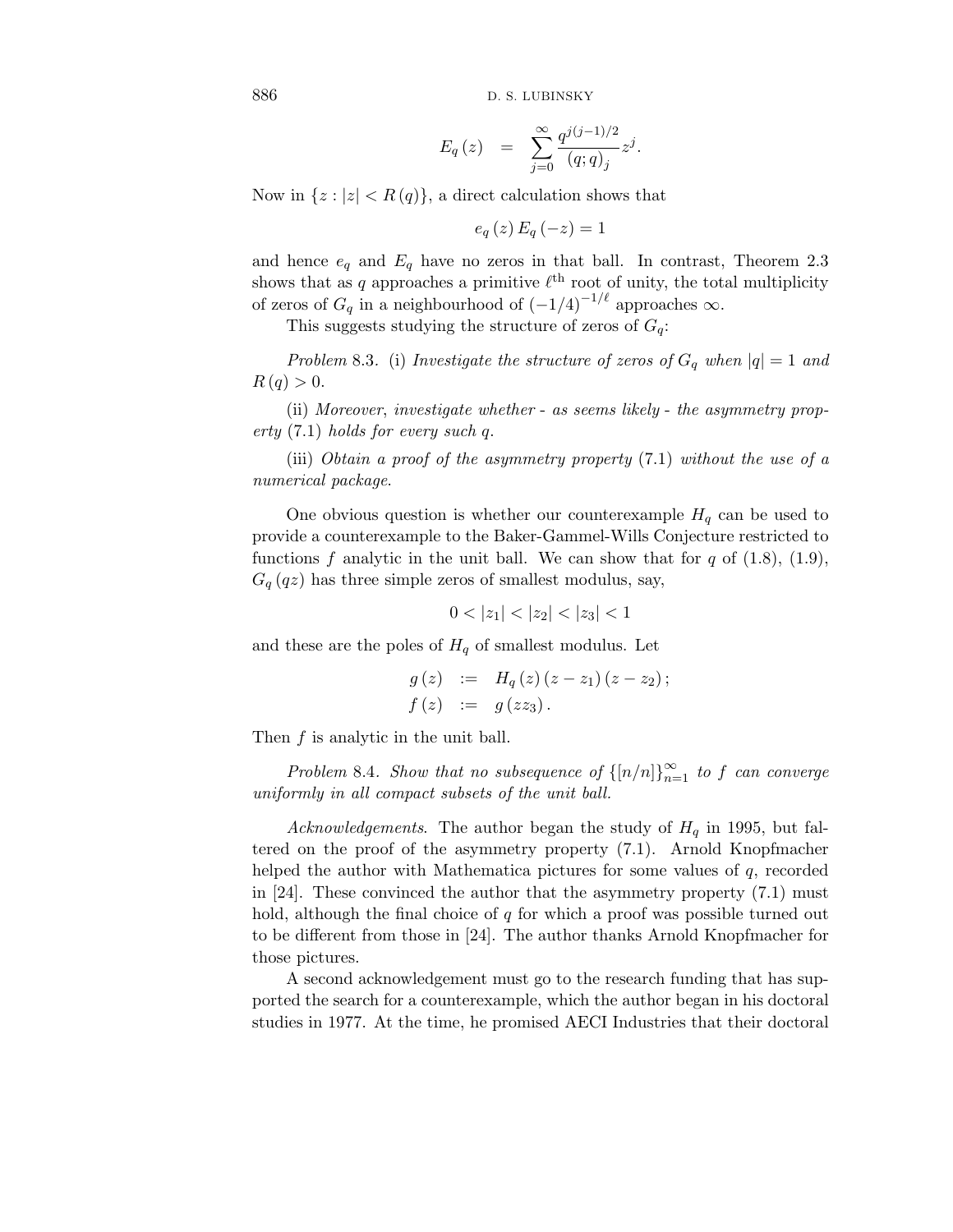scholarship would be used to find a counterexample. That promise has been kept, some twenty years after their generous funding ended. Along the way research support has been provided by a Lady Davis Fellowship at the Technion in Haifa, and by the following institutions: the National Research Institute for Mathematical Sciences in Pretoria; the Centre for Constructive Mathematics of the University of South Florida; Witwatersrand University in Johannesburg; the National Research Foundation (formerly FRD) in Pretoria, and most recently, Georgia Institute of Technology.

Finally the author thanks the referee for requesting error estimates that led to Lemma 7.4, and for some historical insights.

Note added in proof. V. I. Buslaev has obtained an example of a function analytic in the unit ball for which the Baker-Gammel-Wills conjecture fails. His function is algebraic and also negates a conjecture of H. Stahl. See

- [1] V. I. Buslaev, Simple counterexample to the Baker-Gammel-Wills conjecture, East Journal on Approximations **4** (2001), 515–517.
- [2] V. I. Buslaev, On the Baker-Gammel-Wills conjecture in the theory of Padé approximants, Mathematics Sbornik, to appear.

The John Knopfmacher Centre, University of Witwatersrand, Wits, South Africa and Georgia Institute of Technology, Atlanta, GA. *E-mail address*: lubinsky@math.gatech.edu

#### **REFERENCES**

- [1] C. Adiga, B. C. Berndt, S. Bhargava, and G. N. Watson, *Chapter* 16 *of Ramanujan's Second Notebook*: *Theta Functions and q-Series*, *Mem. Amer. Math. Soc*. **53** (1985).
- [2] R. J. ARMS and A. EDREI, The Padé tables and continued fractions generated by totally positive sequences, in *Mathematical Essays* (H. Shankar, ed.), Ohio Univ. Press, Athens, Ohio, 1970, 1–21.
- [3] G. A. Baker, *Essentials of Pad´e Approximants*, Academic Press, New York, 1975.
- [4] G. A. Baker, J. L. Gammel, and J. G. Wills, An investigation of the applicability of the Pad´e approximant method, *J. Math. Anal. Appl*. **2** (1961), 405–418.
- [5] G. A. Baker and P. R. Graves-Morris, *Pade*´ *Approximants*, Second edition, *Encycl. of Math. and its Applications*, **59**, Cambridge Univ. Press, Cambridge, 1996.
- [6] C. Brezinski, *History of Continued Fractions and Pad´e Approximants*, *Springer Series in Computational Math*. **12**, Springer-Verlag, New York, 1991.
- [7] V. I. BUSLAEV, A. A. GONCAR, and S. P. SUETIN, On the convergence of subsequences of the  $m<sup>th</sup>$  row of the Padé table, *Math. USSR Sbornik* **48** (1984), 535–540.
- [8] R. DeVore and G. G. Lorentz, *Constructive Approximation*, Springer-Verlag, New York, 1993.
- [9] K. A. Driver, Convergence of Pad´e approximants for some *q*-hypergeometric series (Wynn's power series I, II, III), Thesis, Witwatersrand University, South Africa, 1991.
- [10] K. A. Driver and D. S. Lubinsky, Convergence of Pad´e approximants for a *q*-hypergeometric series (Wynn's power series I), *Aequationes Math*. **42** (1991), 85–106.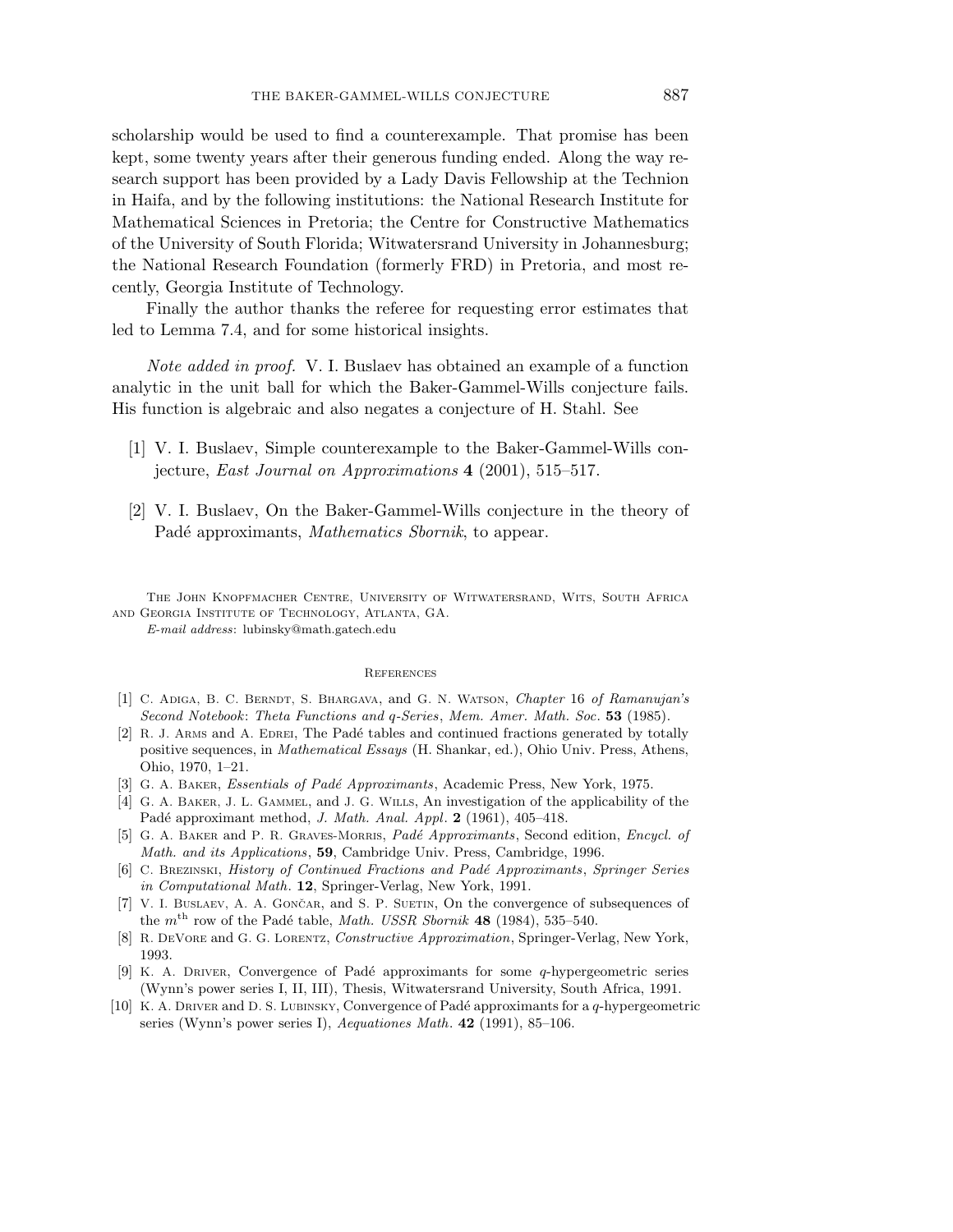- [11] K. A. Driver and D. S. Lubinsky, Convergence of Pad´e approximants for Wynn's power series II, in *Approximation Theory* (Kecskemét, 1990), *Colloq. Math. Soc. János Bolyai* **58**, 221–239, North-Holland, Amsterdam, 1991.
- [12] , Convergence of Pad´e approximants for Wynn's power series III, *Aequationes Math*. **45** (1993), 1–23.
- [13] K. A. Driver, D. S. Lubinsky, G. Petruska, and P. Sarnak, Irregular distribution of {*nβ*}*, n* = 1*,* 2*,* 3*,...*, quadrature of singular integrands, and curious basic hypergeometric series, *Indag. Math*. **2** (1991), 469–481.
- [14] N. J. Fine, *Basic Hypergeometric Series and Applications*, *Mathematical Surveys and Monographs* **27**, Amer. Math. Soc., Providence, RI, 1988.
- [15] C. Frappier, Q. I. Rahman, and St. Ruscheweyh, New inequalities for polynomials, *Trans. Amer. Math. Soc*. **288** (1985), 69–99.
- [16] G. Gasper and M. Rahman, *Basic Hypergeometric Series*, Cambridge Univ. Press, Cambridge, 1990.
- [17] G. M. Goluzin, *Geometric Theory of Functions of a Complex Variable*, *Translns. Amer. Math. Soc*. **26**, Amer. Math. Soc., Providence, RI, 1969.
- [18] A. A. Gončar, On uniform convergence of diagonal Padé approximants, *Math. USSR Sbornik* **46** (1982), 539–559.
- [19] G. H. Hardy and J. E. Littlewood, Notes on the theory of series (XXIV): A curious power-series, *Math. Proc. Cambridge Philos. Soc*. **42** (1946), 85–90.
- [20] G. H. Hardy and E. M. Wright, *An Introduction to the Theory of Numbers* (Fourth edition), Oxford Univ. Press, London, 1975.
- [21] M. D. Hirschhorn, Partitions and Ramanujan's continued fraction, *Duke Math. J* . **39** (1972), 789–791.
- [22] W. B. Jones and W. J. Thron, *Continued Fractions*: *Analytic Theory and Applications*, *Encycl. of Math. and its Applications* **11**, Addison-Wesley Publ. Co., Reading, Mass., 1980.
- [23] A. Y. Khinchin, Zur metrischen Kettenbr¨uchentheorie, *Compositio Math*. **3** (1936), 275– 285.
- [24] A. KNOPFMACHER and D. S. LUBINSKY, Mathematica evidence that Ramanujan kills Baker-Gammel-Wills, *Appl. Math. Comput*. **128** (2002), 289–302.
- [25] N. S. Landkof, *Foundations of Modern Potential Theory*, Springer-Verlag, New York, 1972.
- [26] S. Lang, *Introduction to Diophantine Approximations*, Addison-Wesley, Reading, Mass., 1966.
- [27] L. Lorentzen and H. Waadeland, *Continued Fractions with Applications*, North-Holland Publ. Co., Amsterdam, 1992.
- [28] D. S. Lubinsky, Diagonal Pad´e approximants and capacity, *J. Math. Anal. Appl*. **78** (1980), 58–67.
- [29] , Divergence of complex rational approximations, *Pacific J. Math*. **108** (1983), 141–153.
- [30]  $\_\_\_\_\_\$ , Note on polynomial approximation of monomials and Diophantine approximation, *J. Approx. Theory* **43** (1985), 29–35.
- [31] , Will Ramanujan kill Baker-Gammel-Wills? (A selective survey of Padé approximation), in *New Developments in Approximation Theory* (Dortmund, 1998), *Internat. Ser. Numer. Math.* **132**, Birkhäuser, Basel, 1999, 159–174.
- [32]  $\qquad \qquad$ , The size of  $(q; q)_n$  for *q* on the unit circle, *J. Number Theory* **76** (1999), 217–247.
- [33] \_\_\_\_\_\_, Weighted maximum over minimum modulus of polynomials, applied to ray sequences of Padé approximants, *Constr. Approx.* **18** (2002), 285-308.
- [34] , Some polynomial problems arising from Padé approximation, *Rendiconti del Circolo Matematico di Palermo*, Serie II, Suppl. **68** (2002), 49–63.
- [35] D. S. Lubinsky and E. B. Saff, Convergence of Pad´e approximants of partial theta functions and the Rogers-Szegö polynomials, *Constr. Approx.* **3** (1987), 331–361.